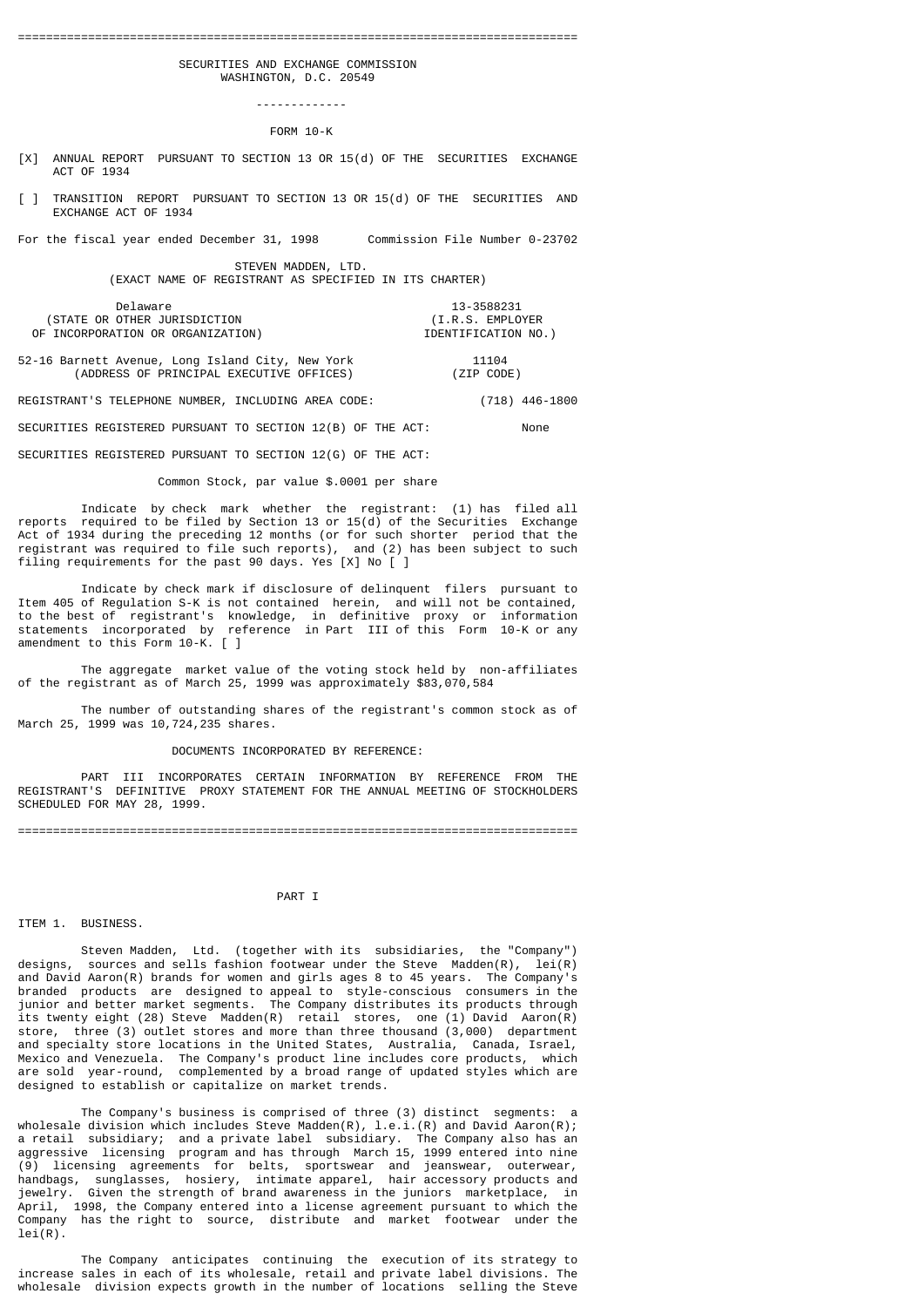Madden(R),  $lei(R)$  and David Aaron(R) brands which will in part be due to adding new department store accounts. The Company expects to add approximately nine (9) Steve Madden retail stores and one (1) outlet store during the 1999 fiscal year which the Company believes will increase revenue for its retail division. Adesso-Madden, a subsidiary of the Company specializing in sourcing product for mass merchandisers and other high volume purchasers, anticipates higher revenues in 1999 because of the introduction of its new Jordache(R) footwear line. And perhaps most significantly, the Company believes that 1999 may be a good year for certain of the Company's licensing partners. After engaging a new license for the Steve Madden(R) sportswear and jeanswear business as of January 1, 1999, the Company believes that the sales in this category will increase resulting in enhanced brand recognition. Finally, the Company intends to focus additional efforts to promote sales through its popular web site www.stevemadden.com.

 Steven Madden, Ltd., was incorporated as a New York corporation on July 9, 1990 and reincorporated under the same name in Delaware in November 1998. The Company was founded and developed by Steven Madden, its principal designer and Chief Executive Officer, President and Chairman of the Board, who has established a reputation for his creative designs, popular styles and quality products at accessible price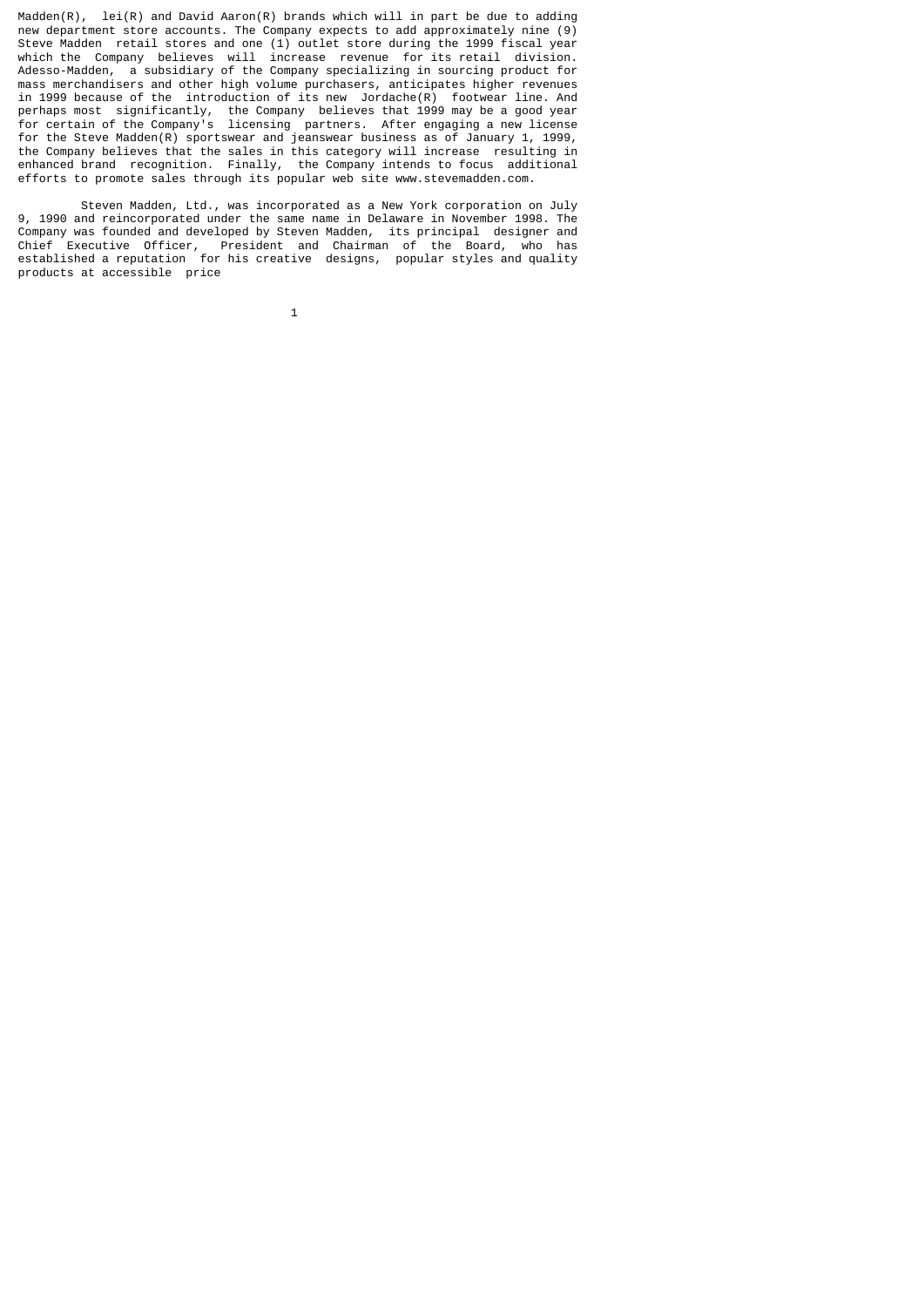points. The Company completed its initial public offering in December 1993 and its securities traded on The Nasdaq SmallCap Market until December 1996. In January 1997, the Company's shares of Common Stock and Class B Common Stock Purchase Warrants began trading on The Nasdaq National Market under the symbols "SHOO" and "SHOOZ", respectively. In July 1998, the Class B Warrants were called for redemption by the Company, and as a result, the Company received approximately \$10,800,000 in proceeds from the exercise of the Class B Warrants.

 The Company maintains its principal executive offices at 52-16 Barnett Avenue, Long Island City, NY 11104, telephone number (718) 446-1800.

# STEVEN MADDEN - WHOLESALE DIVISION

 The wholesale division sources, sells and markets the Company's Steve Madden(R) brand to major department stores, better specialty stores, and shoe stores throughout the country and a small amount in Australia, Canada, Israel, Mexico and Venezuela. During the last few years the Steve Madden(R) product line has become a leading footwear brand in the fashion conscious junior marketplace. To serve its customers (women primarily ages 16 to 25), the wholesale division creates and markets fashion forward footwear designed to appeal to customers seeking exciting, new footwear designs at reasonable prices.

 As the Company's largest division, the Steve Madden(R) wholesale division accounted for \$49,891,000 in sales in 1998, or approximately 58% of the Company's total sales. Many of the wholesale division's newly created styles are test marketed at the Company's retail stores. Within a few days, the Company can determine if a test product appeals to customers. This enables the Company to use its flexible sourcing model to rapidly respond to changing preferences which is essential for success in the fashion footwear marketplace.

# DIVA ACQUISITION CORP. - THE DAVID AARON(R) WHOLESALE DIVISION

 On April 1, 1996, the Company acquired Diva International, Inc., a New York corporation ("Diva"). The Company acquired all of the outstanding capital stock of Diva for a total purchase price of approximately \$1,885,000 in cash and stock. In connection with the Diva transaction, the Company entered into employment agreements with four (4) employees of Diva, none of whom are currently employed by the Company.

 Diva designs and markets fashion footwear to women under the "David Aaron(R)" name through one (1) Company owned retail shoe store located in the Soho area of Manhattan, major department stores and better footwear specialty stores. Priced a tier above the Steve Madden(R) brand, Diva's products are designed to appeal principally to fashion conscious women, ages 26 to 45, who shop at department stores and footwear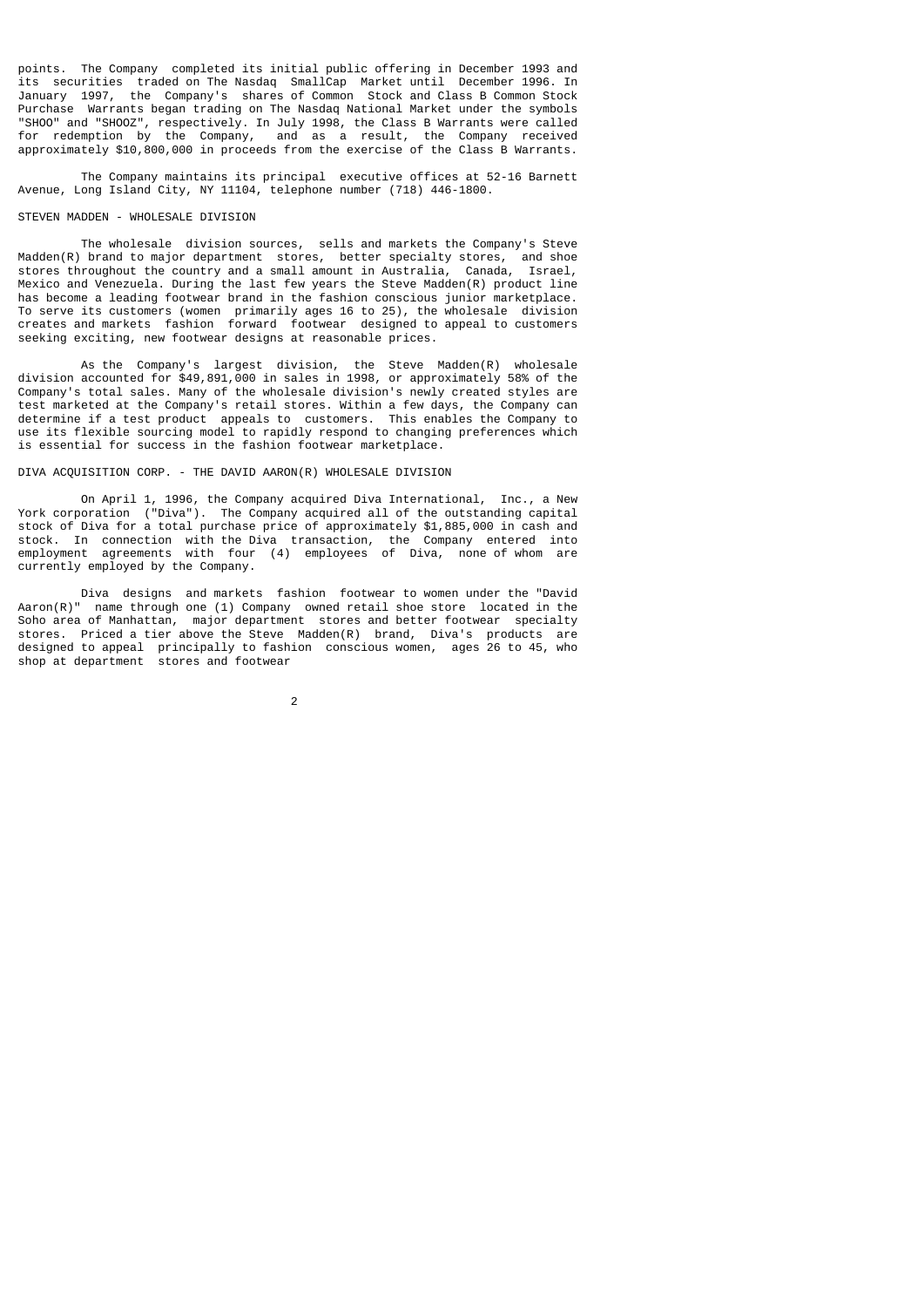boutiques. The Company recorded sales from the David Aaron(R) brand of \$5,846,000 for the year ended December 31, 1998, or 7% of the Company's total sales.

# L.E.I. (R) - WHOLESALE DIVISION

 In April, 1998, the Company entered into a license agreement with R.S.V. Sport, Inc. pursuant to which the Company was granted the license to use the lei(R) trademark in connection with the sale and marketing of footwear. The lei(R) trademark is well known for jeanswear in the junior marketplace recording annual sales in excess of \$100 million. The Company's lei(R) footwear products are targeted to attract girls ages 6 to 11 years old and young women ages 12 to 20 years old which are younger than the typical Steve Madden(R) brand customer. Despite having only started selling lei(R) products at retail in August 1998, the Company is encouraged by the initial consumer demand for the lei(R) footwear products. Although sales during 1998 are not necessarily indicative of future performance, the Company anticipates increased sales of lei(R) footwear during the 1999 fiscal year. The l.e.i. Wholesale Division generated revenue of \$3,483,000 for the six month period ended December 31, 1998 and there have been substantial product reorders in early 1999.

# STEVEN MADDEN RETAIL, INC. - RETAIL DIVISION

 As of December 31, 1998, the Company owned and operates twenty eight (28) retail shoe stores under the Steve Madden(R) name, one (1) under the David Aaron(R) name and three (3) outlet stores. Three (3) stores are located in Manhattan (two (2) in Soho and one (1) on the Upper Eastside), twenty five (25) stores are located in major shopping malls in California, Florida, Georgia, Maryland, Massachusetts, New Jersey and New York and two (2) stores are located in highly traveled urban street locations in Coconut Grove, Florida and Washington, D.C. Each of the Steve Madden(R) stores has been designed to appeal to young fashion conscious women by creating a "nightclub" type atmosphere. The retail stores have been very successful for the Company, generating annual sales of approximately \$700 per square foot. Sales are primarily from the sale of the Company's Steve Madden(R) product line. Same store sales increased 3.8% in 1998 over 1997 sales and total sales for the retail division were \$26,563,000 compared to \$13,249,000 for 1997. Sales from the retail division for year ended December 31, 1998 were 31% of the Company's total sales.

 The Company believes that the Retail Division will continue to enhance overall sales and profits while building equity in the Steve Madden brand. It is for these reasons that the Company has embarked upon an aggressive expansion plan and intends to add approximately ten (10) new retail stores during the 1999 calendar year. Additionally, the expansion of the Retail Division enables the Company to test and react to new products and classifications which strengthen the Steve Madden wholesale division.

 $\sim$  3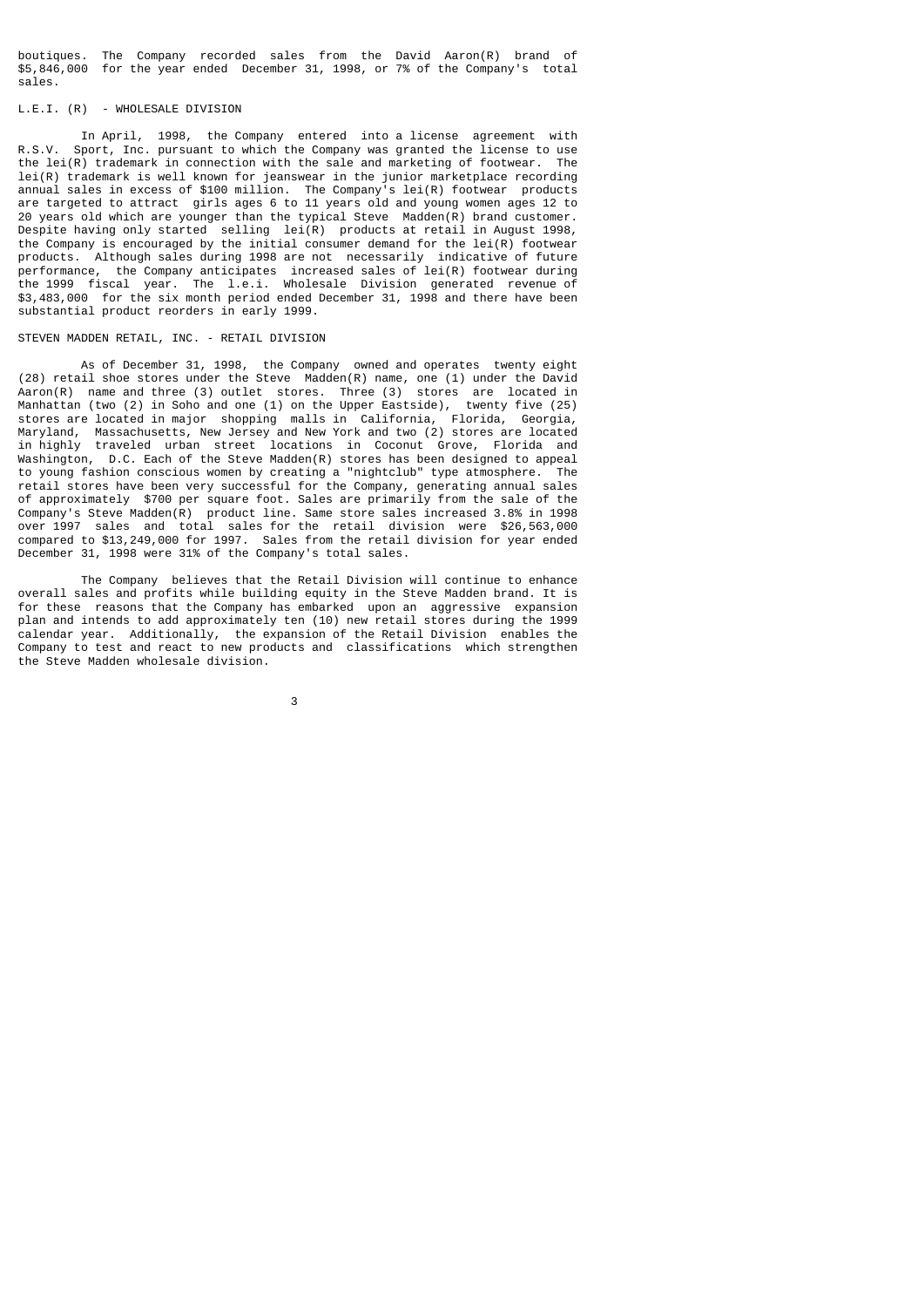### THE ADESSO-MADDEN, INC. - PRIVATE LABEL DIVISION

 In September 1995, the Company incorporated Adesso-Madden, Inc. as a wholly owned subsidiary ("A-M"). A-M was formed to serve as a buying agent to mass market merchandisers, shoe store chains and other off-price retailers in connection with their purchase of private label shoes. As a buying agent, A-M arranges with shoe manufacturers in Asia and South America for them to manufacture private label shoes to the specifications of their clients. The Company believes that by operating in the private label, mass merchandising market, the Company is able to maximize additional non-branded sales opportunities and provides for more competitive sourcing thereby leveraging the Company's overall sourcing, design and distribution capabilities. Currently, this division manufactures women's footwear for large retailers including J.C. Penny, Sears, Mervyn's, and Target. A-M receives commissions in connection with the purchase of private label shoes by its clients. A-M also sources and sells footwear under the Soho Cobbler(R) trademark, and in 1999, will commence sales under the Jordache(R) trademark. The private label division generated commission revenue of \$2,679,000 for the year ended December 31, 1998 compared to \$2,192,000 in 1997.

# PRODUCTS AND LICENSING

 The Company's products emphasize youthful styling and contemporary design and are marketed at moderate to better price points. The Company's primary products include Steve Madden(R), lei(R) and David Aaron(R) branded shoes. The Company also has a private label shoe operation, Adesso-Madden, Inc., and has also entered into strategic licensing agreements for additional Madden(R) branded products. The following paragraphs describe the Company's products:

# STEVE MADDEN(R)

4

 Steve Madden(R) branded products are designed to appeal to style conscious consumers in the junior market (ages 16 to 25 years). The Steve Madden(R) line emphasizes up-to-date fashion and includes a wide range of women's footwear including boots, sneakers, evening shoes, casual and tailored shoes and sandals. Steve Madden(R) brand shoes sell at retail price points generally ranging from \$48 to \$70 for shoes and up to \$99 for boots.

 In order to reduce the impact of changes in fashion trends on the Steve Madden(R) brand product sales, the Company designs and classifies its product line into three categories: CORE, CORE-PLUS, and FASHION. The Company's CORE line is available year round and consists of classic products which have proven to be consistent sellers over several seasons. The CORE line currently includes [twelve (12)] style/color combinations six (6) of which can be reordered using the Company's EDI system and shipped to retailers within one to two weeks. This results in rapid replenishment of the most popular Steve Madden styles. The Company's CORE-PLUS line consists of basic styles whose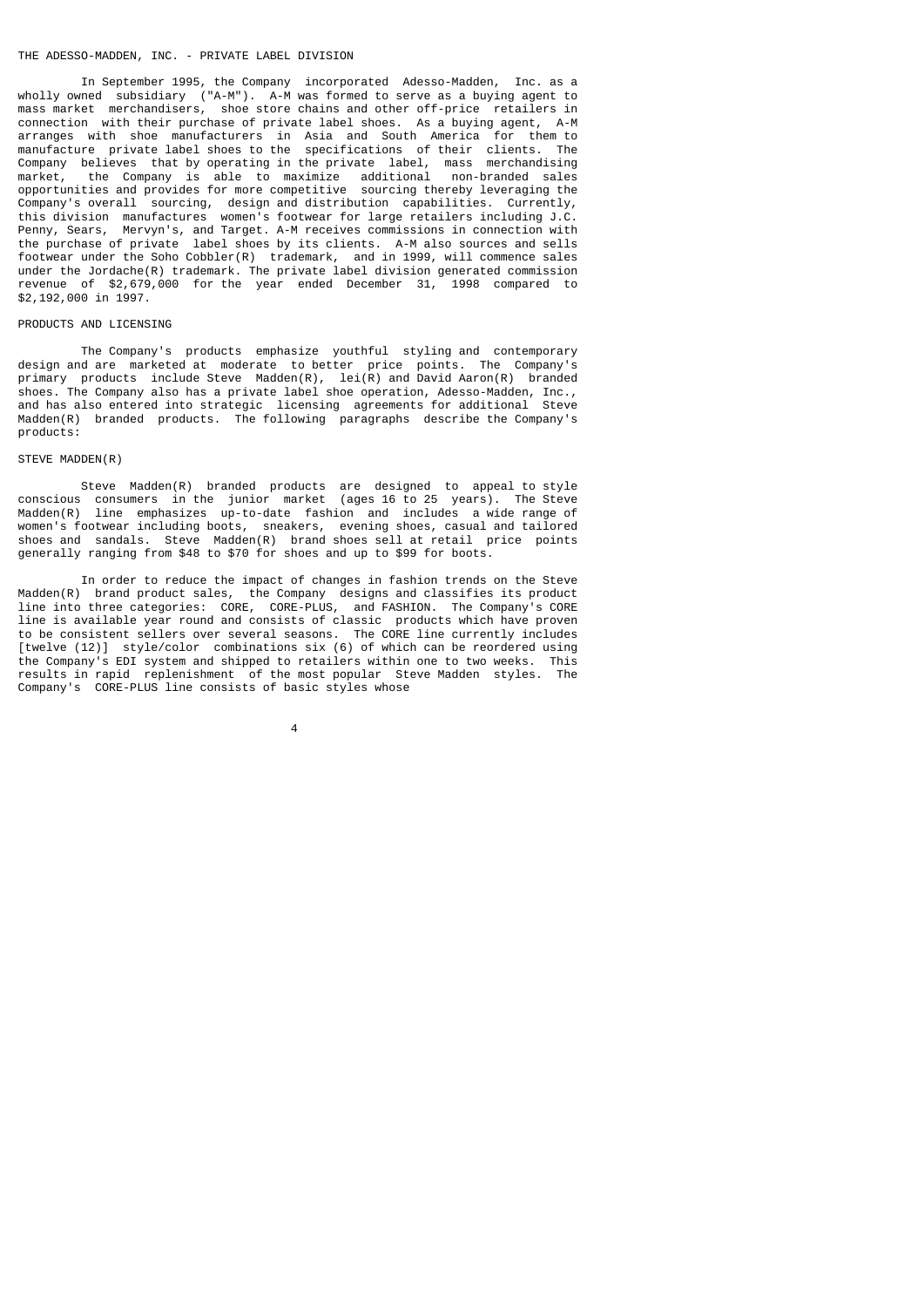patterns and colors are updated each season to keep pace with changing trends. Finally, the Company's FASHION line consists of styles that are designed close to or in season and capitalize on the Company's ability to design, test, manufacture and market products quickly. CORE and CORE-PLUS products account for a majority of Steve Madden(R) brand sales.

# DAVID AARON(R)

 The Company acquired the David Aaron(R) brand in 1996, and David Aaron(R) products are marketed through the Company's Diva subsidiary. David Aaron(R) branded products are designed to appeal to more sophisticated, career and fashion oriented consumers (ages 26 to 45 years) in the better market segment. David Aaron(R) products are priced at a tier above the Steve Madden(R) brand and have retail price points generally ranging from \$70 to \$85 for shoes and up to \$150 for boots. Similar to the Steve Madden(R) line, the Company's David Aaron(R) line is organized into CORE, CORE-PLUS, and FASHION categories with CORE and CORE-PLUS products accounting for a large majority of David Aaron(R) brand sales.

# l.e.i.(R)

 In April, 1998, the Company entered into a license agreement with R.S.V. Sport, Inc. pursuant to which the Company was granted the license to use the lei(R) trademark in connection with the sale and marketing of footwear. The lei(R) trademark is well known for jeanswear in the junior marketplace recording annual sales in excess of \$100 million. The Company's lei(R) footwear products are targeted to attract girls ages 6 to 11 years old and young women ages 12 to 20 years old which are younger than the typical Steve Madden(R) brand customer. Despite having only started selling  $lei(R)$  products at retail in August, 1998, the Company is encouraged by the initial consumer demand for the lei(R) footwear products. Although sales during 1998 are not necessarily indicative of future performance, the Company anticipates increased sales of lei(R) footwear during the 1999 fiscal year.

#### LICENSING

 The Company believes that strategic licensing will enhance the Steve Madden brand(R), leverage brand equity and increase customer loyalty. During<br>1997, the Company began to license the Steve Madden(R) brand, selectively, while 1997, the Company began to license the Steve Madden $(R)$  brand selectively attempting to maintain strict design, merchandising and marketing control over its licensees. In 1998, the Company terminated licenses with its sportswear licensees and entered into a new license with an affiliate of the Jordache organization as of January 1, 1999. Pursuant to the Agreement, a Jordache entity will manufacture, market, sell and distribute sportswear and jeanswear under the Company's Steve Madden trademark to better department stores and specialty shops.

the contract of the contract of the contract of the contract of the contract of the contract of the contract o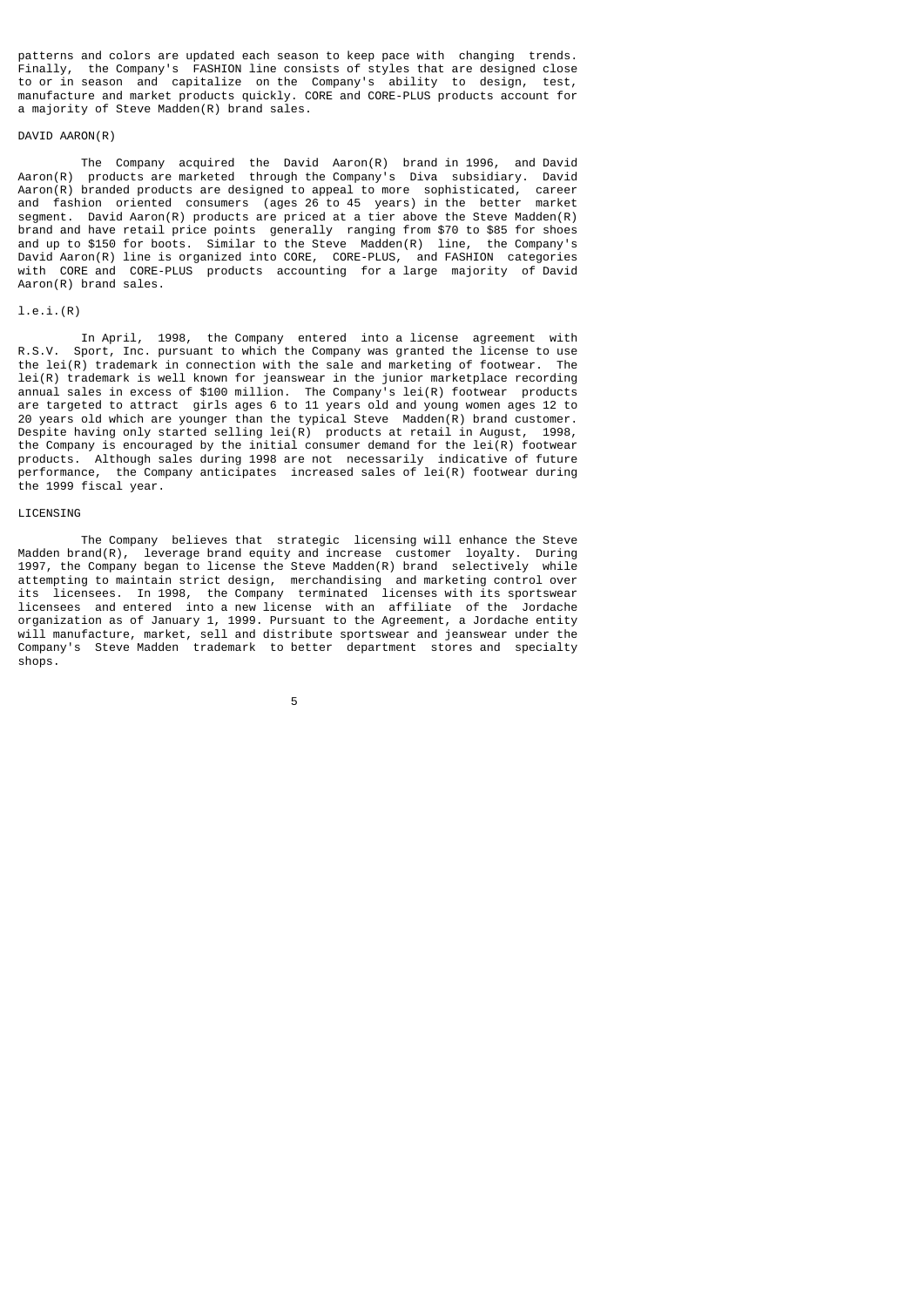Presently, the Company has licensed the Steve Madden trademark for use in connection with the manufacturing, marketing and sale of sportswear and jeanswear, outerwear, belts, handbags, sunglasses, hosiery, intimate apparel, hair accessory products and jewelry. Each license agreement requires the licensee to pay to the Company a royalty based on net sales, a minimum royalty in the event that net sales fail to reach specified targets and a percentage of sales for advertising of the Steve Madden(R) brand. During 1999, the Company may continue to pursue additional licensees in new product categories as well as to seek expansion into certain markets outside the United States.

#### **DESTGN**

 Steve Madden, the principal designer of the Company, has established a reputation for his creative designs, popular styles and quality products at accessible price points. Mr. Madden has been involved in the footwear industry for over twenty (20) years and is responsible for the Company's overall fashion direction, maintaining direct, day-to-day supervision of the Company's ten (10) person product design and development team.

 The Company believes that its future success will depend in substantial part on its ability to continue to anticipate and react to changing consumer demands in a timely manner. To meet this objective, the Company has developed a unique design process that allows it to recognize and adapt quickly to changing consumer demands. Mr. Madden and his design team work together to create a design which they believe fits the Company's image, reflects current or approaching trends and can be manufactured in a timely and cost-effective manner. Once the initial design is complete, a prototype is developed, which is<br>manner. Once the initial design is complete, a prototype is developed, which is<br>reviewed and refined prior to the commencement of limited prod reviewed and refined prior to the commencement of limited production. designs are then tested in the Steve Madden(R) retail stores. Designs that prove popular are then scheduled for mass production overseas and wholesale and retail distribution nationwide. The Company believes that its unique design and testing process and flexible sourcing model is a significant competitive advantage allowing the Company to cut mass production lead times and avoid the costly production and distribution of unpopular designs.

### PRODUCT SOURCING

 The Company sources each of its product lines separately based on the individual design, styling and quality specifications of such products. The Company does not own or operate any mass manufacturing facilities and sources its branded products directly or indirectly through independently owned manufacturers in Brazil, China, Italy, Mexico, Spain, Taiwan and the United States. The Company has established relationships with a number of manufacturers in each country. The Company believes that this sourcing of footwear products minimizes its investment and inventory risk, and enables efficient and timely introduction of new product designs. Although the Company has not entered into any long-term manufacturing or supply contracts, the Company believes that a sufficient

 $\sim$  6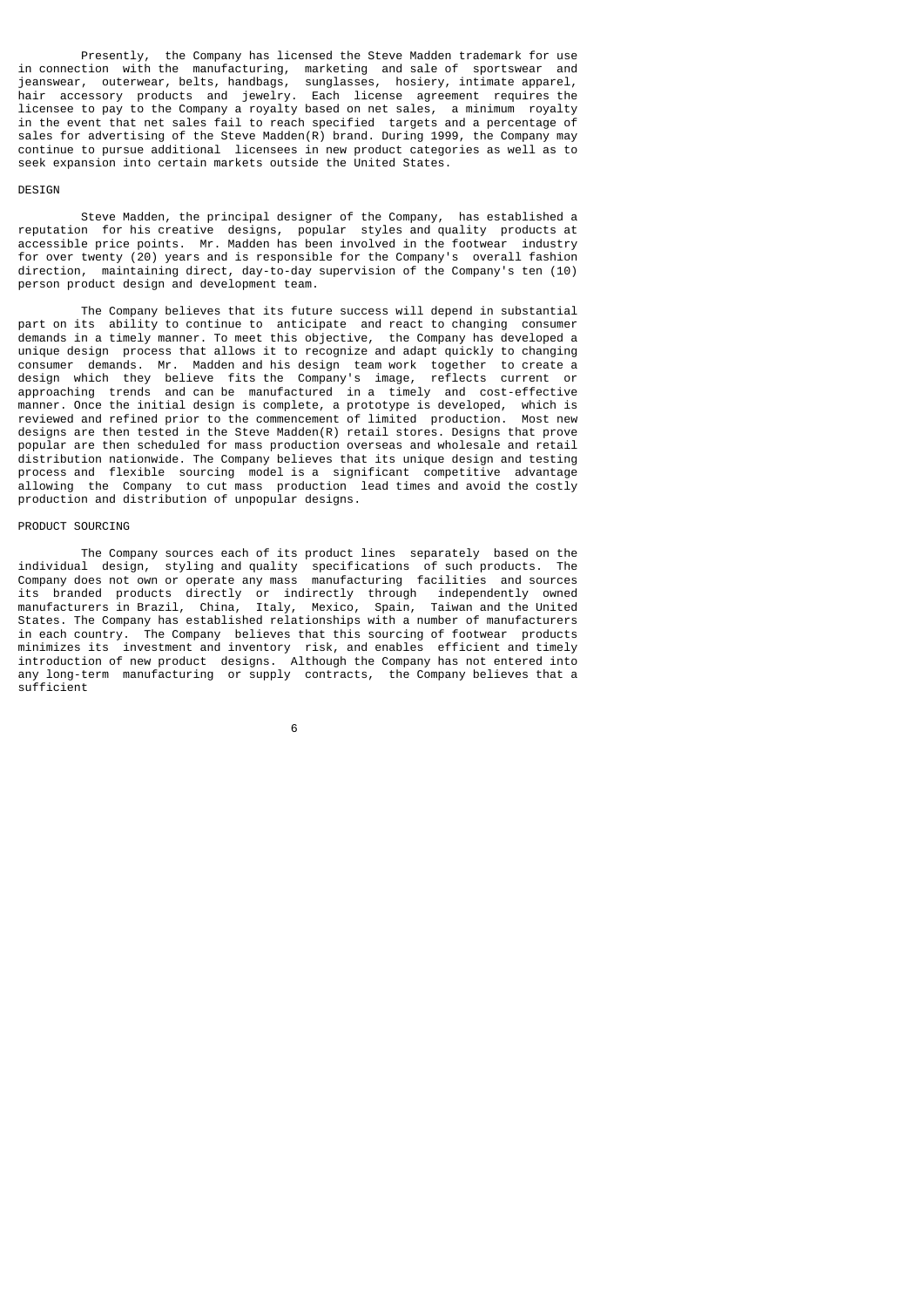number of alternative sources exist for the manufacture of its products. The principal materials used in the Company's footwear are available from any number of sources, both within the United States and in foreign countries.

 The Company's design and distribution processes are intended to be flexible, allowing the Company to respond to and accommodate changing consumer demand. The Company's production staff tracks warehouse inventory on a daily basis, monitors sell through data and incorporates input on product demand from wholesale customers. The Company can use product feedback to adjust production or manufacture new products in as little as five weeks. Constant inventory tracking allows the Company to manage inventory on a continuous flow basis with the goal of optimizing inventory turns. More specifically, all inventory is classified into three categories: CORE products, which are sold year round, CORE-PLUS products which are in-season styles that are experiencing unusually strong sell through, and FASHION products. The Company strives to only have reorder inventory in selected CORE and CORE-PLUS products that are proven best-sellers.

 In 1998, the Company expanded its use of electronic data interchange ("EDI") quick replenishment system to its department store accounts on designated CORE items and offered EDI to all of its significant wholesale accounts. The Company believes that its flexible product introduction schedule and perpetual inventory control system are competitive advantages in an industry that is subject to high fashion risks.

### **CUSTOMERS**

 The Company's customers purchasing shoes consist principally of department stores and specialty stores, including shoe boutiques. Presently, the Company sells approximately sixty percent (60%) of its products to department stores, including Federated Department Stores (Bloomingdales, Bon Marche, Burdines, Macy's and Rich's), May Department Stores (Famous Barr, Filene's, Foley's, Hecht's, Kaufmann's, Meier & Frank and Robinsons May), Dillard's, Dayton-Hudson and Nordstrom approximately forty percent (40%) to specialty stores, including Journey's, Wet Seal and The Buckle and catalog retailers, including Victoria's Secret and Fingerhut. Federated Department Stores and Nordstrom's presently account for approximately twenty percent (20%) and seventeen percent (17%) of the Company's wholesale sales, respectively.

### DISTRIBUTION CHANNELS

 The Company sells it products principally through its Company-owned retail stores, better department stores and specialty shoe stores in the United States and abroad. Retail stores and wholesale sales account for approximately thirty-one percent (31%) and sixty-nine percent (69%) of total sales, respectively. The following paragraphs describe each of these distribution channels:

### STEVE MADDEN AND DAVID AARON RETAIL STORES

 As of December 31, 1998, the Company operated twenty eight (28) Company-owned retail stores under the Steve Madden(R) name and one  $(1)$  under the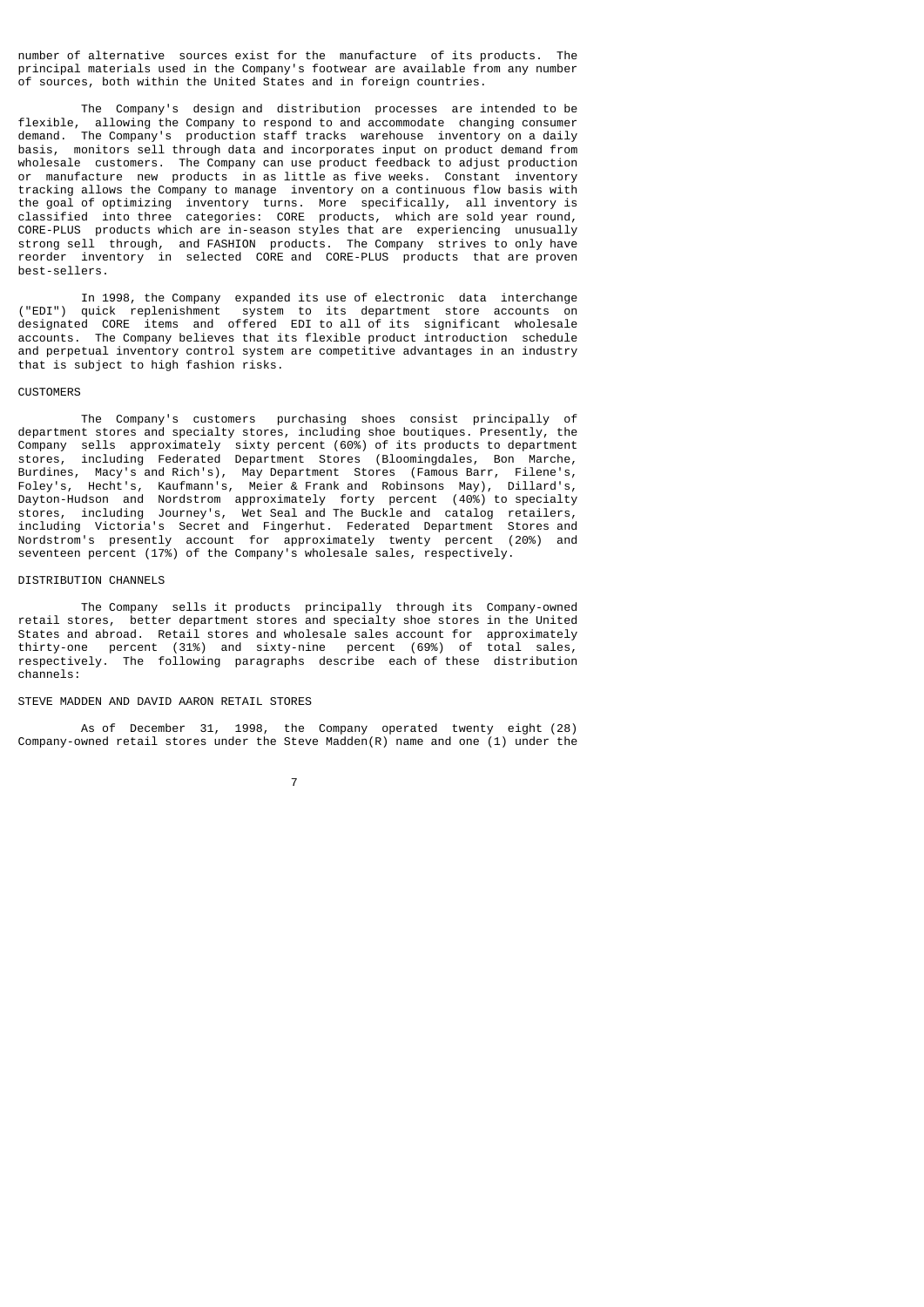David Aaron(R) name. The Company believes that its retail stores will continue to enhance overall sales, profitability, and its ability to react to changing consumer trends. The design, format and environment of the Steve Madden(R) retail stores resemble a nightclub type atmosphere which has become a popular destination and gathering place for young women. The David Aaron(R) store has a more sophisticated design and format styled to appeal to its more mature target audience. These stores are a powerful marketing tool which allow the Company to strengthen brand recognition and to showcase certain of its full line of branded and licensed products. Furthermore, the retail stores provide the Company with a venue to test and introduce new products and merchandising Specifically, the Company often tests new designs at its Steve Madden(R) retail stores before scheduling them for mass production and wholesale distribution. In addition to these test marketing benefits, the Company has been able to leverage sales information gathered at Steve Madden(R) retail stores to assist its wholesale accounts in order placement and inventory management.

 The Company's prototype Steve Madden(R) store is approximately 1,400 to 1,600 square feet and is located in malls and street locations which attract the highest concentration of the Company's core demographic --style-conscious young women ages 16 to 25 years. In addition to carefully analyzing mall demographics, the Company also sets profitability guidelines for each potential store site. Specifically, the Company targets sites at which the demographics fit the consumer profile, the positioning of the site is well trafficked and the projected fixed annual rent expense does not exceed a specified percentage of sales over the life of the lease. By setting these standards, the Company believes that each store will contribute to the Company's overall profits both in the near- and longer-terms.

# OUTLET STORES

 In May 1998, Shoe Biz, Inc. (formerly known as Steven Madden Outlets, Inc.) a wholly owned subsidiary of the Company ("Shoe Biz"), purchased certain assets from and assumed certain liabilities of, Daniel Scott, Inc. with respect to its Shoe Biz outlet stores located in Mineola and Garden City, NY. In connection with the transaction, the Company hired Robert Schmertz, the former President and sole stockholder of Daniel Scott, as the President of Shoe Biz. Shoe Biz operates the 2 outlet stores in Garden City, Mineola, NY and one (1) Steve Madden Outlet store in Woodbury Commons Outlet Mall in Harriman, NY (a large off-price retail mall). Shoe Biz sells many product lines, including Steve Madden, David Aaron and lei(R) footwear, at significantly lower prices than prices typically charged by other "full price" retailers. The Company anticipates opening an additional outlet store in the 1999.

e a construction de la construction de la construction de la construction de la construction de la constructio<br>En 1980, en 1980, en 1980, en 1980, en 1980, en 1980, en 1980, en 1980, en 1980, en 1980, en 1980, en 1980, en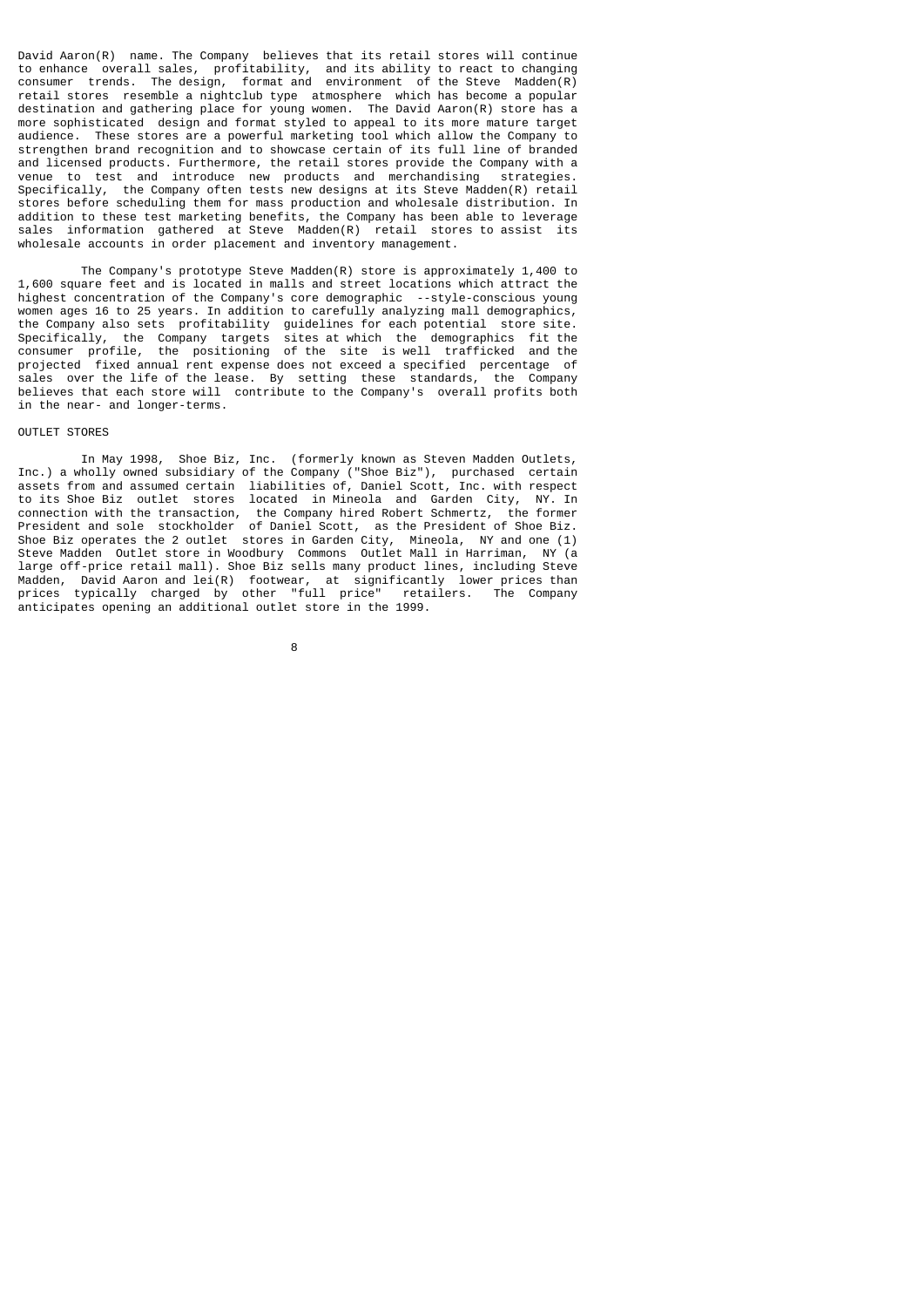#### DEPARTMENT STORES

 The Company currently sells to over 2,000 locations of twenty five (25) better department stores throughout the United States and Canada. The Company's top accounts include Federated Department Stores (Bloomingdale's, Bon Marche, Burdine's, Macy's and Rich's), May Department Stores (Hecht's, Famous Barr, Filene's, Foley's, Kaufmann's, Meier & Frank and Robinson's May), Dillard's, Dayton-Hudson and Nordstrom.

 Department store accounts are offered extensive merchandising support which includes in-store fixtures and signage, supervision of displays and merchandising of the Company's various product lines. An important development in the Company's wholesale merchandising efforts is the creation of in-store concept shops, where a broader collection of the Company's branded products are showcased. These in-store concept shops create an environment that is consistent with the Company's image and enable the retailer to display and stock a greater volume of the Company's products per square foot of retail space. In addition, these in-store concept shops encourage longer term commitment by the retailer to the Company's products and enhance consumer brand awareness. Currently, the Steve Madden(R) brand is featured in over five hundred fifty (550) in-store concept shops in its leading department and specialty store accounts.

 In addition to merchandising support, the Company's customer service representatives maintain weekly communications with their accounts to guide them in placing orders and to assist them in managing inventory and retail sales. The Company leverages its sell-through data gathered at its retail stores to assist department stores in allocating their open-to-buy dollars to the most popular styles in the product line and to phase out styles with poor sales records. In addition to this account order support, the Company has implemented an electronic data interchange ("EDI") program which allows top accounts rapid size replenishment of six (6) style/color combinations of certain core products within one to two weeks. EDI replenishment of key core styles is offered to all of the Company's retail customer accounts.

#### INTERNET SALES

 In 1998, the Company updated its internet site, www.stevemadden.com, with improved graphics and more efficient e-commerce capabilities. Customers can now purchase up to several different styles of the Company's footwear products and continue to participate in the Company's chat forum. As a result of the Company's increased focus on e-commerce, sales in 1998 derived from stevemadden.com increased 700% compared with sales in 1997. The Company intends to increase advertising and promotion of stevemadden.com and has recently hired a full time Internet Manager. The Company has also recently implemented a fulfillment center for internet sales. In addition, in February 1999, the Company signed an agreement to sell its products on Fashionmall.com, a premier fashion site on the internet. The Company hopes that the Fashionmall.com site will be successful in attracting new customers for the Company's footwear and licensed products.

9 and 20 and 20 and 20 and 20 and 20 and 20 and 20 and 20 and 20 and 20 and 20 and 20 and 20 and 20 and 20 and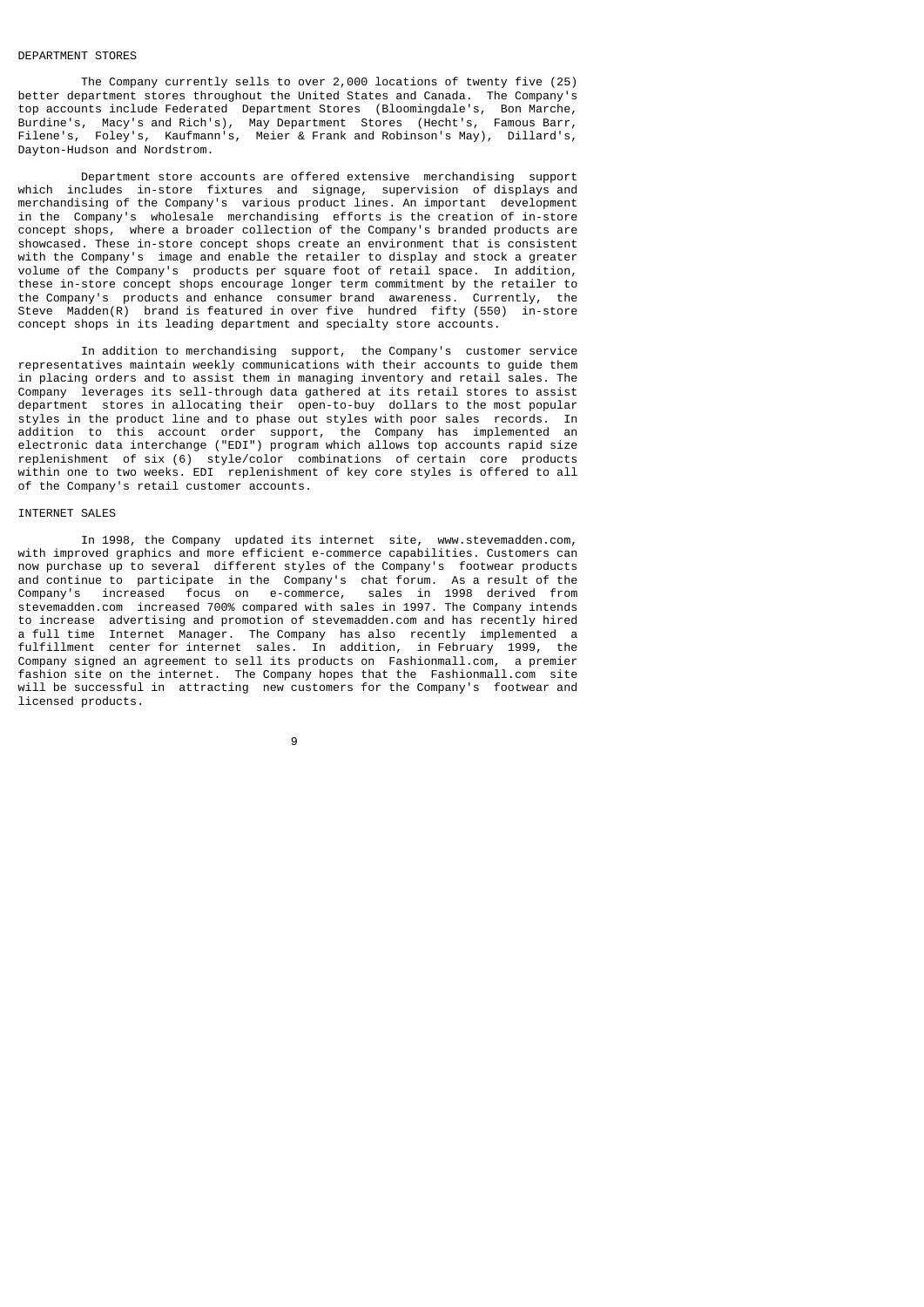### SPECIALTY STORES/CATALOG SALES

 The Company currently sells to approximately one thousand (1,000) specialty store locations throughout the United States and Canada. The Company's top specialty store accounts include Journey's, The Buckle and Wet Seal. The Company offers specialty store accounts the same merchandising, sell-through and inventory tracking support offered to its department store accounts. Sales of the Company's products are also made through various catalogs, such as Fingerhut and Victoria's Secret.

#### **COMPETITION**

 The fashionable footwear industry is highly competitive. The Company's competitors include specialty shoe companies as well as companies with diversified footwear product lines. The recent substantial growth in the sales of fashionable footwear has encouraged the entry of many new competitors and increased competition from established companies. Most of these competitors, including Kenneth Cole, Nine West, DKNY, Sketchers, Nike and Guess, have significantly greater financial and other resources than the Company. The Company believes effective advertising and marketing, fashionable styling, high quality and value are the most important competitive factors and intends to continue to employ these elements as it develops its products.

### MARKETING AND SALES

 Prior to 1997, the Company's marketing plans relied heavily on its few Steve Madden(R) retail store locations and word-of-mouth referrals. In 1998, the Company continued to focus on creating a more integrated brand building program to establish Steve Madden as the leading designer of fashion footwear for style-conscious young women. As a result, the Company developed a national advertising campaign for lifestyle and fashion magazines which was also used in regional marketing programs such as radio advertisements and billboards. The Company also continues to promote its website (WWW.STEVEMADDEN.COM) where consumers can purchase Steve Madden(R) products and interact with both the Company and other customers.

 In order to service its wholesale accounts, the Company retains a sales force of thirteen (13) independent sales representatives. These sales representatives work on a commission basis and are responsible for placing the Company's products with its principal customers, including better department and specialty stores. The sales representatives are supported by the Vice President - -- National Sales Manager, a staff of three (3) merchandise coordinators and twenty (20) customer service representatives who continually cultivate relationships with wholesale customers. This staff assists accounts in merchandising and assessing customer preferences and inventory requirements, which ultimately serves to increase sales and profitability.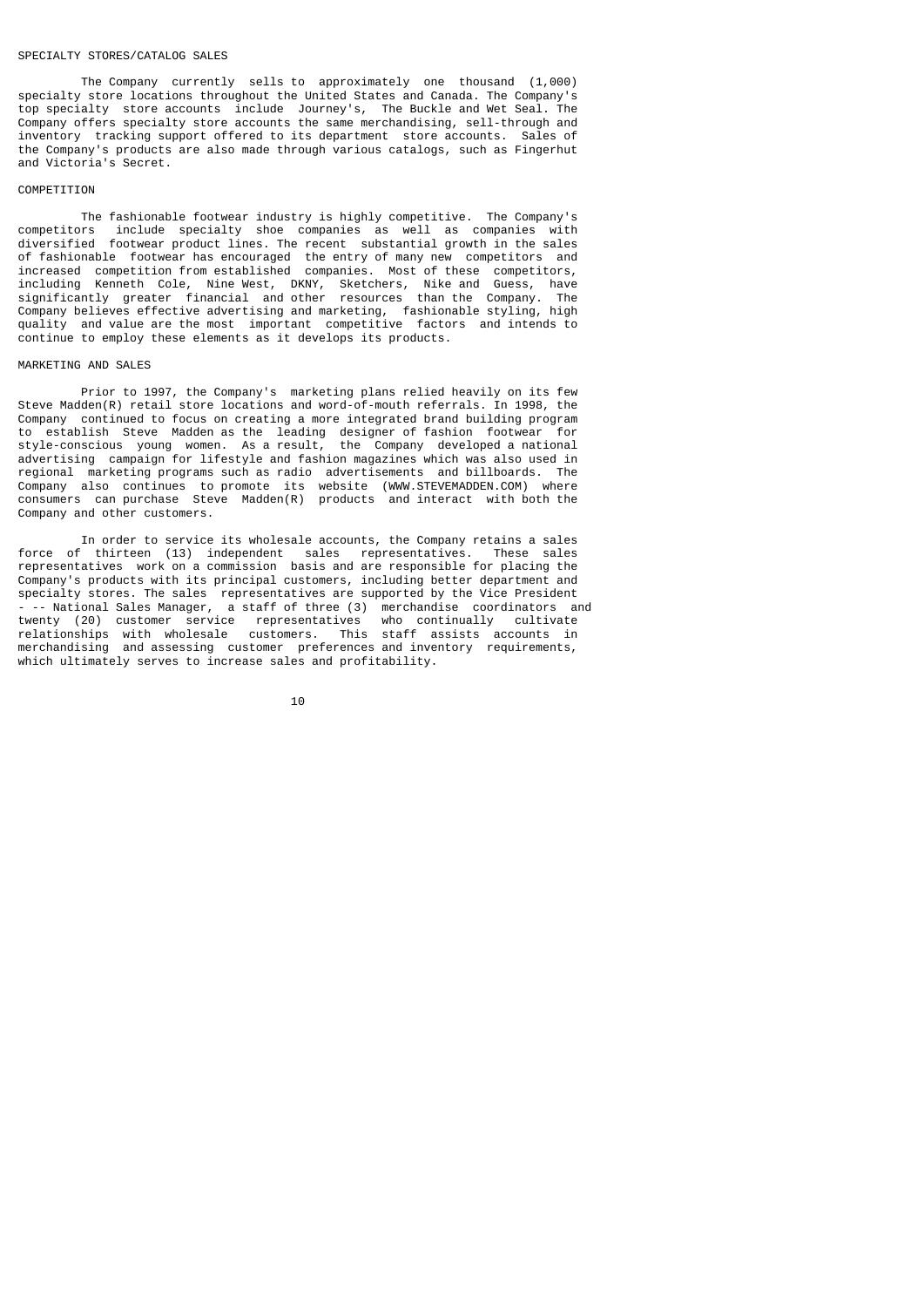### MANAGEMENT INFORMATION SYSTEMS (MIS) OPERATIONS

 Sophisticated information systems are essential to the Company's ability to maintain its competitive position and to support continued growth. The Company operates on a dual AS/400 system which provides system support for all aspects of its business including manufacturing purchase orders; customer purchase orders; order allocations; invoicing; accounts receivable management; real time inventory management; quick response replenishment; point-of-sale support; and financial and management reporting functions. The Company has a PKMS bar coded warehousing system which is integrated with the wholesale system in order to provide accurate inventory positions and quick response size replenishment for its customers. In addition, the Company has installed an EDI system which provides a computer link between the Company and certain wholesale customers that enables both the customer and the Company to monitor purchases, shipments and invoicing. The EDI system also improves the Company's ability to shipments and invoicing. The EDI system also improves the Company's respond to customer inventory requirements on a weekly basis. Anticipating continued growth, the Company recently strengthened its systems by adding an AS/400, model 620. The Company also implemented in 1998 a licensing tracking system, a disaster recovery system and automated the Adesso-Madden order placement and fulfillment business. The Company also anticipates completing its upgrade for the Year 2000 compliance by June 1999.

# RECEIVABLES FINANCING; LINE OF CREDIT

 The Company finances its receivables through the use of a factor. The Company's present relationship with Capital Factors, Inc. permits the Company to draw down eighty (80%) percent of its invoiced receivables at an interest rate of one (1) point below the Prime Rate (as defined). The agreement provides that Capital Factors is not required to purchase all the Company's receivables. On September 1, 1998, the Company and Capital Factors amended its Factoring Agreement to, among other things, provide the Company with a credit line of up to \$15,000,000, subject to certain limitations. The Company has not recently borrowed funds under its credit line with Capital Factors. The Factoring Agreement terminates in December 2000.

### TRADEMARKS

 The Steve Madden and Steve Madden plus Design trademarks/service marks have been registered in numerous International Classes (25 clothing, shoes; 18 leather goods, handbags, wallets; 9 eye wear, 14 jewelry, 35 retail store services) in the United States. The Company also has trademark registrations in the U.S. for the marks Eyeshadows by Steve Madden (Int'l Cl. 9 eye wear), Ice Tea (Int'l Cl. 25 clothing) and Soho Cobbler (Int. Cl. 9 eye wear, 25, shoes).

 The Company further owns registrations for the Steve Madden and Steve Madden plus Design trademarks/service marks in various International Classes in China, Hong Kong, Israel, Japan, Korea, Panama, Taiwan and the Benelux countries and has pending applications for registration for the Steve Madden and Steve Madden plus Design trademarks/service marks in Canada, Argentina, Australia, Brazil, Chile, throughout 15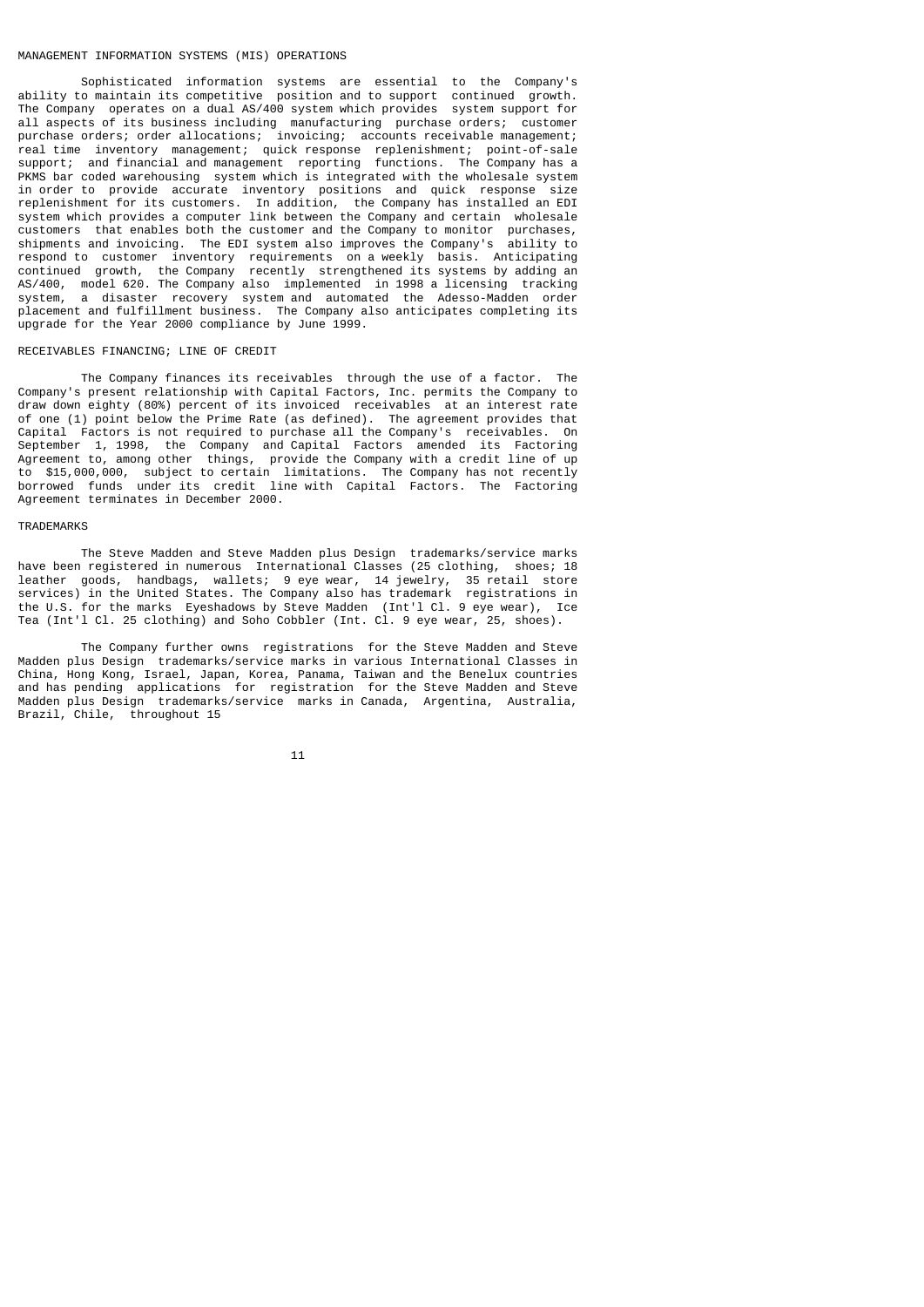cooperating countries in Europe, Italy, Malaysia, Mexico, Peru, South Africa, Thailand and Venezuela. There can be no assurance, however, that the Company will be able to effectively obtain rights to the Steve Madden mark throughout all of the countries of the world. Moreover, no assurance can be given that others will not assert rights in, or ownership of, trademarks and other proprietary rights to the Company or that the Company will be able to successfully resolve such conflicts. The failure of the Company to protect such rights from unlawful and improper appropriation may have a material adverse effect on the Company's business, financial condition and results of operation.

 Additionally, the Company owns registration for the David Aaron trademark and service mark in various International Classes in the United States (Int'l Cl. 25 clothes, shoes, 18 leather goods, handbags, wallets, 35 retail store services), Australia, Canada, Hong Kong and the 15 cooperating countries in Europe. The Company further has pending applications for registration of the David Aaron trademark and service mark in Israel, Japan, Panama and South Africa. The Company believes that the David Aaron trademark has a significant value and is important to the marketing of the Company's products.

 The Company believes that its trademarks/service marks and other proprietary rights are important to its success and its competitive position. Accordingly, the Company devotes substantial resources to the establishment and protection of its trademarks on a worldwide basis. Nevertheless, there can be no assurance, however, that the Company will be able to effectively obtain rights in its marks throughout all the countries of the world. The failure of the Company to protect such rights from unlawful and improper appropriation may have a material adverse effect on the Company's business, financial condition and results of operation.

#### EMPLOYEES

 At March 15, 1999, the Company employed approximately five hundred persons, of whom approximately two hundred and twenty (220) work on a full-time basis and approximately two hundred and eighty (280) work on a part-time basis. The management of the Company considers relations with its employees to be good.

 IN ADDITION TO OTHER INFORMATION IN THIS ANNUAL REPORT ON FORM 10-K, THE FOLLOWING IMPORTANT FACTORS SHOULD BE CAREFULLY CONSIDERED IN EVALUATING THE COMPANY AND ITS BUSINESS BECAUSE SUCH FACTORS CURRENTLY HAVE A SIGNIFICANT IMPACT ON THE COMPANY'S BUSINESS, PROSPECTS, FINANCIAL CONDITION AND RESULTS OF **OPERATIONS** 

 DEPENDENCE ON KEY PERSONNEL. The Company is dependent, in particular, upon the services of Steven Madden, its Chief Executive Officer, President, Chairman of the Board and chief designer and Rhonda Brown, its Chief Operating Officer. If Mr. Madden or Ms. Brown are unable to provide services to the Company for whatever reason, the business would be adversely affected. The Company therefore maintains a key person life insurance policy on Mr. Madden with coverage in the amount of \$10,000,000; however, the Company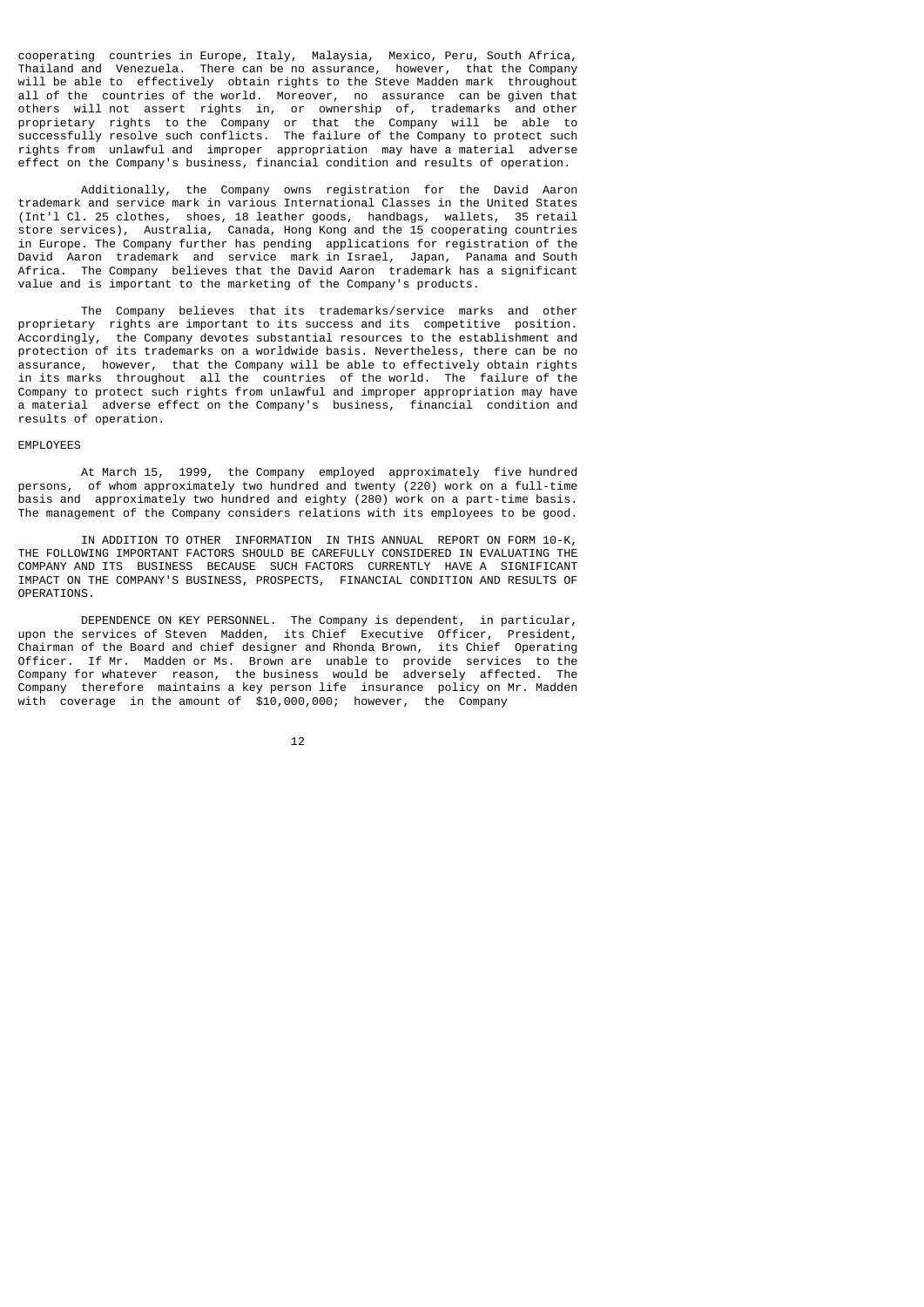does not maintain a policy on Ms. Brown. The Company has an employment contract with Mr. Madden that expires on December 31, 2007, and an employment contract with Ms. Brown that expires on June 30, 2001. In the event Mr. Madden is terminated for other than cause or total disability, the Company will be required to pay Mr. Madden's remaining salary under his contract, half of which must be paid upon termination. Mr. Madden is also entitled during the term of the contract to an annual \$50,000 non-accountable expense account. In the event of a change in control, Mr. Madden and Ms. Brown may choose to continue their employment with the Company or terminate employment and receive the remaining salary under their respective contracts.

 Since Mr. Madden and Ms. Brown are involved in all aspects of the Company's business, there can be no assurance that a suitable replacement for either could be found if either were unable to perform services for the Company. As a consequence, a loss of Mr. Madden, Ms. Brown or other key management personnel could have a material adverse effect upon the Company's business, results of operations and financial condition. In addition, the Company's ability to market its products and to maintain profitability will depend, in large part, on its ability to attract and retain qualified personnel. Competition for such personnel is intense and there can be no assurance that the Company will be able to attract and retain such personnel. The inability of the Company to attract and retain such qualified personnel would have a material adverse effect on the Company's business, financial condition and results of operations.

 FASHION INDUSTRY RISKS. The success of the Company will depend in significant part upon its ability to anticipate and respond to women's product and fashion trends as well as to anticipate, gauge and react to changing consumer demands in a timely manner. There can be no assurance that the Company's products will correspond to the changes in taste and demand or that the Company will be able to successfully market products which respond to such trends. If the Company misjudges the market for its products, it may be faced with significant excess inventories for some products and missed opportunities with others. In addition, misjudgments in merchandise selection could adversely affect the Company's image with its customers and weak sales and resulting markdown requests from customers could have a material adverse effect on the Company's business, results of operations and financial condition.

 The industries in which the Company operates are cyclical, with purchases tending to decline during recessionary periods when disposable income is low. Purchases of contemporary shoes and accessories tend to decline during recessionary periods and also may decline at other times. While the Company has fared well in recent years in a difficult retail environment, there can be no assurance that the Company will be able to maintain its historical rate of growth in revenues and earnings, or remain profitable in the future. A recession in the national or regional economies or uncertainties regarding future economic prospects, among other things, could affect consumer spending habits and have a material adverse effect on the Company's business results of operations and financial condition.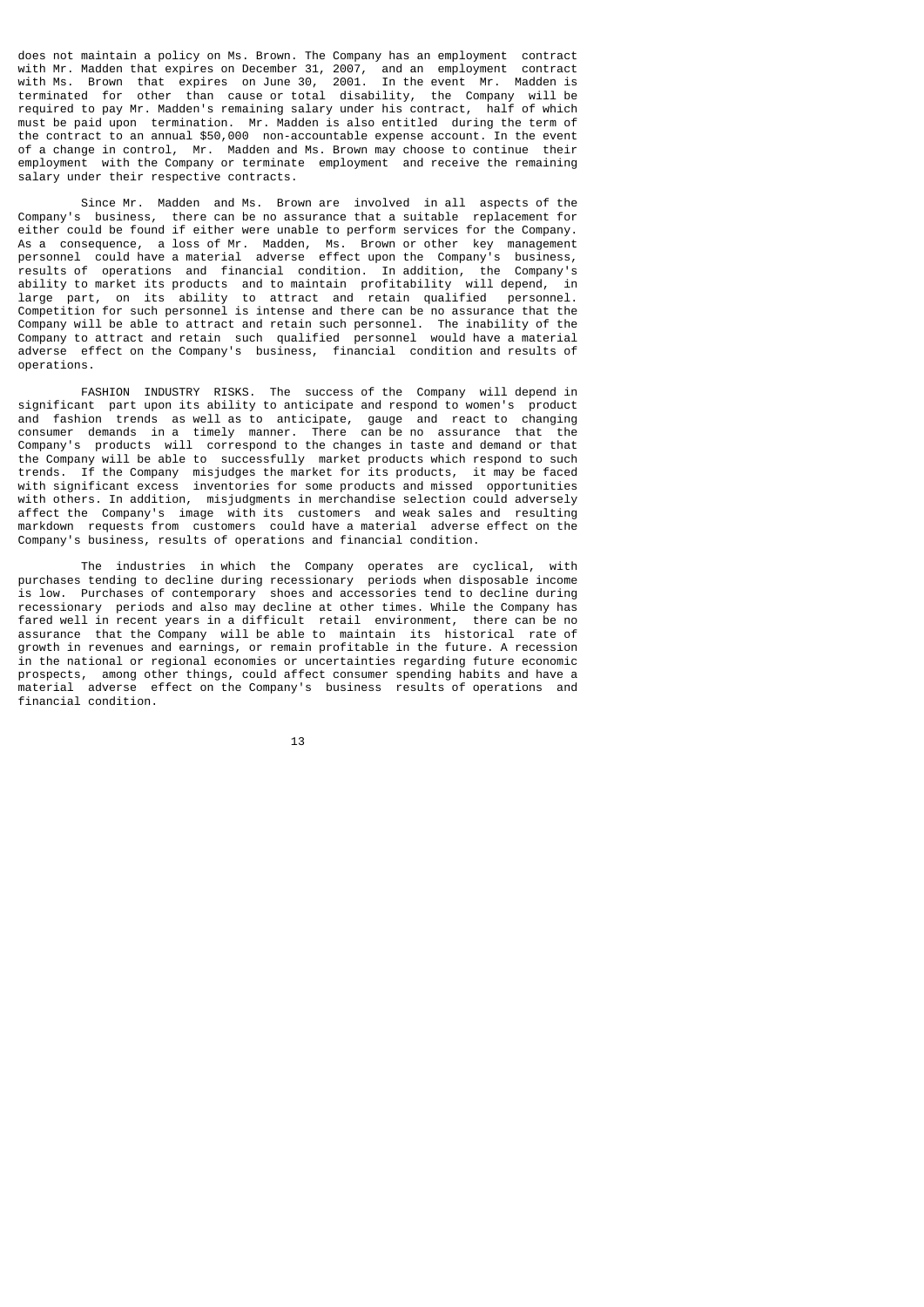In recent years, the retail industry has experienced consolidation and other ownership changes. In addition, some of the Company's customers have operated under the protection of the federal bankruptcy laws. In the future, retailers in the United States and in foreign markets may consolidate, undergo restructurings or reorganizations, or realign their affiliations, any of which could decrease the number of stores that carry the Company's products or increase the ownership concentration within the retail industry. While such changes in the retail industry to date have not had a material adverse effect on the Company's business or financial condition, there can be no assurance as to the future effect of any such changes.

 INVENTORY MANAGEMENT. The Company's ability to manage its inventories properly is an important factor in its operations. Inventory shortages can adversely affect the timing of shipments to customers and diminish brand loyalty. Conversely, excess inventories can result in increased interest costs as well as lower gross margins due to the necessity of providing discounts to retailers. The inability of the Company to effectively manage its inventory would have a material adverse effect on the Company's business, financial condition and results of operations.

 DEPENDENCE UPON CUSTOMERS AND RISKS RELATED TO EXTENDING CREDIT TO CUSTOMERS. The Company's customers purchasing shoes consist principally of department stores and specialty stores, including shoe boutiques. Certain of the Company's department store customers, including some under common ownership, account for significant portions of the Company's wholesale net sales. Presently, the Company sells approximately sixty percent (60%) of its products to department stores, including Federated Stores (Bloomingdales, Burdines, Macy's and Bullocks), Dillards, Nordstrom, Dayton Hudson and May Department Stores (Famous Barr, Filene's, Foley's, Hecht's, Kaufmann's, Meier & Frank, and Robinson's May) and approximately forty (40%) percent to specialty stores, including shoe boutiques. The Company's largest customers, Federated Stores and Nordstrom, account for approximately twenty percent (20%) and seventeen percent (17%) of the Company's wholesale sales, respectively.

 The Company believes that a substantial portion of sales of the Company's licensed products by its domestic licensing partners are also made to the Company's largest department store customers. The Company generally enters into a number of purchase order commitments with its customers for each of its lines every season and does not enter into long-term agreements with any of its customers. Therefore, a decision by Federated Stores, Nordstrom or any other significant customer, whether motivated by competitive conditions, financial difficulties or otherwise, to decrease the amount of merchandise purchased from the Company or its licensing partners, or to change its manner of doing business<br>could have a material adverse effect on the Company's business, financial could have a material adverse effect on the Company's business, condition and results of operations. The Company sells its products primarily to retail stores across the United States and extends credit based on an evaluation of each customer's financial condition, usually without requiring collateral. While various retailers, including some of the Company's customers, have experienced financial difficulties in the past few years which increased the risk of extending credit to such retailers, the Company's losses due to bad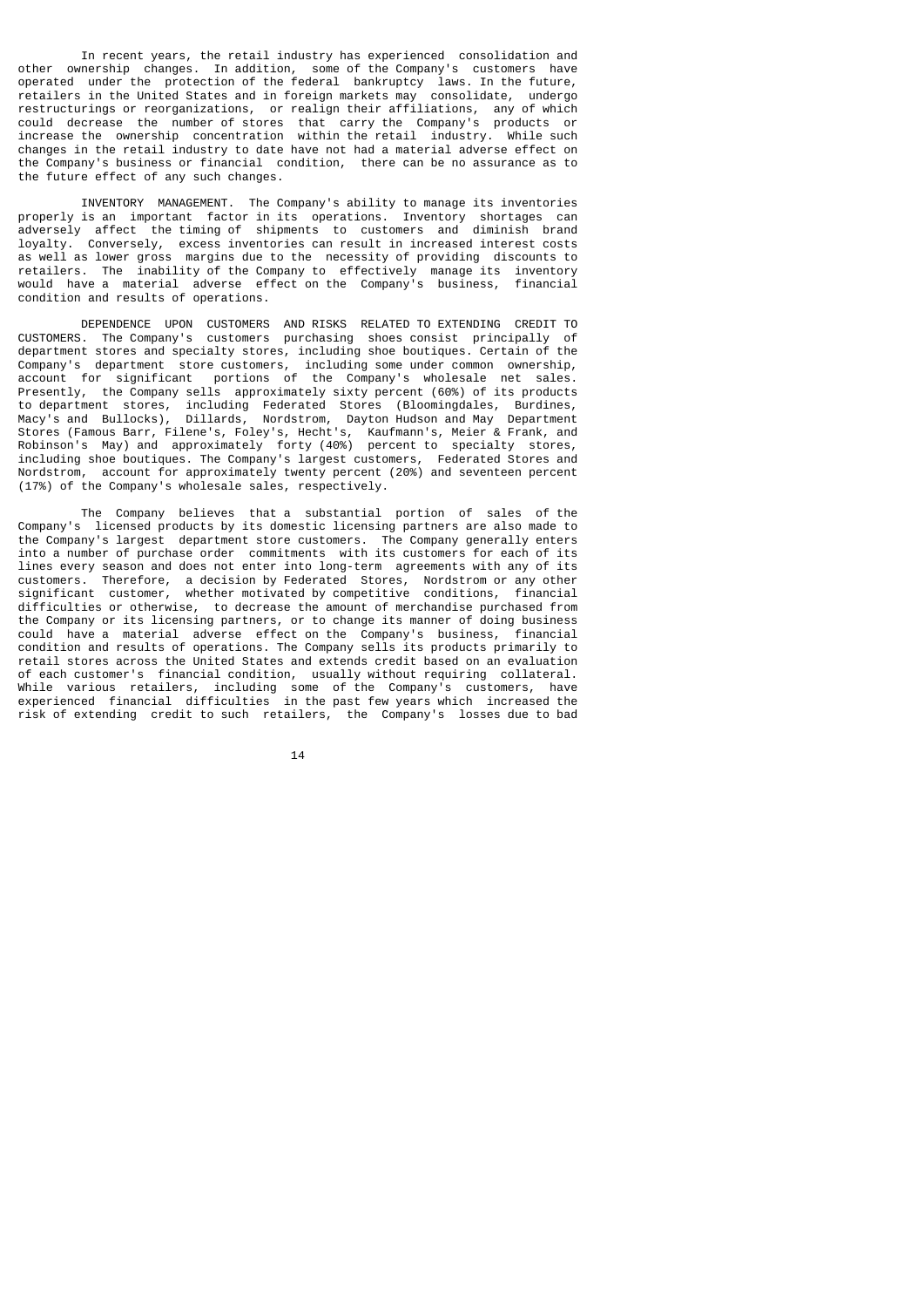debts have been limited. However, financial difficulties of a customer could cause the Company to curtail business with such customer or require the Company to assume more credit risk relating to such customer's receivables.

 IMPACT OF FOREIGN MANUFACTURERS. A significant portion of the Company's products are currently sourced outside the United States through arrangements with a number of foreign manufacturers in four different countries. During the year ended December 31, 1998, approximately 95% of the Company's products were purchased from sources outside the United States, including Mexico, China, Brazil and Spain.

 Risks inherent in foreign operations include work stoppages, transportation delays and interruptions, changes in social, political and economic conditions which could result in the disruption of trade from the countries in which the Company's manufacturers or suppliers are located, the imposition of additional regulations relating to imports, the imposition of additional duties, taxes and other charges on imports, significant fluctuations of the value of the dollar against foreign currencies, or restrictions on the transfer of funds, any of which could have a material adverse effect on the Company's business, financial condition and results of operations. The Company does not believe that any such economic or political conditions will materially affect the Company's ability to purchase products, since a variety of materials and alternative sources exist. The Company cannot be certain, however, that it will be able to identify such alternative sources without delay or without greater cost to the Company, if ever. The Company's inability to identify and secure alternative sources of supply in this situation would have a material adverse effect on the Company's business, financial condition and results of operations.

 The Company's imported products are also subject to United States customs duties. The United States and the countries in which the Company's products are produced or sold may, from time to time, impose new quotas, duties, tariffs, or other restrictions, or may adversely adjust prevailing quota, duty or tariff levels, any of which could have a material adverse effect on the Company's business, financial condition and results of operations.

 POSSIBLE ADVERSE IMPACT OF UNAFFILIATED MANUFACTURERS' INABILITY TO MANUFACTURE IN A TIMELY MANNER, TO MEET QUALITY STANDARDS OR TO USE ACCEPTABLE LABOR PRACTICES. As is common in the footwear industry, the Company contracts for the manufacture of a majority of its products to its specifications through<br>foreign manufacturers. The Company does not own or operate any manufacturing The Company does not own or operate any manufacturing facilities and is therefore dependent upon independent third parties for the manufacture of all of its products. The Company's products are manufactured to its specifications by both domestic and international manufacturers. The inability of a manufacturer to ship orders of the Company's products in a timely manner or to meet the Company's quality standards could cause the Company to miss the delivery date requirements of its customers for those items, which could result in cancellation of orders, refusal to accept deliveries or a reduction in purchase prices, any of which could have a material adverse effect on the Company's business, financial condition and results of operations.

15 and 15 and 15 and 15 and 15 and 15 and 15 and 15 and 15 and 15 and 15 and 15 and 15 and 15 and 15 and 15 an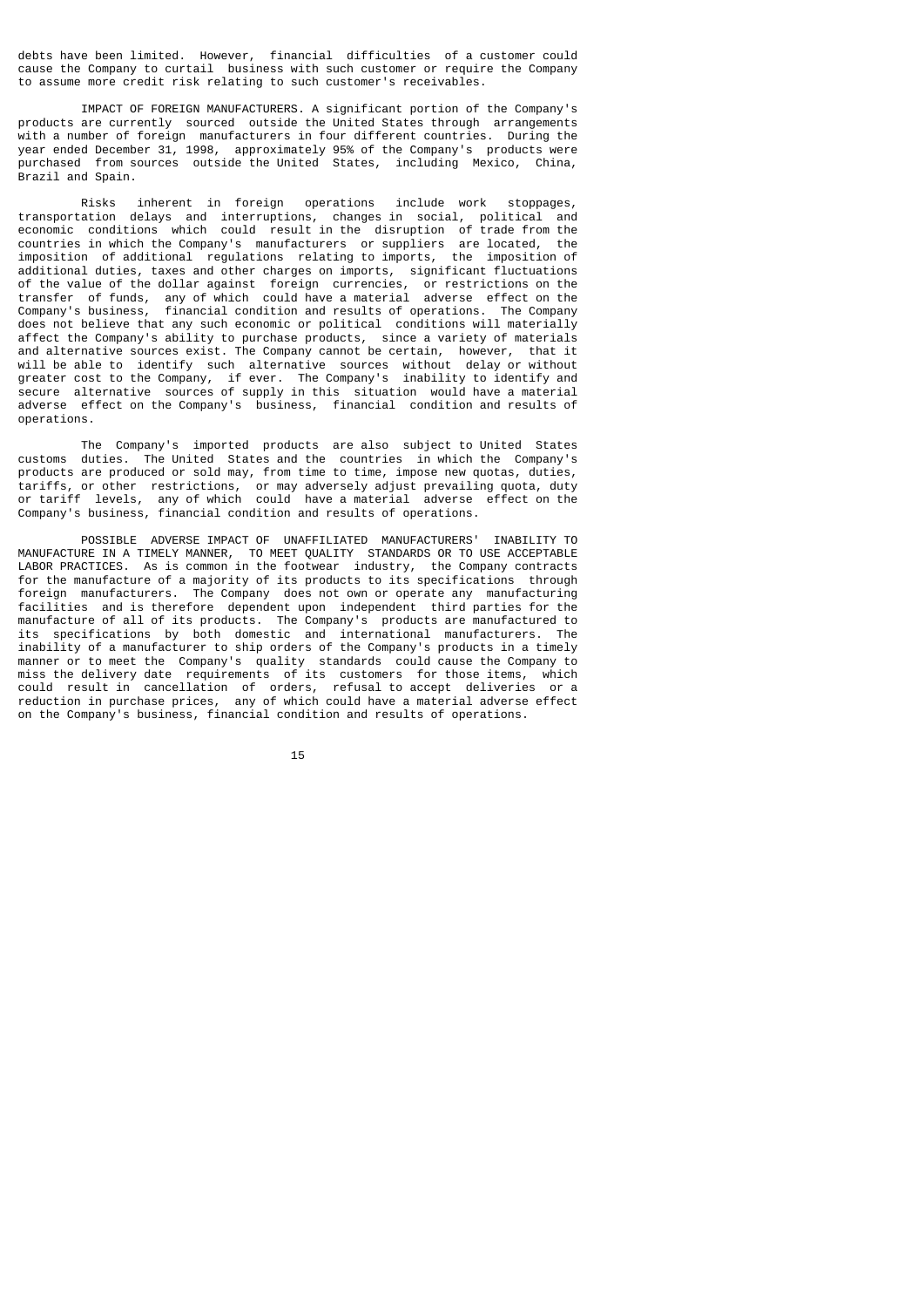Although the Company enters into a number of purchase order commitments each season specifying a time frame for delivery, method of payment, design and quality specifications and other standard industry provisions, the Company does not have long-term contracts with any manufacturer. As a consequence, any of these manufacturing relationships may be terminated, by either party, at any time. Although the Company believes that other facilities are available for the manufacture of the Company's products, both within and outside of the United States, there can be no assurance that such facilities would be available to the Company on an immediate basis, if at all, or that the costs charged to the Company by such manufacturers will not be greater than those presently paid.

 The Company requires its licensing partners and independent manufacturers to operate in compliance with applicable laws and regulations. While the Company promotes ethical business practices and the Company's staff periodically visits and monitors the operations of its independent monitors the operations of its independent manufacturers, the Company does not control such manufacturers or their labor practices. The violation of labor or other laws by an independent manufacturer of the Company or by one of the Company's licensing partners, or the divergence of an independent manufacturer's or licensing partner's labor practices from those generally accepted as ethical in the United States, could have a material adverse effect on the Company's business, financial condition and results of operations.

 INTENSE INDUSTRY COMPETITION. The fashionable footwear industry is highly competitive and barriers to entry are low. The Company's competitors include specialty companies as well as companies with diversified product lines. The recent substantial growth in the sales of fashionable footwear has encouraged the entry of many new competitors and increased competition from established companies. Most of these competitors, including Kenneth Cole, Nine West, DKNY, Sketchers, Nike and Guess, have significantly greater financial and other resources than the Company and there can be no assurance that the Company will be able to compete successfully with other fashion footwear companies. Increased competition could result in pricing pressures, increased marketing expenditures and loss of market share, and could have a material adverse effect on the Company's business, financial condition and results of operations. The Company believes effective advertising and marketing, fashionable styling, high quality and value are the most important competitive factors and plans to employ these elements as it develops its products. The Company's inability to effectively advertise and market its products could have a material adverse effect on the Company's business, financial condition and results of operations.

 EXPANSION OF RETAIL BUSINESS. The Company's continued growth depends to a significant degree on further developing the Steve Madden and David Aaron brands, creating new product categories and businesses and operating Company-owned stores on a profitable basis. The Company plans to open ten (10) Steve Madden retail stores in 1999. The Company's recent and planned expansion includes the opening of stores in new geographic markets. New markets have in the past presented, and will continue to present, competitive and merchandising challenges that are different from those faced by the Company in its existing markets. There can be no assurance that the Company will be able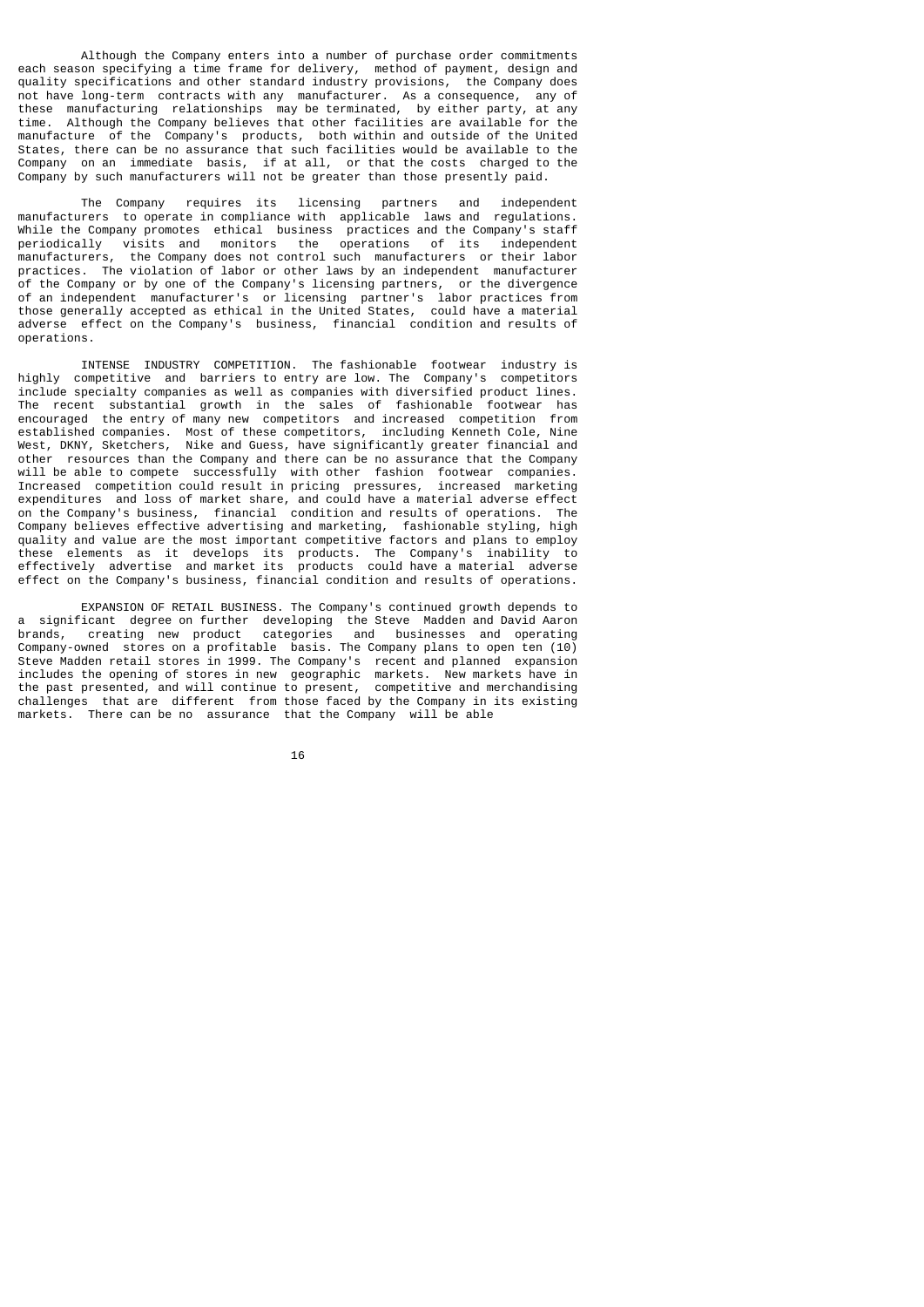to open new stores, and if opened, that such new stores will be able to achieve sales and profitability levels consistent with existing stores. The Company's retail expansion is dependent on a number of factors, including the Company's ability to locate and obtain favorable store sites, the performance of the Company's wholesale and retail operations, and the ability of the Company to manage such expansion and hire and train personnel. Past comparable store sales results may not be indicative of future results, and there can be no assurance that the Company's comparable store sales results will increase or not decrease in the future. In addition, there can be no assurance that the Company's strategies to increase other sources of revenue, which may include expansion of its licensing activities, will be successful or that the Company's overall sales or profitability will increase or not be adversely affected as a result of the implementation of such retail strategies.

 The Company's growth has increased and will continue to increase demand on the Company's managerial, operational and administrative resources. The Company has recently invested significant resources in, among other things, its management information systems and hiring and training new personnel. However, in order to manage currently anticipated levels of future demand, the Company may be required to, among other things, expand its distribution facilities, establish relationships with new manufacturers to produce its products, and continue to expand and improve its financial, management and operating systems. There can be no assurance that the Company will be able to manage future growth effectively and a failure to do so could have a material adverse effect on the Company's business, financial condition and results of operations.

 SEASONAL AND QUARTERLY FLUCTUATIONS. The Company's quarterly results may fluctuate quarter to quarter as a result of the timing of holidays, weather, the timing of larger shipments of footwear, market acceptance of the Company's products, the mix, pricing and presentation of the products offered and sold, the hiring and training of additional personnel, the timing of inventory write downs, the cost of materials, the mix between wholesale and licensing businesses, the incurrence of other operating costs and factors beyond the Company's control, such as general economic conditions and actions of competitors. In addition, the Company expects its sales and operating results may fluctuate significantly with the opening of new retail stores, the amount of revenue contributed by new stores, changes in comparable store sales and the introduction of new products. Accordingly, the results of operations in any quarter will not necessarily be indicative of the results that may be achieved for a full fiscal year or any future quarter.

 TRADEMARK AND SERVICEMARK PROTECTION. The Steve Madden and Steve Madden plus Design trademarks/service marks have been registered in numerous International Classes (25 clothing, shoes; 18 leather goods, handbags, wallets; 9 eye wear, 14 jewelry, 35 retail store services) in the United States. The Company also has trademark registrations in the U.S. for the marks Eyeshadows by Steve Madden (Int'l Cl. 9 eye wear), Ice Tea (Int'l Cl. 25 clothing) and Soho Cobbler (Int. Cl. 9 eye wear, 25, shoes).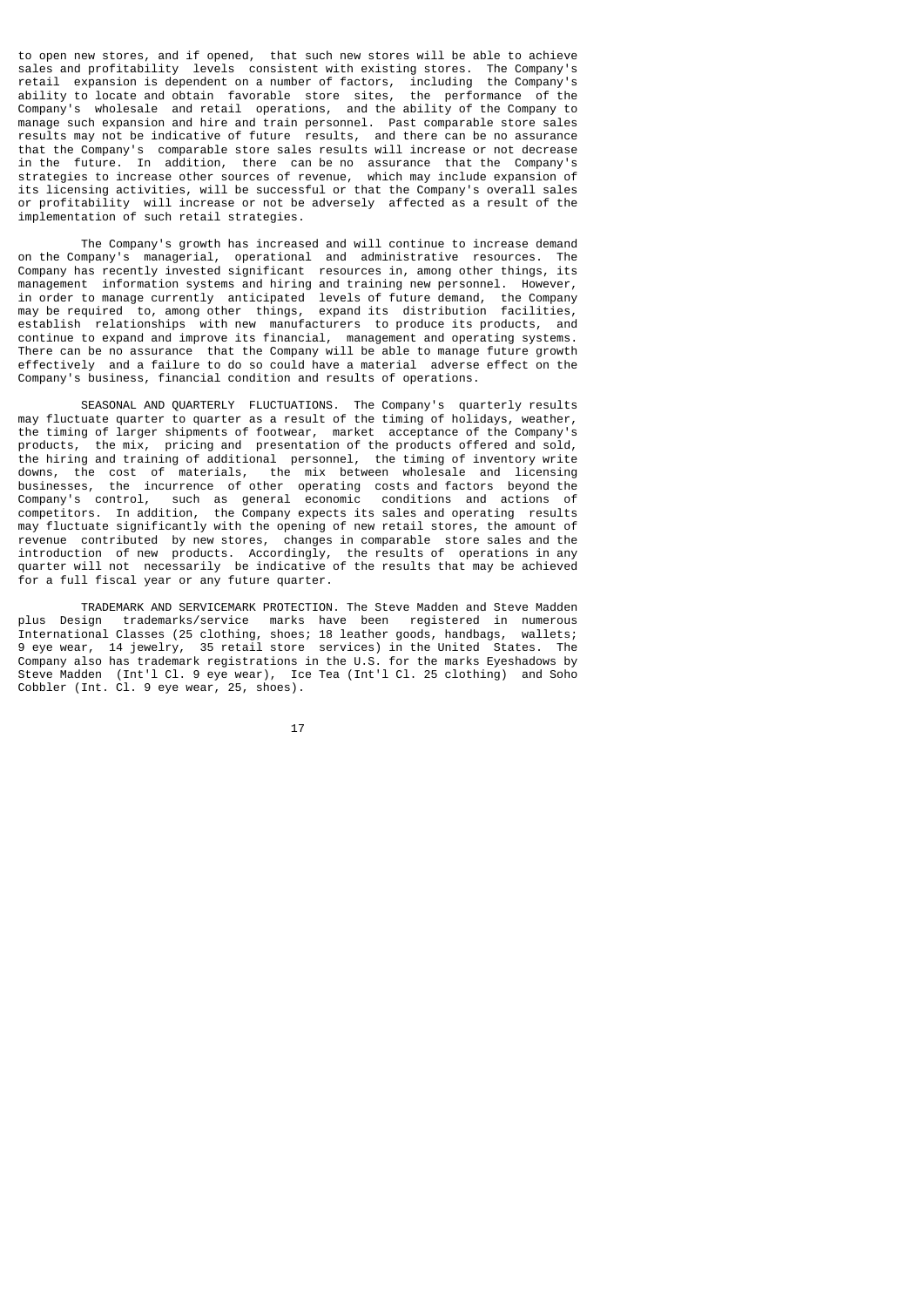The Company further owns registrations for the Steve Madden and Steve Madden plus Design trademarks/service marks in various International Classes in China, Hong Kong, Israel, Japan, Korea, Panama, Taiwan and the Benelux countries and has pending applications for registration for the Steve Madden and Steve Madden plus Design trademarks/service marks in Canada, Argentina, Australia, Brazil, Chile, throughout 15 cooperating countries in Europe, Italy, Malaysia, Mexico, Peru, South Africa, Thailand and Venezuela. There can be no assurance, however, that the Company will be able to effectively obtain rights to the Steve Madden mark throughout all of the countries of the world. Moreover, no assurance can be given that others will not assert rights in, or ownership of, trademarks and other proprietary rights to the Company or that the Company will be able to successfully resolve such conflicts. The failure of the Company to protect such rights from unlawful and improper appropriation may have a material adverse effect on the Company's business, financial condition and results of operation.

 Additionally, the Company owns registration for the David Aaron trademark and service mark in various International Classes in the United States (Int'l Cl. 25 clothes, shoes, 18 leather goods, handbags, wallets, 35 retail store services), Australia, Canada, Hong Kong and the 15 cooperating countries in Europe. The Company further has pending applications for registration of the David Aaron trademark and service mark in Israel, Japan, Panama and South Africa. The Company believes that the David Aaron trademark has a significant value and is important to the marketing of the Company's products.

 The Company believes that its trademarks/service marks and other proprietary rights are important to its success and its competitive position.<br>Accordinaly, the Company devotes substantial resources to the establishment and the Company devotes substantial resources to the establishment and protection of its trademarks on a worldwide basis. Nevertheless, there can be no assurance that the actions taken by the Company to establish and protect its trademarks and other proprietary rights will be adequate to prevent imitation of its products by others or to prevent others from seeking to block sales of the Company's products as violative of the trademarks and proprietary rights of others. Moreover, no assurance can be given that others will not assert rights in, or ownership of, trademarks and other proprietary rights of the Company or that the Company will be able to successfully resolve such conflicts. In addition, the laws of certain foreign countries may not protect proprietary rights to the same extent as do the laws of the United States. The failure of the Company to establish and then protect such proprietary rights from unlawful and improper appropriation could have a material adverse impact on the Company's business, financial condition and results of operations.

 FOREIGN CURRENCY FLUCTUATIONS. The Company generally purchases its products in U.S. dollars. However, the Company sources substantially all of its products overseas and, as such, the cost of these products may be affected by changes in the value of the relevant currencies. Changes in currency exchange rates may also affect the relative prices at which the Company and foreign competitors sell their products in the same market. There can be no assurance that foreign currency fluctuations will not have a material adverse impact on the Company's business, financial condition and results of operations.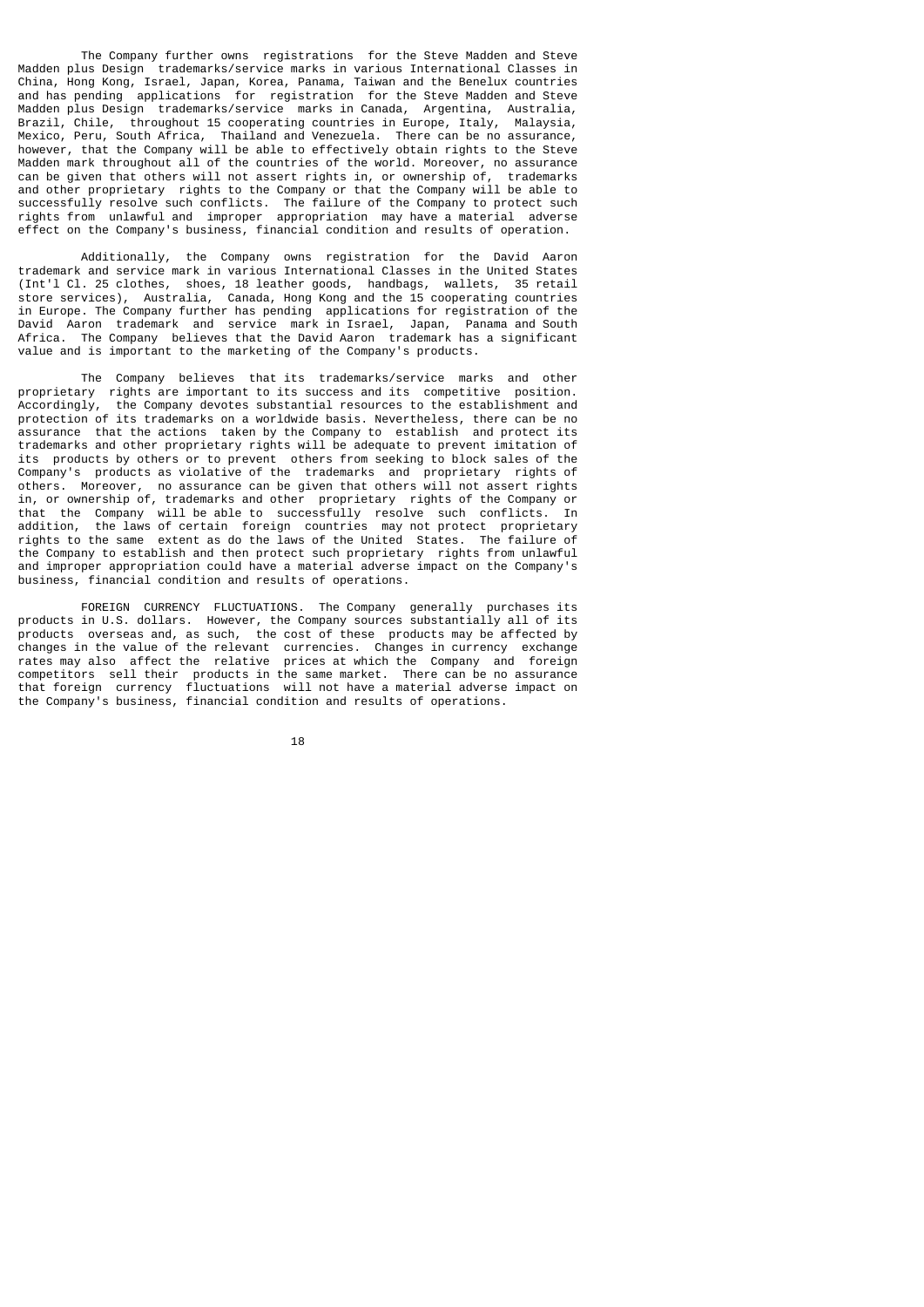ABSENCE OF DIVIDENDS. The Company anticipates that all of its earnings in the foreseeable future will be retained to finance the continued growth and expansion of its business and has no current intention to pay cash dividends.

 OUTSTANDING OPTIONS. As of March 15, 1999, the Company had outstanding options to purchase an aggregate of approximately 2,968,000 shares of Common Stock. Holders of such options are likely to exercise them when, in all likelihood, the Company could obtain additional capital on terms more favorable than those provided by the options. Further, while its options are outstanding, they may adversely affect the terms in which the Company could obtain additional capital.

 YEAR 2000. The Company recognizes that a challenging problem exists in that many computer systems worldwide do not have the capability of recognizing the year 2000 or the years thereafter. No easy technological "quick fix" has yet been developed for this problem. The Company has spent a considerable sum of money to assure that all its software programs are year 2000 compliant and believes that they will be year 2000 compliant during 1999, most likely during the first half of the year. This "Year 2000 Computer Problem" creates risk for the company from unforeseen problems in its own software and from third parties with whom the company deals. Such failures of the Company and/or third parties' computer systems could have a material adverse effect on the Company and its ability to conduct its business in the future.

#### ITEM 2. PROPERTIES.

 The Company maintains its executive offices at 52-16 Barnett Avenue, Long Island City, NY 11104, and wholesale warehouse at 34-09 Queens Boulevard, Long Island City, NY 11101. The Company maintains approximately 14,000 square feet for its executive offices and approximately 12,000 square feet and 23,600 square feet at each of its wholesale warehouses. In addition, the Company maintains a 6,000 square foot retail warehouse space at 43-15 38th Street, Long Island City, NY 11101.

 The Company's showroom is located at 1370 Avenue of the Americas, New York, NY. All three of the Company's brands (Steve Madden(R), lei(R) and David Aaron(R)) are sold from the 3,500 square foot showroom. The lease for the Company's showroom expires in November, 2002.

 All of the Company's retail stores are leased pursuant to leases that extend for terms which average ten years in length. A majority of the leases include clauses that provide for contingent rental payments if gross sales exceed certain targets. In addition, a majority of the leases enable the Company and/or the landlord to terminate the lease in the event that the Company's gross sales do not achieve certain minimum levels during a prescribed period. Many of the leases contain rent escalation clauses to compensate for increases in operating costs and real estate taxes.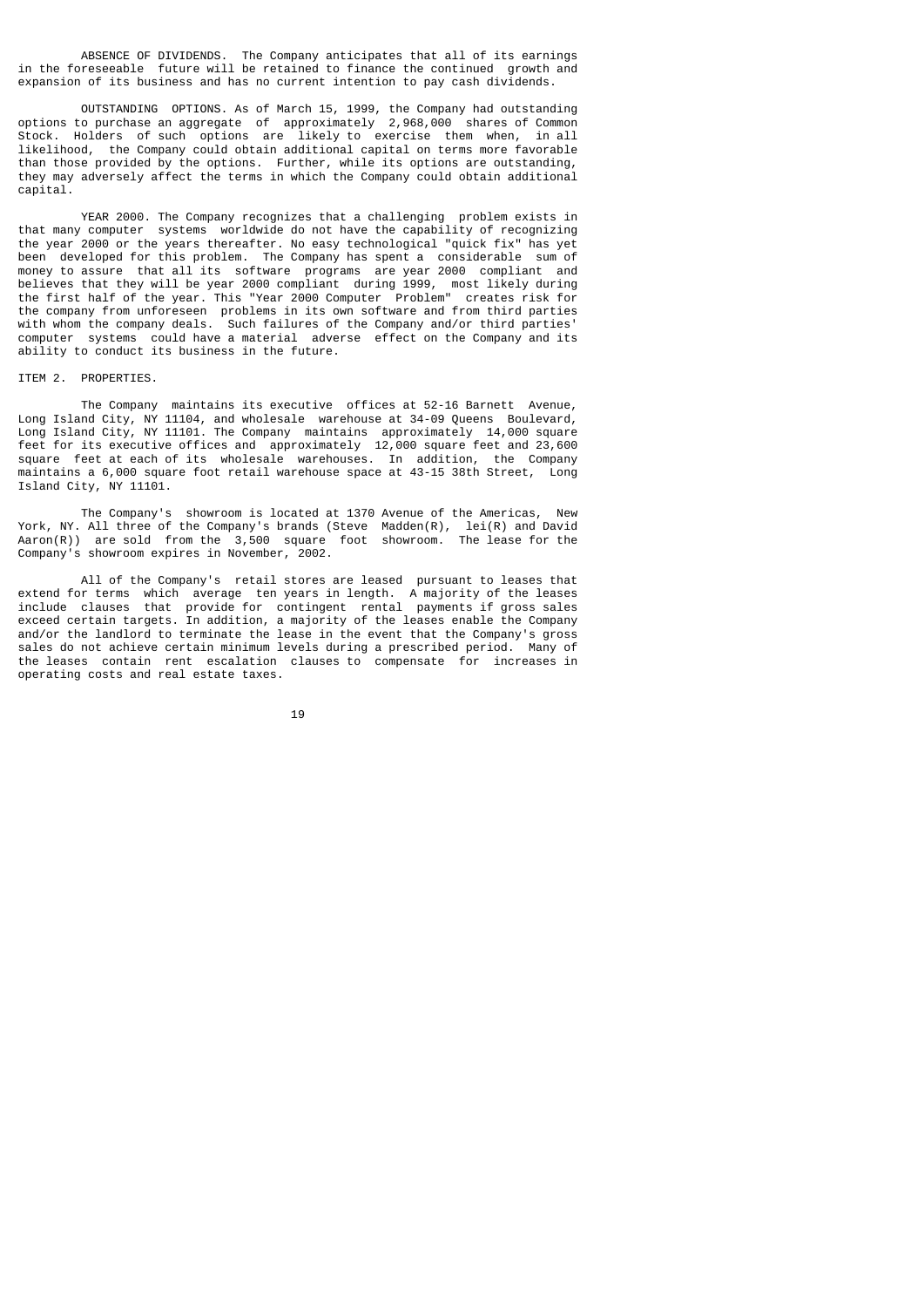| YEARS LEASE TERMS EXPIRE | NUMBER OF STORES |
|--------------------------|------------------|
|                          |                  |
| 2003                     | 3                |
| 2004                     |                  |
| 2005                     | 1                |
| 2006                     | 3                |
| 2007                     | 3                |
| 2008                     | 13               |
| 2009                     | 5                |
| 2010                     | ◢                |
|                          |                  |

### ITEM 3. LEGAL PROCEEDINGS.

 Except as set forth below, no material legal proceedings are pending to which the Company or any of its property is subject.

 On or about March 13, 1998, the Company, its wholly owned subsidiary, Steven Madden Retail, Inc. and Stav Efrat were sued by Ooga Associates Corp. ("Ooga"), a design and construction firm previously engaged by the Company to design and construct certain of the Company's retail shoe stores. In this action, entitled OOGA ASSOCIATES CORP. V. STEVEN MADDEN, INC., STEVEN MADDEN<br>RETAIL. INC., STEVEN MADDEN, ITD. AND STAV FERAT, which is pending in the INC., STEVEN MADDEN, LTD. AND STAV EFRAT, which is pending in the Supreme Court of New York , County of New York , Ooga principally alleges that (i) the Company breached an oral contract pursuant to which it engaged Ooga to exclusively design and build the Company's retail shoe stores, (ii) the Company induced Mr. Efrat, an officer and director of Ooga, to breach his fiduciary duties to Ooga by improperly employing his services, and (iii) the Company misappropriated Ooga's trade secrets by impermissibly using store designs and concepts owned by Ooga. In its lawsuit, Ooga seeks damages consisting of amounts based on its prospective earnings under the alleged oral contract with the Company, its lost earnings on certain projects it claims to have abandoned or forgone in reliance on the alleged oral contract with the Company, and on the value of the designs and concepts allegedly misappropriated by the Company, and also seeks an injunction prohibiting the Company from using Ooga's designs or other proprietary information, from employing any Ooga employees or interfering with Ooga's contractual relationships with its customers. On or about July 6,<br>1998. the Company moved to dismiss certain portions of Ooga's complaint. the Company moved to dismiss certain portions of Ooga's complaint, including its claims for breach of the alleged oral contract, unfair competition and conversion based upon the alleged misappropriations. In or about September 1998, Ooga moved for a preliminary injunction barring the Company's use of certain designs and plans in a retail store then under construction in Washington, D.C., and to amend its complaint to add claims against Steve Madden, the Company's Chairman, and the Tricarico Group, an architectural firm retained by the Company to provide certain services in connection with the Washington, D.C. store. At a hearing held on October 22, 1998, the court denied Ooga's motion for a preliminary injunction, orally dismissed Ooga's breach of contract claims, and reserved decision with respect to the remainder of

е процесс в политика в село в 1920 године в 1920 године в 1920 године в 1920 године в 1920 године в 1920 годин<br>В 1920 године в 1920 године в 1920 године в 1920 године в 1920 године в 1920 године в 1920 године в 1920 годин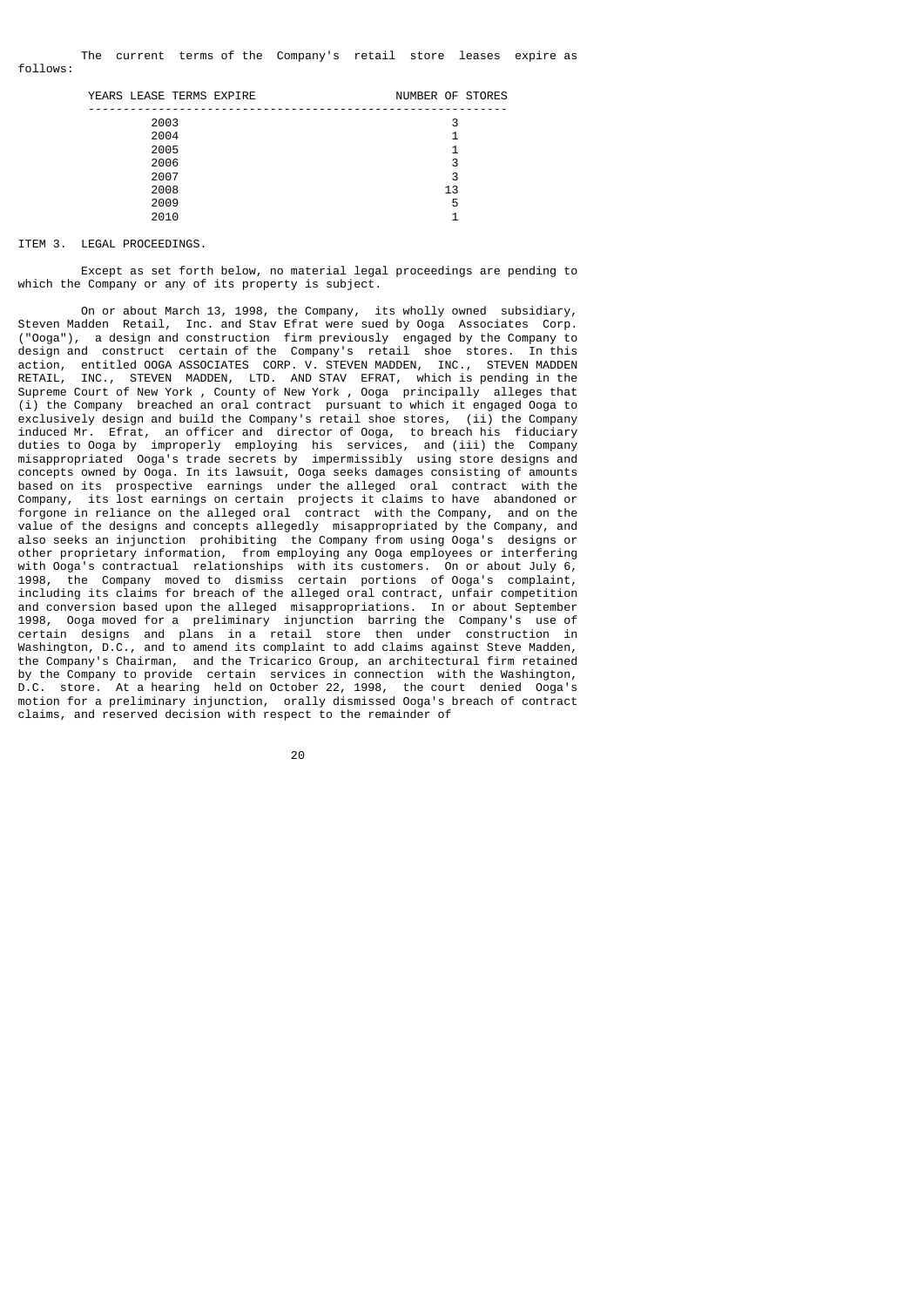Ooga's motion. On January 7, 1999, the Court suspended the action based on the failure of Ooga to be present for mandatory court conference. The action is subject to being revived upon application by Ooga within a one year period. The Company believes that Ooga's claims are completely without merit, and intends to vigorously contest its lawsuit.

 The lawsuits commenced by Yves Levenson, the former president of Diva Acquisition Corp. ("Diva"), and by David Siskin, the former Vice President of Design of Diva, discussed in the Company's quarterly report on Form 10-Q for the quarter ended March 31, 1998, were settled by the parties in December, 1998.

ITEM 4. SUBMISSION OF MATTERS TO A VOTE OF SECURITY HOLDERS.

 No matters were submitted to a vote of the holders of the Company's Common Stock during the last quarter of its fiscal year ended December 31, 1998.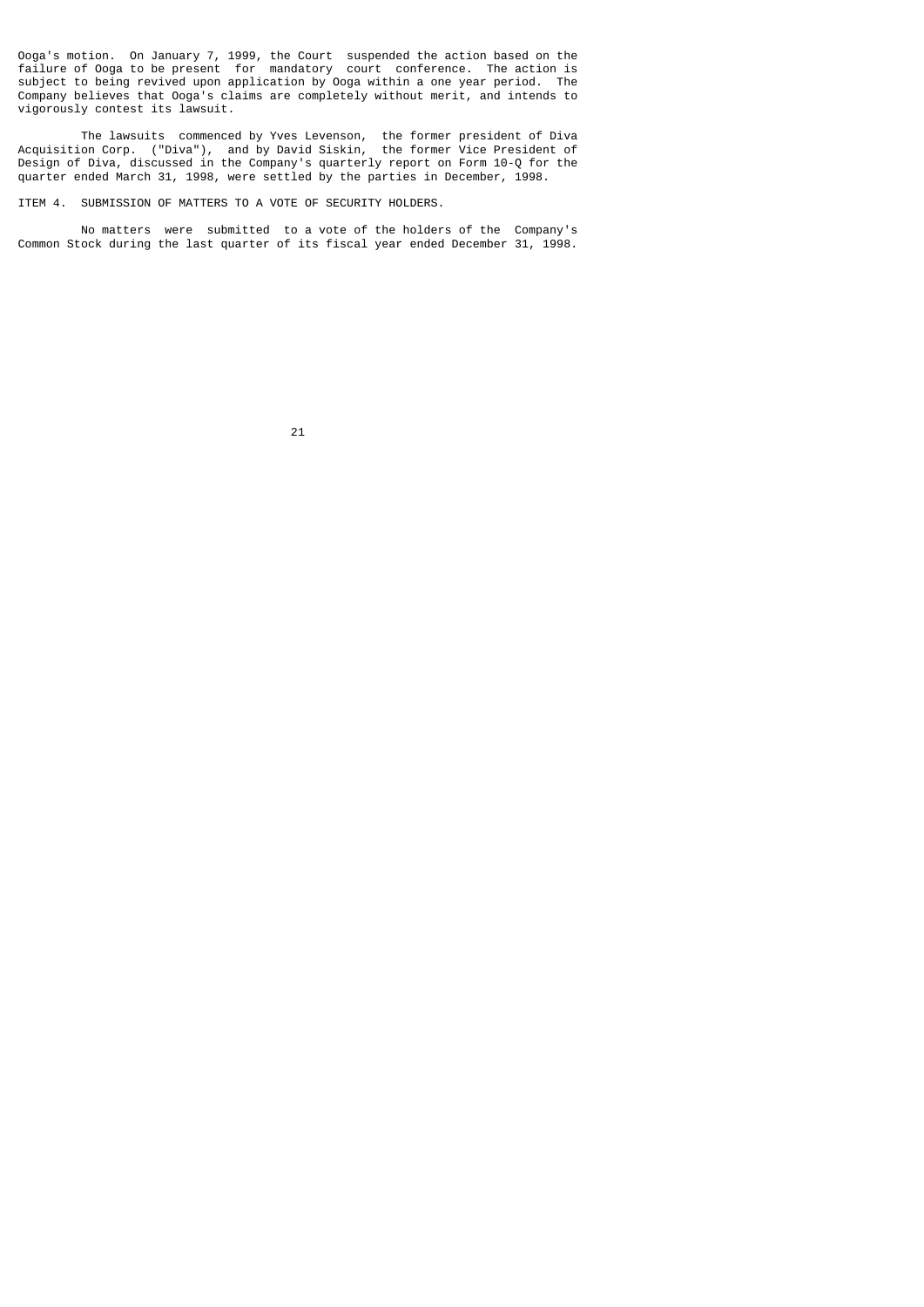### PART II

# ITEM 5. MARKET FOR REGISTRANT'S COMMON EQUITY AND RELATED STOCKHOLDER MATTERS.

 The Company's shares of Common Stock, Class A Warrants and Class B Warrants were quoted since December 10, 1993 on The Nasdaq SmallCap Market under the symbols SHOO, SHOOW and SHOOZ, respectively. In January 1996 and August, 1998 the Class A Warrants and Class B Warrants, respectively, ceased trading as a result of the Company's call for redemption of such securities. The Company's shares of Common Stock presently trade on The Nasdaq National Market.

 The following table sets forth the range of high and low bid quotations for the Common Stock, Class B Warrants for the two year period ended December 31, 1998, as reported by The Nasdaq SmallCap Market and The Nasdaq National Market. The quotes represent inter-dealer prices without adjustment or mark-ups, mark-downs or commissions and may not necessarily represent actual transactions. The trading volume of the Company's securities fluctuates and may be limited during certain periods. As a result, the liquidity of an investment in the Company's securities may be adversely affected.

|                                     | COMMON STOCK     |                 | <b>CLASS B WARRANTS</b> |                  |
|-------------------------------------|------------------|-----------------|-------------------------|------------------|
|                                     | HIGH             | LOW             | HIGH                    | LOW              |
| 1998                                | ----             | $- - -$         |                         | $- - -$          |
| Quarter ended<br>March 31, 1998     | $10 \t1/8$       | $6 \frac{3}{8}$ | $4 \frac{3}{4}$         | 113/16           |
| Quarter ended<br>June 30, 1998      | $11 \frac{7}{8}$ | 8 1/8           | $6 \frac{1}{8}$         | $3 \frac{3}{16}$ |
| Quarter ended<br>September 30, 1998 | 11 11/16         | $5 \frac{3}{4}$ | $5\;13/16$              | $3 \frac{1}{8}$  |
| Quarter ended<br>December 31, 1998  | $9 \t1/16$       | 39/16           | $\star$                 | $\star$          |
| 1997                                |                  |                 |                         |                  |
| Quarter ended<br>March 31, 1997     | $6 \frac{3}{8}$  | $3 \frac{1}{2}$ | 27/16                   | 15/16            |
| Quarter ended<br>June 30, 1997      | $6 \frac{3}{16}$ | $3 \frac{1}{4}$ | $\overline{2}$          | 11/16            |
| Quarter ended<br>September 30, 1997 | 8 13/16          | 57/16           | 37/16                   | 19/16            |
| Quarter ended<br>December 31, 1997  | $8 \frac{1}{4}$  | $6 \frac{1}{8}$ | $3 \frac{3}{16}$        | 121/32           |

- -----------------

\* The Class B Warrants ceased trading as of August 13, 1998 as a result of such securities being called for redemption by the Company.

<u>22</u>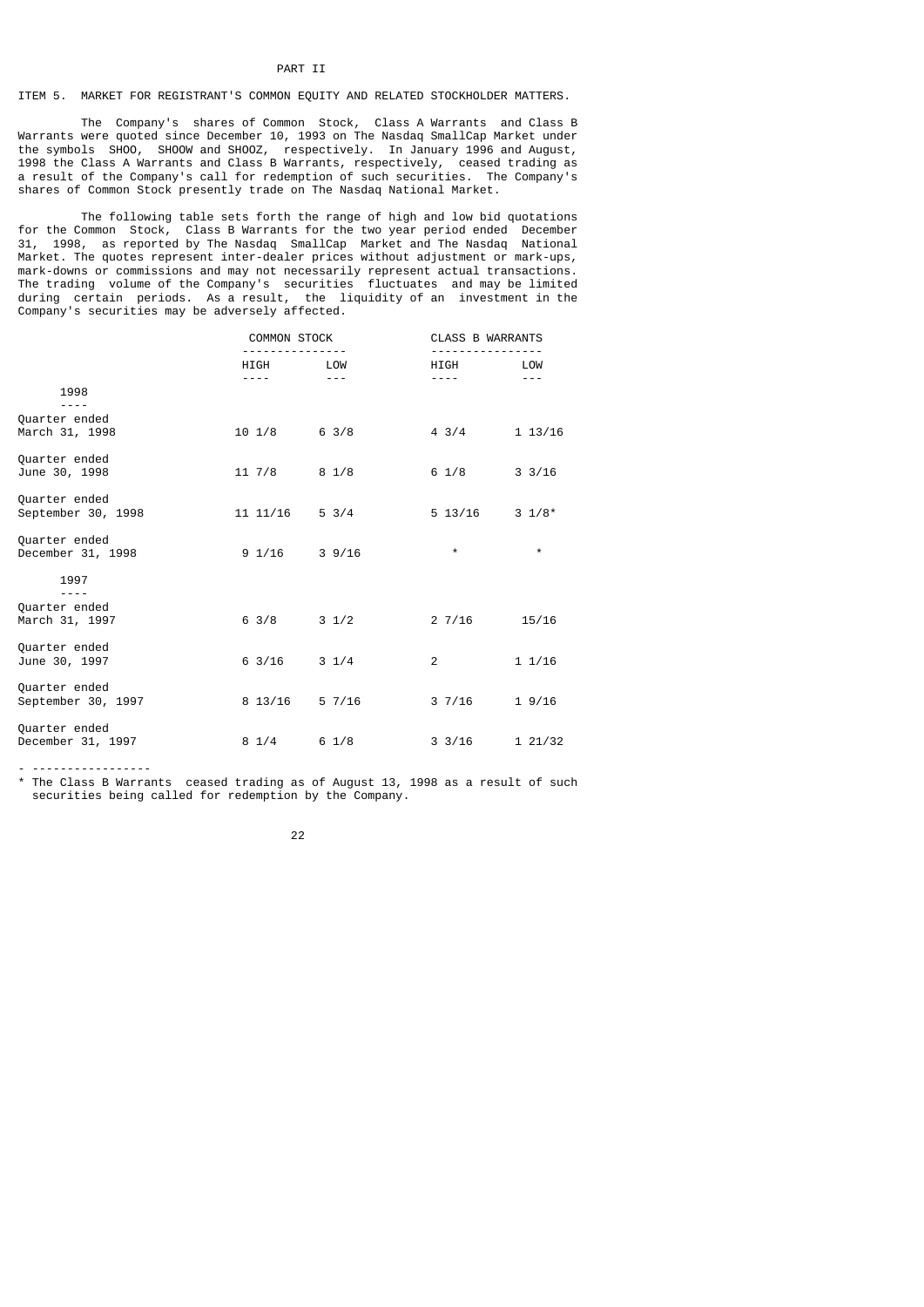On March 25, 1999, the final quoted prices as reported by The Nasdaq National Market was \$8.00 for each share of Common Stock. As of March 25, 1999, there were 10,724,235 shares of Common Stock outstanding, held of record by 88 record holders and approximatley 4,000 beneficial owners.

# ITEM 6. SELECTED FINANCIAL DATA.

# Item 6. Selected Financial Data

 The following selected financial data has been derived from the Company's audited financial statements. The Income Statement Data relating to 1998, 1997 and 1996 and the Balance Sheet Data as of December 31, 1998 and 1997 should be read in conjunction with the Company's audited consolidated financial statements and notes thereto appearing elsewhere herein.

|                                                                                             |                                           |                                           | YEAR ENDED DECEMBER 31,                     |                                                 |                                   |
|---------------------------------------------------------------------------------------------|-------------------------------------------|-------------------------------------------|---------------------------------------------|-------------------------------------------------|-----------------------------------|
|                                                                                             | 1998                                      | 1997                                      | 1996                                        | 1995                                            | 1994                              |
| INCOME STATEMENT DATA:                                                                      |                                           |                                           |                                             |                                                 |                                   |
| Net sales<br>Cost of sales                                                                  | \$85,783,000<br>49,893,000                | \$59,311,000<br>34,744,000                | \$45,823,000<br>31,343,000                  | \$38,735,000<br>25,911,000                      | \$8,448,000<br>6,226,000          |
| Gross profit<br>Commissions and licensing fees<br>Operating expenses                        | 35,890,000<br>3,273,000<br>(29, 949, 000) | 24,567,000<br>2,321,000<br>(22, 262, 000) | 14,480,000<br>951,000<br>(13, 998, 000)     | 12,824,000<br>378,000<br>(7, 451, 000)          | 2,222,000<br>(2, 975, 000)        |
| Income from operations<br>Interest income<br>Interest expense<br>Loss on sale of net assets | 9,214,000<br>380,000<br>(235,000)         | 4,626,000<br>312,000<br>(339,000)         | 1,433,000<br>322,000<br>(162,000)           | 5,751,000<br>167,000<br>(265,000)<br>(104, 000) | (753,000)<br>144,000<br>(128,000) |
| Income before provision for income taxes<br>Provision for income taxes                      | 9,359,000<br>3,912,000                    | 4,599,000<br>1,899,000                    | 1,593,000<br>534,000                        | 5,549,000<br>1,793,000                          | (737,000)                         |
| Net Income                                                                                  | \$5,447,000                               | \$2,700,000                               | \$1,059,000                                 | \$3,756,000                                     | (\$737,000)                       |
| Basic income per share                                                                      | \$0.58                                    | \$0.33                                    | \$0.14                                      | \$0.66                                          | ( \$0.13)                         |
| Diluted income per share                                                                    | \$0.50<br>==============                  | \$0.30                                    | \$0.13<br>================================= | \$0.51<br>==============================        | $($ \$0.13)                       |
| Weighted average common shares outstanding-basic<br>income per share                        | 9,436,798                                 | 8,064,604                                 | 7,689,848                                   | 5,674,579                                       | 5,512,304                         |
| effect of potential common shares from exercise of<br>options and warrants                  | 1,546,303                                 |                                           | 848,462 737,232                             | 1,644,873                                       | $\Theta$                          |
| Weighted average common shares<br>outstanding-diluted<br>income per share                   | 10,983,101                                | 8,913,066                                 |                                             | 8,427,080 7,319,452                             | 5,512,304                         |
| <b>BALANCE SHEET DATA</b>                                                                   |                                           |                                           |                                             |                                                 |                                   |
| Total assets<br>Working capital<br>Noncurrent liabilities                                   | \$48,928,000<br>33,627,000<br>681,000     | \$29,277,000<br>16,545,000<br>359,000     | \$22,361,000<br>13,719,000<br>166,000       | \$14,530,000<br>9,625,000<br>0                  | \$5,741,000<br>4,701,000<br>0     |
| Stockholders' equity                                                                        | 44,960,000                                | 25,793,000                                | 20,101,000                                  | 12,765,000                                      | 5,168,000                         |

<u>23 and 23 and 23 and 23 and 23 and 23 and 23 and 23 and 23 and 23 and 23 and 23 and 23 and 23 and 23 and 23 and 23 and 23 and 23 and 23 and 23 and 23 and 23 and 23 and 23 and 23 and 23 and 23 and 23 and 23 and 23 and 23 a</u>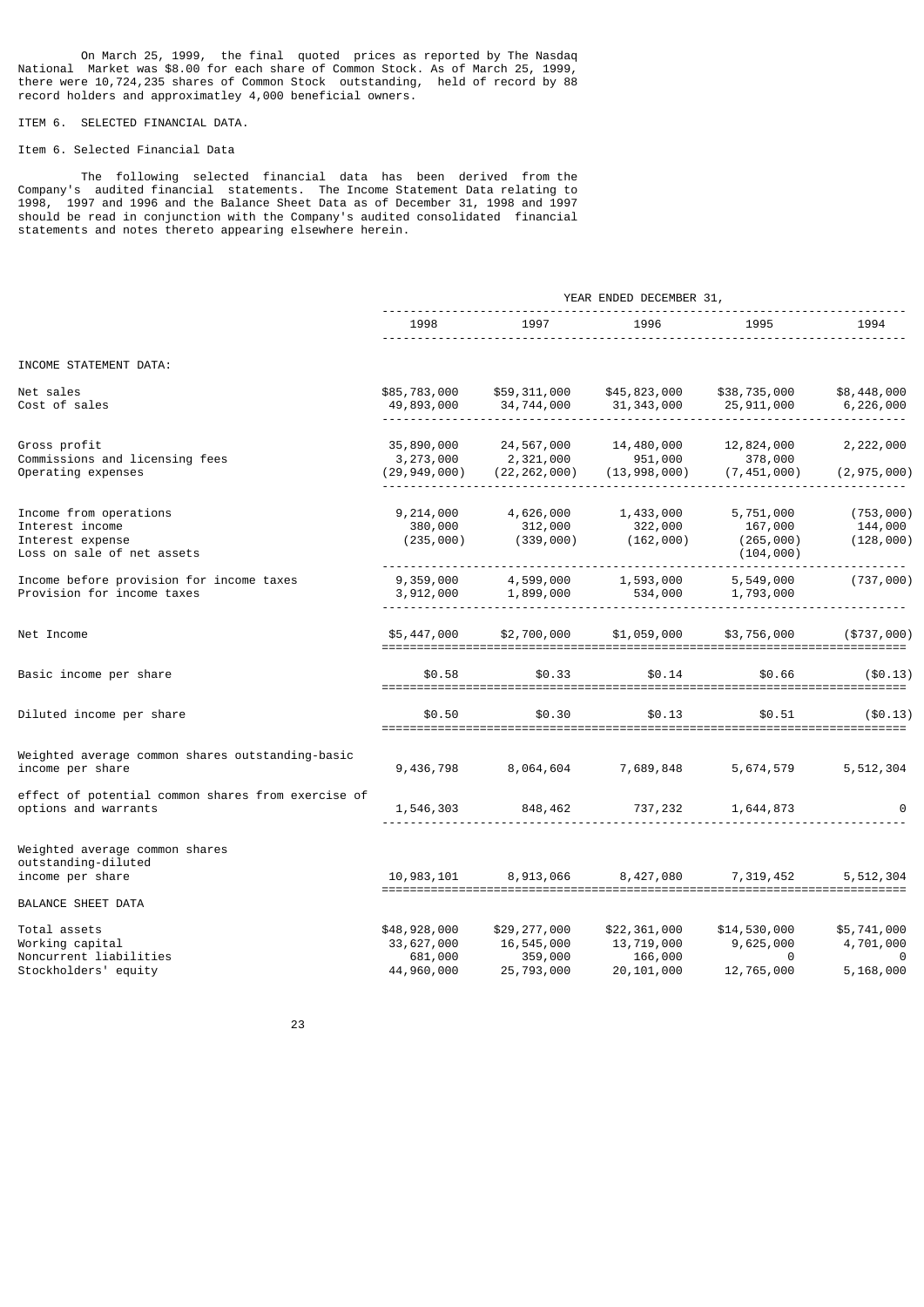### ITEM 7. MANAGEMENT'S DISCUSSION AND ANALYSIS OF FINANCIAL CONDITION AND RESULTS OF OPERATIONS.

 The following discussion of the Company's financial condition and results of operations should be read in conjunction with the Financial Statements and Notes thereto appearing elsewhere in this document.

 Statements in this "Management's Discussion and Analysis of Financial Condition and Results of Operations" and elsewhere in this document as well as statements made in press releases and oral statements that may be made by the Company or by officers, directors or employees of the Company acting on the Company's behalf that are not statements of historical or current fact constitute "forward looking statements" within the meaning of the Private Securities Litigation Reform Act of 1995. Such forward-looking statements involve known and unknown risks, uncertainties and other unknown factors that could cause the actual results of the Company to be materially different from the historical results or from any future results expressed or implied by such forward-looking statements. In addition to statements which explicitly describe such risks and uncertainties, readers are urged to consider statements labeled with the terms "believes", "belief", "expects", "intends", "anticipates" or "plans" to be uncertain forward-looking statements. The forward looking statements contained herein are also subject generally to other risks and uncertainties that are described from time to time in the Company's reports and registration statements filed with the Securities and Exchange Commission.

 The following table sets forth information on operations for the periods indicated:

## PERCENTAGE OF NET REVENUES TWELVE MONTHS ENDED DECEMBER 31

| CONSOLIDATED:                 | 1998         |      | 1997         |      | 1996         |      |
|-------------------------------|--------------|------|--------------|------|--------------|------|
|                               |              |      |              |      |              |      |
| Net Sales                     | \$85,783,000 | 100% | \$59,311,000 | 100% | \$45,823,000 | 100% |
| Cost of Sales                 | 49,893,000   | 58   | 34,744,000   | 59   | 31, 343, 000 | 68   |
| Other Operating Income        | 3,273,000    | 4    | 2,321,000    | -4   | 951,000      |      |
| Operating Expenses            | 29,949,000   | 35   | 22, 262, 000 | 38   | 13,998,000   | 31   |
| Income from Operations        | 9,214,000    | 11   | 4,626,000    | 8    | 1,433,000    | 3    |
| Interest Income (Expense) Net | 145,000      | 0    | (27,000)     | 0    | 160,000      | 0    |
| Income Before Income Taxes    | 9,359,000    | 11   | 4,599,000    | 8    | 1,593,000    | 3    |
| Net Income                    | 5,447,000    | 6    | 2,700,000    | 5    | 1,059,000    | 2    |

<u>24</u>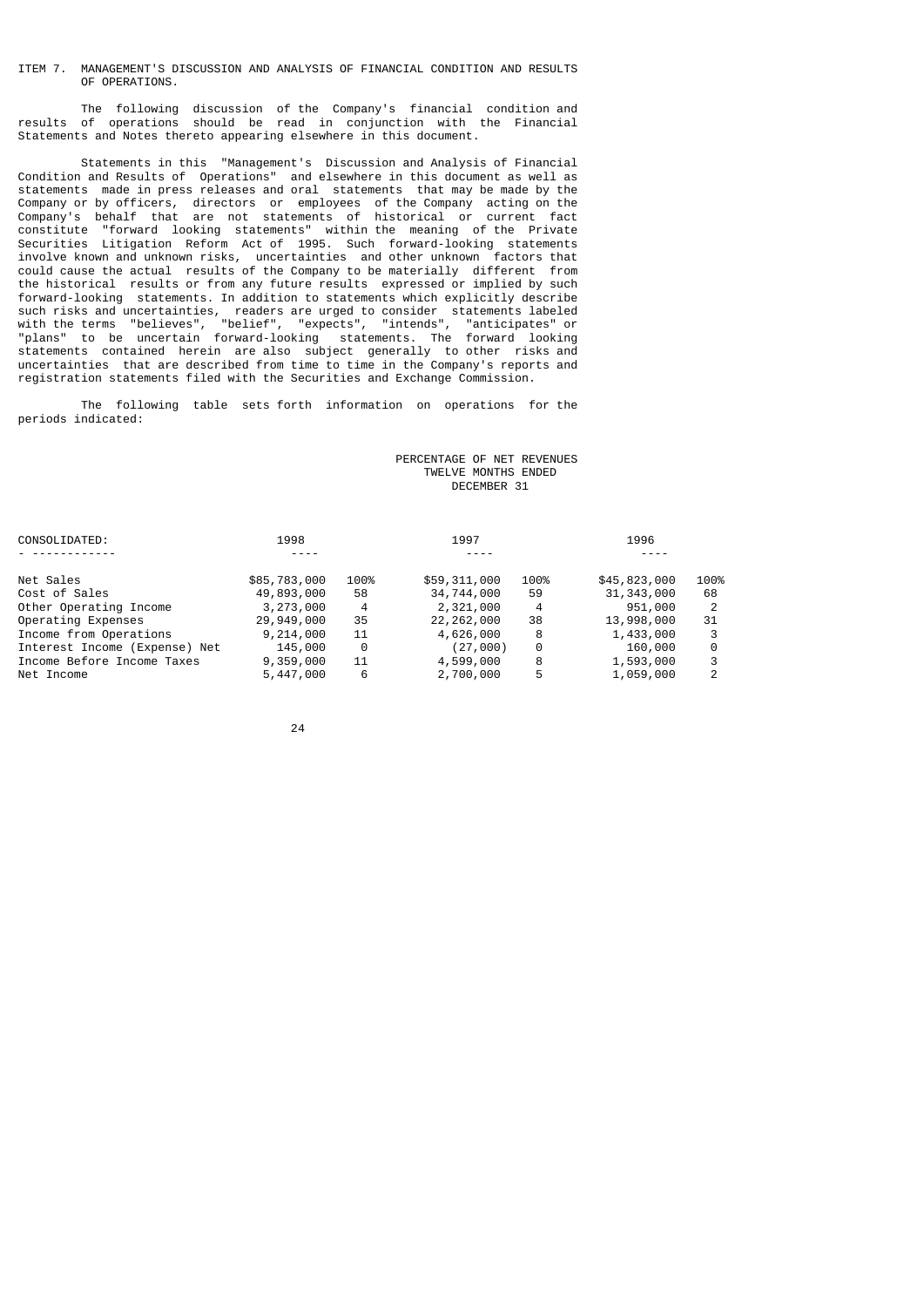### PERCENTAGE OF NET REVENUES TWELVE MONTHS ENDED **DECEMBER 31**

| By Segment                          | 1998<br>$- - - -$ |              | 1997<br>---- |          | 1996         |            |
|-------------------------------------|-------------------|--------------|--------------|----------|--------------|------------|
| WHOLESALE DIVISIONS:                |                   |              |              |          |              |            |
| STEVEN MADDEN, LTD.                 |                   |              |              |          |              |            |
| Net Sales                           | \$49,891,000      | 100%         | \$38,487,000 | 100%     | \$36,464,000 | 100%       |
| Cost of Sales                       | 31, 201, 000      | 63           | 23, 385, 000 | 61       | 24,887,000   | 68         |
| Other Operating Income              | 594,000           | $\mathbf{1}$ | 129,000      | $\Theta$ | $- -$        | $\sim$ $-$ |
| Operating Expenses                  | 14,549,000        | 29           | 13, 348, 000 | 35       | 10,675,000   | 29         |
| Income from Operations              | 4,735,000         | 9            | 1,883,000    | 5        | 902,000      | 3          |
| DIVA ACQUISITION CORP               |                   |              |              |          |              |            |
| Net Sales                           | \$5,846,000       | 100%         | \$6,447,000  | 100%     | \$3,013,000  | 100%       |
| Cost of Sales                       | 4,421,000         | 76           | 4,086,000    | 63       | 2,741,000    | 74         |
| Operating Expenses                  | 1,489,000         | 25           | 2,207,000    | 34       | 1,147,000    | 38         |
| Income (Loss) from Operations       | (64,000)          | (1)          | 154,000      | 2        | (375,000)    | (12)       |
| L.E.I. FOOTWEAR:                    |                   |              |              |          |              |            |
| Net Sales                           | \$3,483,000       | 100%         |              | $ -$     |              | - -        |
| Cost of sales                       | 2,200,000         | 63           | $- -$        | $ -$     | $ -$         | $- -$      |
| Operating Expenses                  | 828,000           | 24           | $- -$        |          | $- -$        | $ -$       |
| Income from Operations              | 455,000           | 13           |              |          | $ -$         |            |
| STEVEN MADDEN RETAIL INC.:          |                   |              |              |          |              |            |
| Net Sales                           | \$26,563,000      | 100%         | \$13,249,000 | 100%     | \$3,805,000  | 100%       |
| Cost of Sales                       | 12,071,000        | 45           | 6,143,000    | 46       | 1,871,000    | 49         |
| Operating Expenses                  | 11,751,000        | 44           | 5,501,000    | 42       | 1,385,000    | 36         |
| Income from Operations              | 2,741,000         | 10           | 1,605,000    | 12       | 549,000      | 14         |
| ADESSO MADDEN INC.:<br>(FIRST COST) |                   |              |              |          |              |            |
| Net Sales                           | $- -$             |              | \$1,128,000  | $- -$    | \$2,541,000  | $- -$      |
| Cost of Sales                       | $ -$              |              | 1,130,000    | $- -$    | 2,344,000    | $- -$      |
| Commission Revenue                  | $ -$              | $- -$        | 2,192,000    | $ -$     | 951,000      | $- -$      |
| Total Operating Revenue             | \$2,679,000       | 100%         | 2,190,000    | 100%     | 1,148,000    | 100%       |
| Operating Expenses                  | 1,332,000         | 50           | 1,206,000    | 55       | 791,000      | 69         |
| Income from Operations              | 1,347,000         | 50           | 984,000      | 45       | 357,000      | 31         |
|                                     |                   |              |              |          |              |            |

<u>25 and 25 and 26 and 26 and 26 and 26 and 26 and 26 and 26 and 26 and 26 and 26 and 26 and 26 and 26 and 26 and 26 and 26 and 26 and 26 and 27 and 27 and 27 and 27 and 27 and 27 and 27 and 27 and 27 and 27 and 27 and 27 a</u>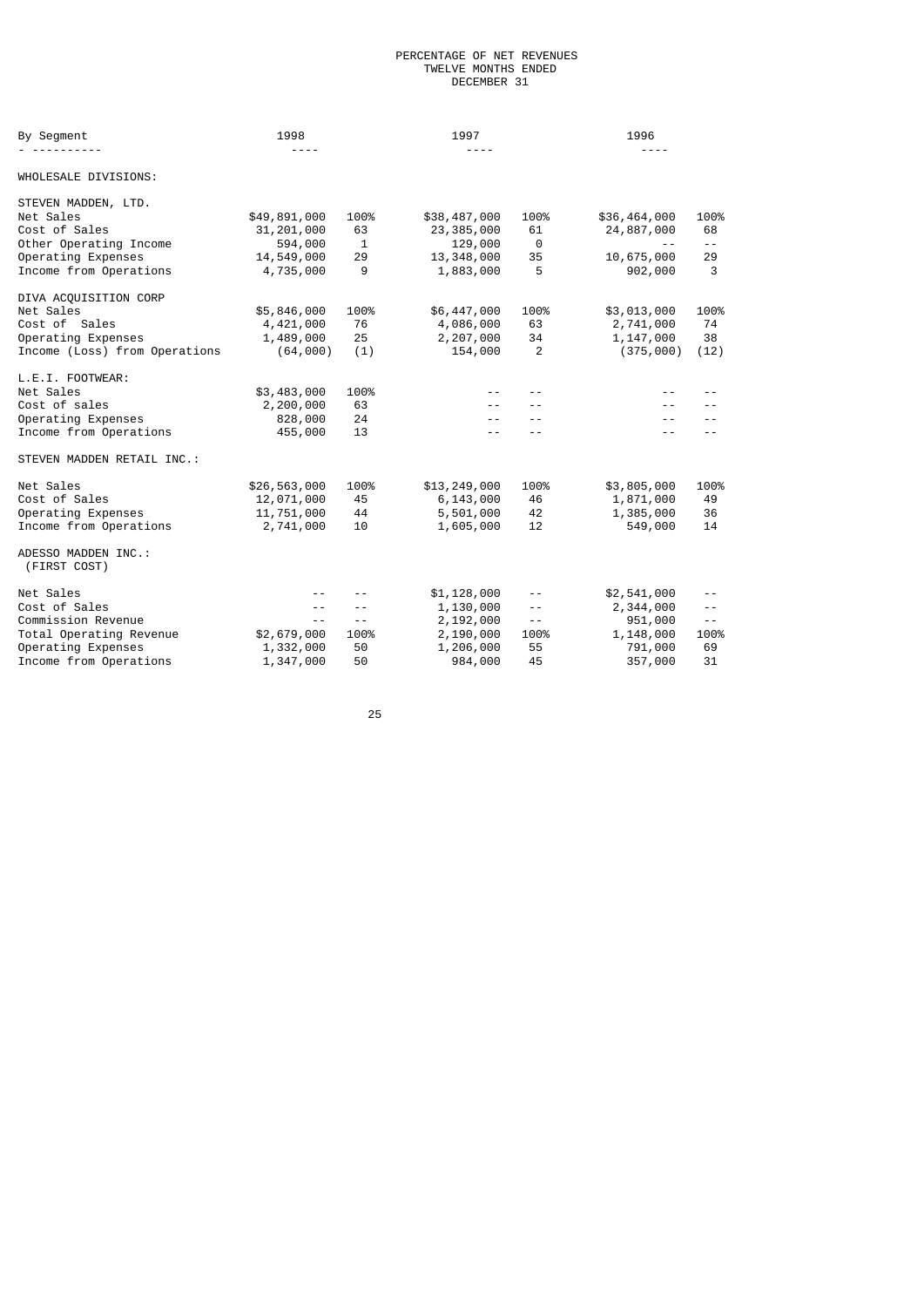### RESULTS OF OPERATIONS

# YEAR ENDED DECEMBER 31, 1998 VS. YEAR ENDED DECEMBER 31, 1997

## CONSOLIDATED:

 Sales for the year ended December 31, 1998 were \$85,783,000 or 45% higher than the \$59,311,000 recorded in the comparable period of 1997. The increase in sales is due to several factors including additional wholesale accounts, increased reorders, EDI size replenishment, increased retail sales due to the opening of twelve additional retail stores and three outlet stores during<br>1998 As a result of additional distribution management feels that "Steve 1998. As a result of additional distribution, management feels that Madden" as a brand name has increased in popularity nationwide. In turn, increased sales have enabled the Company to expand its advertising and in store concept efforts, all of which have contributed to the continuing increase in sales. Also, the Company's new l.e.i. Wholesale Division ("l.e.i. Wholesale") was launched in the third quarter of 1998 shipping to department stores throughout the country. l.e.i. Wholesale generated revenue of \$3,483,000 for the six month period ended December 31,1998.

 Cost of sales as a percentage of sales decreased 1% from 59% in 1997 to 58% in 1998. Increased sales volume has allowed the Company to purchase in larger volume, resulting in a lower cost per pair. Gross profit as a percentage of sales increased 1% from 41% in 1997 to 42% in 1998. This increase was due to balanced sourcing, inventory management, EDI replenishment and the increase in retail sales.

 Selling, general and administrative (SG&A) expenses increased by 35% to \$29,949,000 in 1998 from \$22,262,000 in 1997. The increase in SG&A is due primarily to a 43% increase in payroll, bonuses and related expenses from \$8,358,000 in 1997 to \$11,948,000 in 1998. Additionally, the Company focused its efforts on advertising and marketing by increasing those expenses by 48% from \$1,698,000 in 1997 to \$2,515,000 in 1998. The increase in the number of retail outlets and expanded office facilities resulted in an increase in occupancy, telephone, utilities, computer, printing/supplies and depreciation expenses by 102% from \$3,264,000 in 1997 to \$6,593,000 in 1998.

<u>26 and 26</u>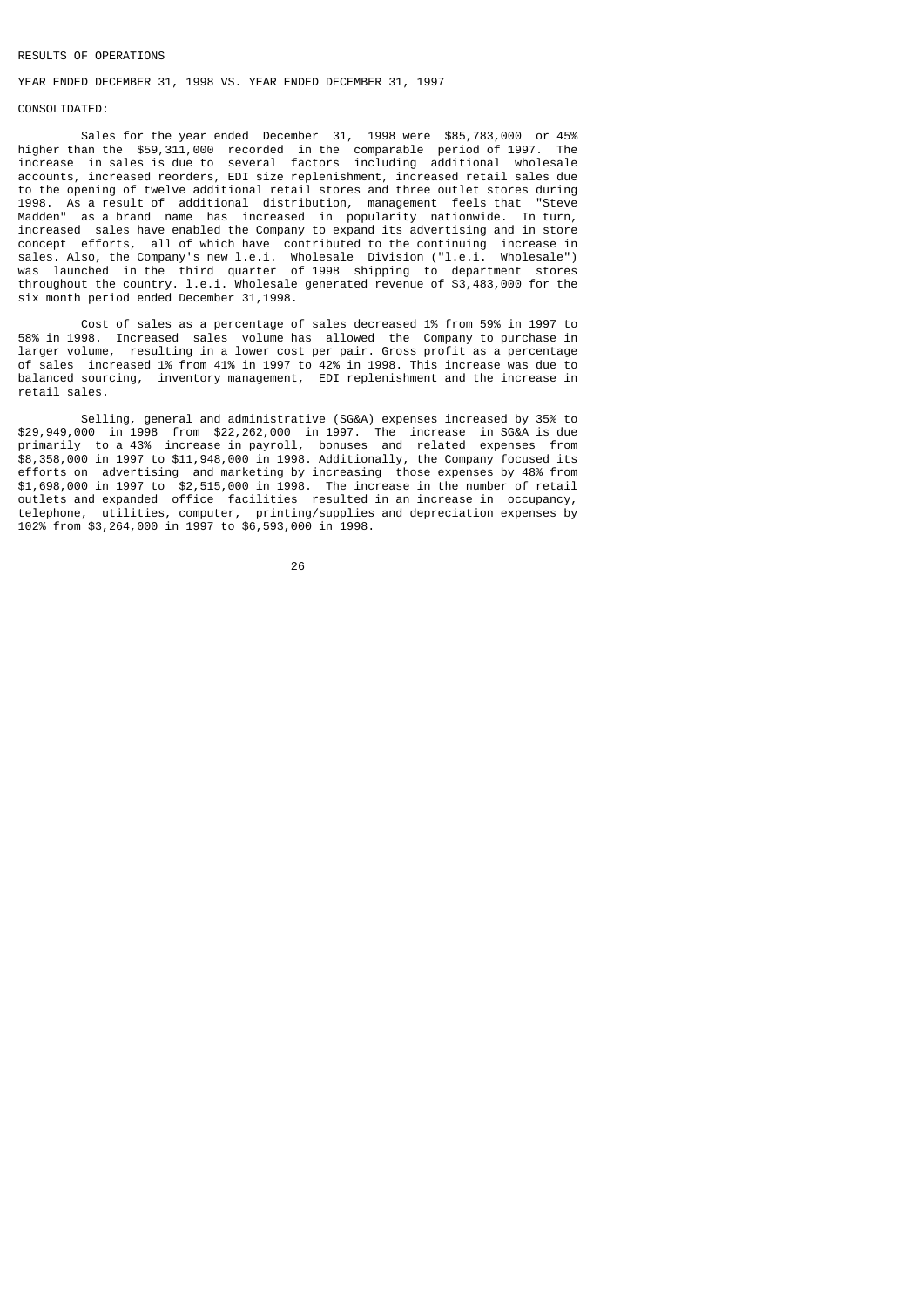Income from operations for 1998 was \$9,214,000 which represents an increase of \$4,588,000 or 99% over the income from operations of \$4,626,000 in 1997. Net income increased by 102% to \$5,447,000 in 1998 from \$2,700,000 in 1997.

# WHOLESALE DIVISIONS:

 Sales from the Steve Madden Wholesale Division ("Madden Wholesale"), accounted for \$49,891,000 or 58% and \$38,487,000 or 65% of total sales in 1998 and 1997, respectively. Cost of sales as a percentage of sales increased from 61% in 1997 to 63% in 1998 due the changing product mix in Madden Wholesale in 1998 compared to 1997. In 1997 sneakers, which were shipped at a higher margin are not an important classification in 1998. Gross profit as a percentage of sales decreased from 39% in 1997 to 37% in 1998 due to the same reason mentioned above. Operating expenses increased by 9%, from \$13,348,000 in 1997 to \$14,549,000 in 1998. This increase is due to an increase in payroll and payroll related expenses principally due to the hiring of additional management personnel and an increase in occupancy expenses due to additional warehouse space needed for expanding EDI size replenishment inventory. Madden Wholesale income from operations for the Year ended December 31, 1998 was \$4,735,000 compared to income from operations of \$1,883,000 for the Year ended December 31, 1997.

 Sales from the Diva Acquisition Corp. Wholesale Division ("Diva Wholesale") which markets the "David Aaron" brand name in footwear accounted for \$5,846,000 or 7%, and \$6,447,000 or 11%, of total sales in 1998 and 1997, respectively. The Company believes that the decrease in sales is primarily due to the introduction of a new management team in the first quarter of 1998 for Diva and the implementation of certain modifications to Diva's business which the Company hopes will enhance operations in the future. Cost of sales as a percentage of sales has increased from 63% in 1997 to 76% in 1998 in Diva Wholesale, primarily as a result of a higher markdowns experienced in the second and third quarters of 1998. Gross profit as a percentage of sales decreased from 37% in 1997 to 24% in 1998 due to the same reason mentioned above. Operating expenses decreased by 33% from \$2,207,000 in 1997 to \$1,489,000 in 1998 due to decreases in administrative payroll, selling and designing expenses. Loss from operations from Diva was \$64,000 in 1998 compared to income from operations of \$154,000 in 1997.

 The Company's new l.e.i. Wholesale Division ("l.e.i. Wholesale") commenced shipping to department stores throughout the country in third quarter of 1998. l.e.i. Wholesale generated revenue of \$3,483,000 for the six month period ended December 31, 1998 and there have been substantial product reorders in early 1999.

# RETAIL DIVISION·

 Sales from the Retail Division accounted for \$26,563,000 or 31% and \$13,249,000 or 22% of total revenues in 1998 and 1997, respectively. The increase in Retail Division sales is primarily due to the Company's opening of twelve additional retail stores and three outlet stores during 1998 all of which generated aggregate sales of \$5,725,000. Same store sales

<u>27 and 27</u>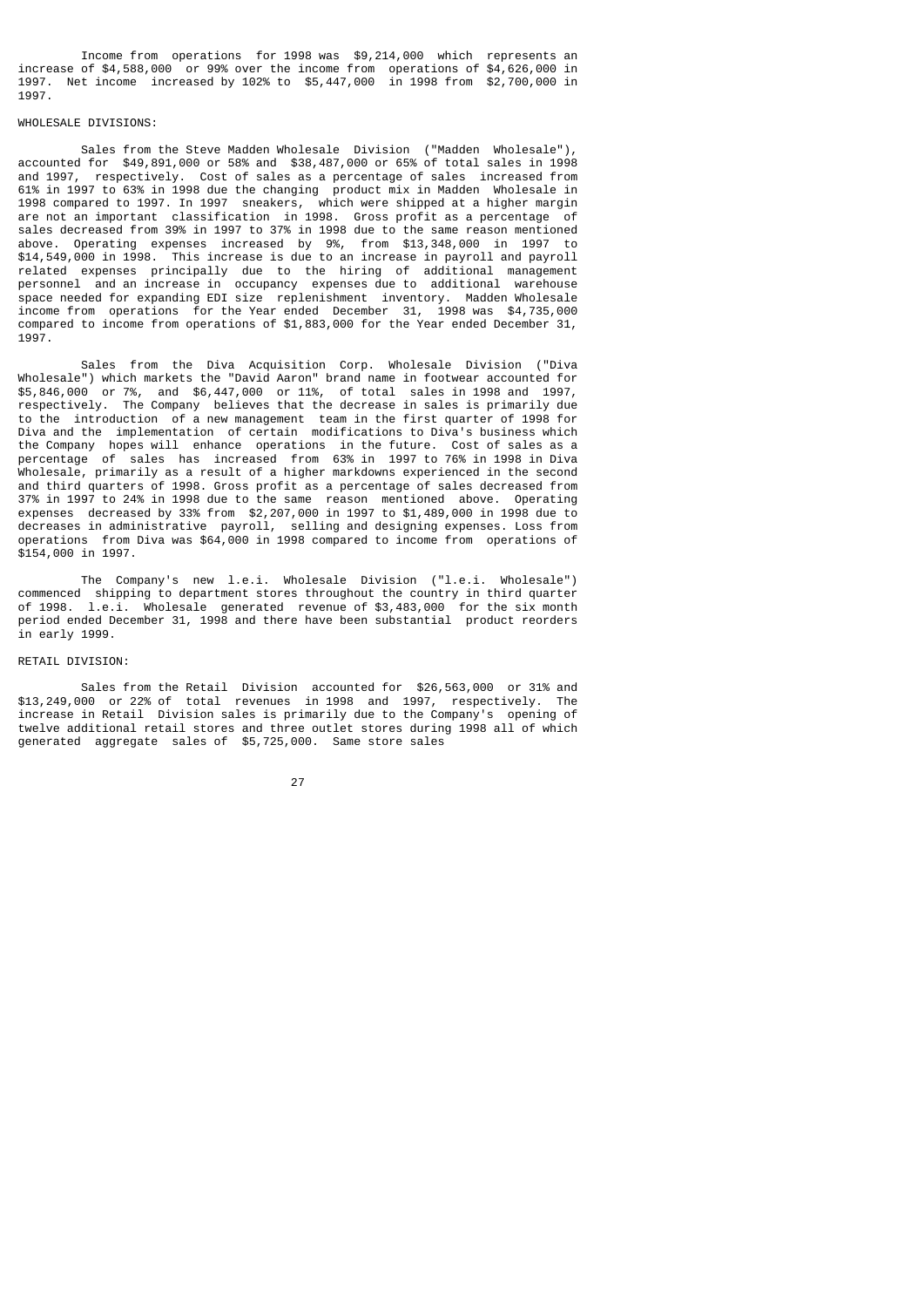for the year ended December 31, 1998 increased by 4% over the same period of 1997. This increase in same store sales is due to EDI basic replenishment, expansion of product assortment within classifications such as sandals, and the Company's continued focus on testing new product. Gross profit as a percentage of sales has increased by 1% from 54% in 1997 to 55% in 1998. Selling, general and administrative expenses for the Retail Division increased to \$11,751,000 or 44% of sales in 1998 from \$5,501,000 or 42% of sales in 1997. This increase is due to increases in payroll and related expenses, occupancy, printing, computer and depreciation expenses as a result of opening twelve additional stores and three outlet stores during the year ended December 31, 1998 and the addition of a retail warehouse. Income from operations from the retail division was \$2,741,000 in 1998 compared to income from operations of \$1,605,000 in 1997.

# ADESSO-MADDEN DIVISION:

 Adesso-Madden, Inc., a wholly owned subsidiary of the Company, generated commission revenues of \$2,679,000 for the year ended December 31, 1998 which represents an increase of \$489,000 or 22% over the commission revenues of \$2,190,000 in 1997 due to having additional accounts. Adesso-Madden arranged for the shipment of over \$34 million of shoes at first cost to the mid-tier and mass channels of distribution including stores such as JC Penneys, Target, Famous Footwear, MelDisco and Walmart. Operating expenses increased by 10% from \$1,206,000 in 1997 to \$1,332,000 in 1998 due to increases in sales commissions, payroll and payroll related expenses. Income from operations from Adesso-Madden was \$1,347,000 in 1998 compared to income from operations of \$984,000 in 1997.

### YEAR ENDED DECEMBER 31, 1997 VS. YEAR ENDED DECEMBER 31, 1996

 Sales for the year ended December 31, 1997 were \$59,311,000, or 29% higher than the \$45,823,000 recorded in the comparable period of 1996. The increase in sales is due to several factors including additional wholesale accounts, increased reorders, increased retail sales due to the opening of two retail stores in fourth quarter of 1996 and thirteen retail stores during 1997 and increased sales from the David Aaron brand (acquired April 1996). As a result of additional distribution, management feels that "Steve Madden" as a brand name has increased in popularity nationwide. In turn, increased sales have enabled the Company to expand its advertising and in store concept efforts, all of which have contributed to the continuing increase in sales.

 Cost of sales decreased 9% from 68% in 1996 to 59% in 1997. Increased sales volume has allowed the Company to purchase in larger volume, resulting in a lower cost per pair. Also, the purchase of a higher percentage of shoes from overseas suppliers, resulted in a lower cost per pair as compared to 1996. Gross profit as a percentage of sales increased 9% from 32% in 1996 to 41% in 1997

 Selling, general and administrative (SG&A) expenses increased by 59% to \$22,262,000 in 1997 from \$13,998,000 in 1996. The increase in the year ended December 31, 1997

<u>28 and 28 and 28 and 28 and 28 and 28 and 28 and 28 and 28 and 28 and 28 and 28 and 28 and 28 and 28 and 28 and 28 and 28 and 28 and 28 and 28 and 28 and 28 and 28 and 28 and 28 and 28 and 28 and 28 and 28 and 28 and 28 a</u>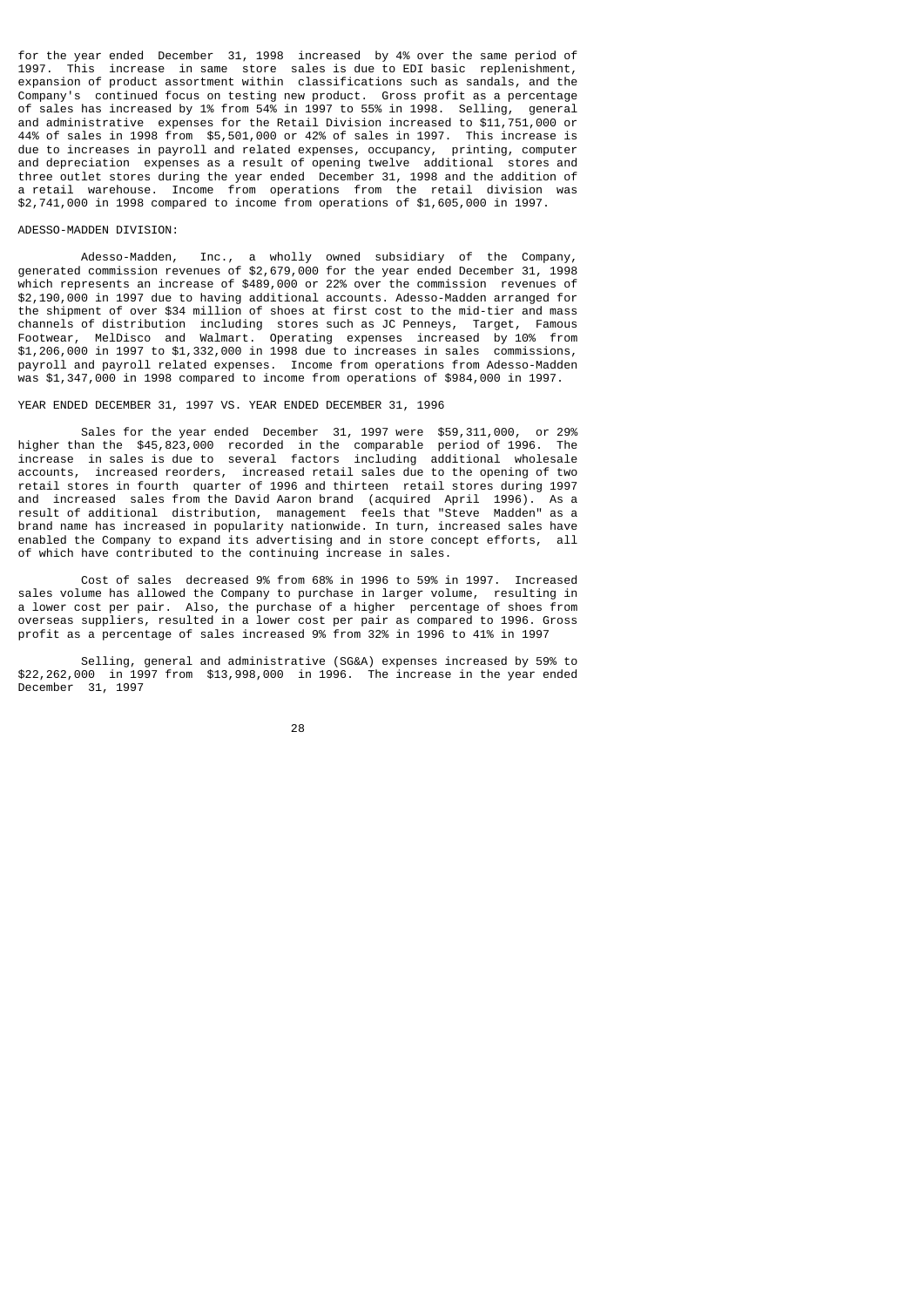reflect the costs incurred in implementing the Company's strategic plan to strengthen it's management team and infrastructure, thereby laying the foundation for future growth. The increase in SG&A is due primarily to a 67% increase in payroll, bonuses and related expenses from \$5,010,000 in 1996 to \$8,358,000 in 1997. Additionally, the Company focused its efforts on selling, advertising, marketing and designing thus increasing those expenses by 61% from \$4,660,000 in 1996 to \$7,517,000 in 1997. Also, the increase in the number of retail outlets and expanded office facilities resulted in an increase in occupancy, telephone, utilities, computer, legal, printing/supplies and depreciation expenses by 150% from \$1,507,000 in 1996 to \$3,763,000 in 1997.

 Income from operations for 1997 was \$4,626,000 which represents an increase of \$3,193,000 or 223% over the income from operations of \$1,433,000 in 1996. The net income increased by 155% to \$2,700,000 in 1997 from \$1,059,000 in 1996.

# WHOLESALE DIVISIONS:

 Sales from the Steve Madden Wholesale Division ("Madden Wholesale"), accounted for \$38,487,000 or 65% and \$36,464,000 or 80% of total sales in 1997 and 1996, respectively. Cost of sales as a percentage of sales has decreased by 7% from 68% in 1996 to 61% in 1997 in Madden Wholesale. Gross profit as a percentage of sales increased 7% from 32% in 1996 to 39% in 1997. Operating expenses increased by 25%, from \$10,675,000 in 1996 to \$13,348,000 in 1997. This increase is due to an increase in advertising expenses, payroll and payroll related expenses principally due to the hiring of additional management personnel and an increase in occupancy expenses due to additional warehouse space needed for expanding EDI size replenishment inventory. Operating expenses have also increased due to the development of a new line of sneakers and the hiring of additional personnel to facilitate future growth of footwear classifications/extensions. Wholesale income from operations for the year ended December 31, 1997 was \$1,883,000 compared to income from operations of \$902,000 for the year ended December 31, 1996.

 Sales from the Diva Acquisition Corp. Wholesale Division ("Diva Wholesale"-acquired April 1, 1996) which markets the "David Aaron" brand name in footwear accounted for \$6,447,000 or 11%, and \$3,013,000 or 7%, of total sales in 1997 and 1996, respectively. Gross profit as a percentage of sales increased from 26% in 1996 to 37% in 1997. Operating expenses increased by 92% from \$1,147,000 in 1996 to \$2,207,000 in 1997 due to increases in payroll and payroll related expenses, computer, printing, and depreciation expenses. Income from operations from Diva was \$154,000 in 1997 compared to a loss of \$375,000 in 1996.

#### RETAIL DIVISION:

 Sales from the Retail Division accounted for \$13,249,000 or 22% and \$3,805,000 or 8% of total revenues in 1997 and 1996, respectively. The comparable stores sales for the year end increased 17% over the same period of 1996. The increase in Retail Division sales is

<u>29 and 29 and 29 and 29 and 29 and 29 and 29 and 29 and 29 and 29 and 29 and 29 and 29 and 29 and 29 and 2012</u>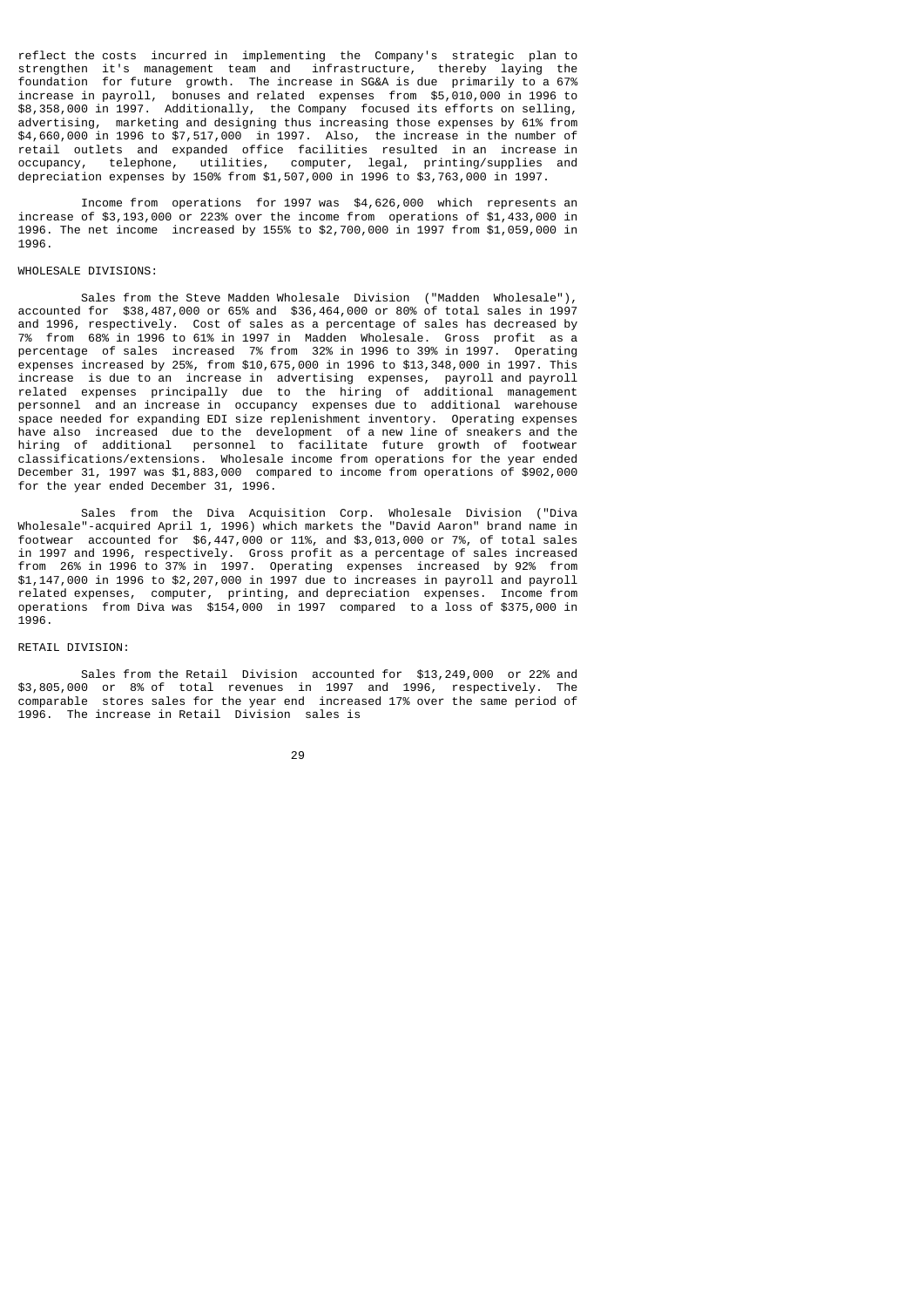primarily due to the Company's opening of retail stores in Roosevelt Field in Garden City, NY and Garden State Plaza in Paramus, NJ, in the fourth quarter of 1996, Queens Center Mall in Elmhurst, NY and Lenox Square Mall in Atlanta, GA, in the second quarter of 1997, Willowbrook Mall in Wayne, NJ; Cherry Hill Mall in Cherry Hill, NJ; Staten Island Mall in Staten Island, NY; Glendale Galeria in Glendale, CA and Montgomery Mall in Bethesda MD, in the third quarter of 1997 and Southshore Plaza in Braintree, MA; David Aaron in New York, NY; Smithhaven Mall in Lakegrove, NY; Coconut Grove Mall in Coconut Grove, FL; Broward Mall in Plantation, FL; Valleyfair Shopping Center in Santa Clara, CA, in the fourth quarter of 1997 all of which generated aggregate sales of \$8,782,000. Selling, general and administrative expenses for the Retail Division increased to \$5,501,000 or 42% of sales in 1997 from \$1,385,000 or 36% of sales in 1996. This increase is due to increases in payroll and related expenses, occupancy, printing, computer and depreciation expenses as a result of opening thirteen additional stores in 1997 and the addition of a retail warehouse at 43-15 38th Street, Long Island City, NY. Income from operations from the retail division was \$1,605,000 in 1997 compared to income from operations of \$549,000 in 1996.

# ADESSO-MADDEN DIVISION:

 Adesso-Madden , a wholly owned subsidiary of the Company, generated sales of \$1,128,000 in 1997 compared to revenue of \$2,541,000 in 1996. This decrease in sales in the year ended December 31, 1997 reflects the change in how Adesso-Madden sells its products or services, the private label business provides design and sourcing services to its customers and records commission income. Adesso-Madden generated commission revenues of \$2,192,000 for the year ended December 31, 1997 which represents an increase of \$1,241,000 or 130% over the commission income of \$951,000 in 1996. Operating expenses increased by 52% from \$791,000 in 1996 to \$1,206,000 in 1997 due to increases in selling and commission, payroll and payroll related expenses, and telephone expenses. Income from operations from Adesso-Madden was \$984,000 in 1997 compared to an income of \$357,000 in 1996.

# LIQUIDITY AND CAPITAL RESOURCES

 The Company had working capital of \$33,627,000 at December 31, 1998 which represents an increase of \$17,082,000 in working capital from December 31,1997.

 As of July 9, 1998, the Board of Directors of the Company approved the redemption of all of the Company's outstanding Class B Redeemable Common Stock Purchase Warrants (the "Class B Warrants). Warrantholders had until the close of business on August 13, 1998 to exercise their Class B warrants for the purchase of shares of Common Stock at an exercise price of \$5.50 per share. Class B Warrants not exercise were redeemed by paying \$.05 for each outstanding Class B Warrant. The Company received net proceeds of \$10,826,000 from the exercise of Class B Warrants and redeemed 15,310 Class B Warrants.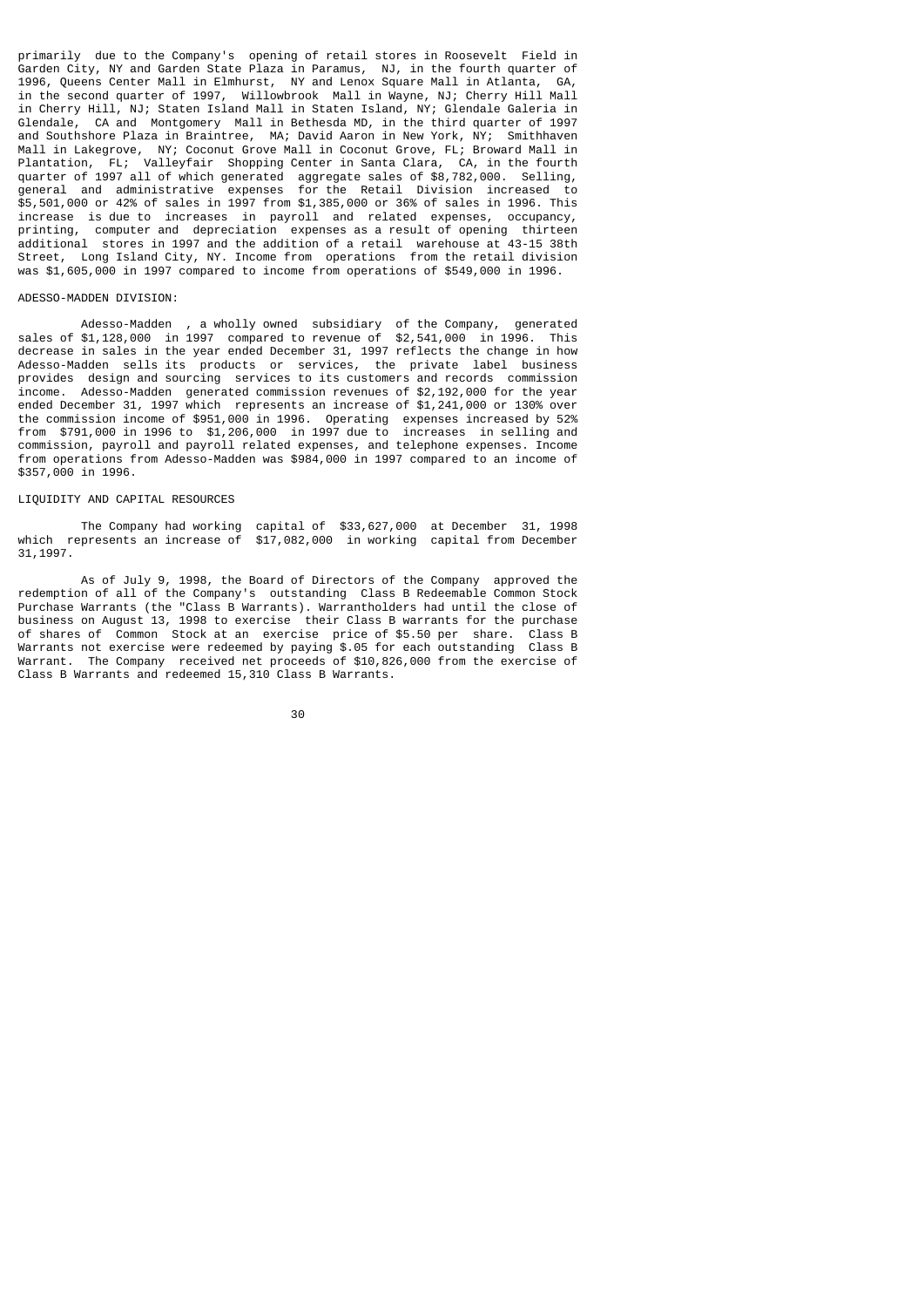The Company's customers purchasing shoes consist principally of department stores and specialty stores, including shoe boutiques. Presently, the Company sells approximately sixty percent (60%) of its products to department stores, including Federated Department Stores (Bloomingdales, Bon Marche, Burdines, Macy's and Rich's), May Department Stores (Famous Barr, Filene's, Foley's, Hecht's, Kaufmann's, Meier & Frank and Robinsons May), Dillard's, Dayton-Hudson and Nordstorm approximately forty percent (40%) to specialty stores, including Journey's, Wet Seal and The Buckle and catalog retailers, including Victoria's Secret and Fingerhut. Federated Department Stores and Nordstorm's presently account for approximately twenty percent (20%) and seventeen percent (17%) of the Company's sales, respectively.

## OPERATING ACTIVITIES

 During the year ended December 31, 1998, cash provided by operating activities was \$1,054,000. Uses of cash arose principally from an increase in accounts receivable factored of \$4,552,000 and an increase in inventories of \$2,716,000 and a decrease in accrued bonuses of \$362,000. Cash was provided principally by an increase in accounts payable and accrued expenses of \$386,000 and a decrease in prepaid expenses and other assets of \$717,000.

 The Company has lease agreements for office, warehouse, and retail space, expiring at various times through 2009. Future obligations under these lease agreements total approximately \$30,000,000.

 The Company has employment agreements with various officers currently providing for aggregate annual salaries of approximately \$1,327,000, subject to annual bonuses and annual increases as may be determined by the Company's Board of Directors. In addition, as part of the employment agreements, the Company is committed to pay incentive bonuses based on income before interest, depreciation and taxes to the officers.

 The Company continues to increase its supply of products from foreign manufacturers, the majority of which are located in Brazil and Mexico. Although the Company has not entered into long-term manufacturing contracts with any of these foreign companies, the Company believes that a sufficient number of alternative sources exist outside of the United States for the manufacture of its products if current suppliers need to be replaced. In addition, because the Company deals with U.S. currency for all transactions and intends to continue to do so, the Company believes there should be no foreign exchange considerations.

# INVESTING ACTIVITIES

 During the year ended December 31, 1998, the Company used cash of \$4,017,000 to acquire computer equipment and make leasehold improvements on new retail stores, warehouse space and office space. The Company also sold investment securities resulting in proceeds of \$1,492,000.

 <sup>31</sup>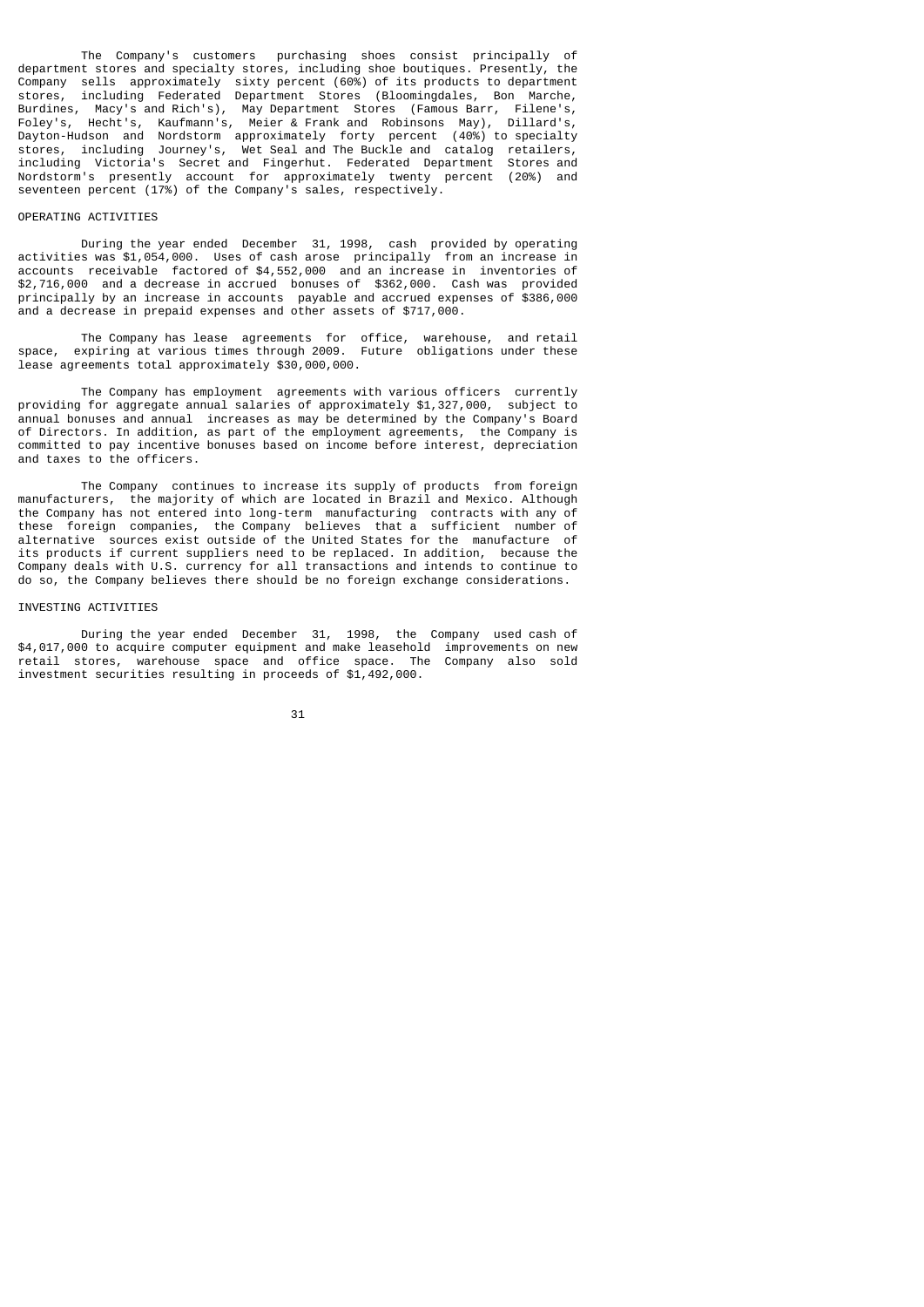### FINANCING ACTIVITIES

 During the year ended December 31, 1998, the Company received \$13,345,000 from the exercise of options and warrants.

### LICENSE AGREEMENTS

 During the second quarter of 1997, the Company entered into three license agreements for hosiery, jewelry and ready-to-wear, bringing the total number of license agreements to six, including three license agreements entered into during the year ended December 31, 1997 for handbags, sunglasses and outerwear. The Company added its seventh license, Van Mar, Inc. for Steve Madden intimates which contract commenced on April 1, 1998 and the Company also extended its agreement with CO International to include hair accessories in Canada and U.S.A. due to requests from customers. The Company is pleased to announce that as of January 1, 1999 an affiliate of the Jordache organization, will now be the Company's jeanswear and sportswear licensee. The previous license agreement with Winer Industries was mutually ended. Also, in October 1, 1998 the Company entered into a license agreement with Daniel M. Friedman Associates, Inc., for belts. Additionally, our license income increased by 360% from \$129,000 in 1997 to \$594,000 in 1998. By December 31, 1998, the Company had eight license partners covering ten product categories. The Company is exploring additional licensing opportunities.

 On April 21, 1998 the Company signed a License Agreement with R.S.V. Sport, Inc., pursuant to which the Company has the right to use the l.e.i. trademark in connection with the sale of women and girls footwear. R.S.V. Sport, Inc., is a \$130 million jeanswear company and is among the most popular jean brands for young women ages 12 to 20. This provides the Company with the opportunity to market shoes to a different customer base than those customers presently targeted by the Steve Madden brand. The line will be offered at lower retail prices than the Steve Madden brand.

 As of January 1, 1999, the Company entered into a license agreement with Jordache organization that will enable the Company to use the Jordache brand name in the mass channels of distribution, such as Walmart. The Company believes that this strategy will continue to support the growth of its Adesso Madden subsidiary beginning in the third quarter of 1999.

#### YEAR 2000

 The Company recognizes that a challenging problem exists in that many computer systems worldwide do not have the capability of recognizing the year 2000 or the years thereafter. No easy technological "quick fix" has yet been developed for this problem. The Company is expending approximately \$200,000 to assure that its computer systems are reprogrammed in time to effectively deal with transactions in the year 2000 and beyond. This "year 2000 Computer Problem" creates risk for the Company from unforeseen problems in its own computer systems and from third parties with whom the Company deals. Such failures of

<u>32 and 2010 and 2010 and 2010 and 2010 and 2010 and 2010 and 2010 and 2010 and 2010 and 2010 and 2010 and 201</u>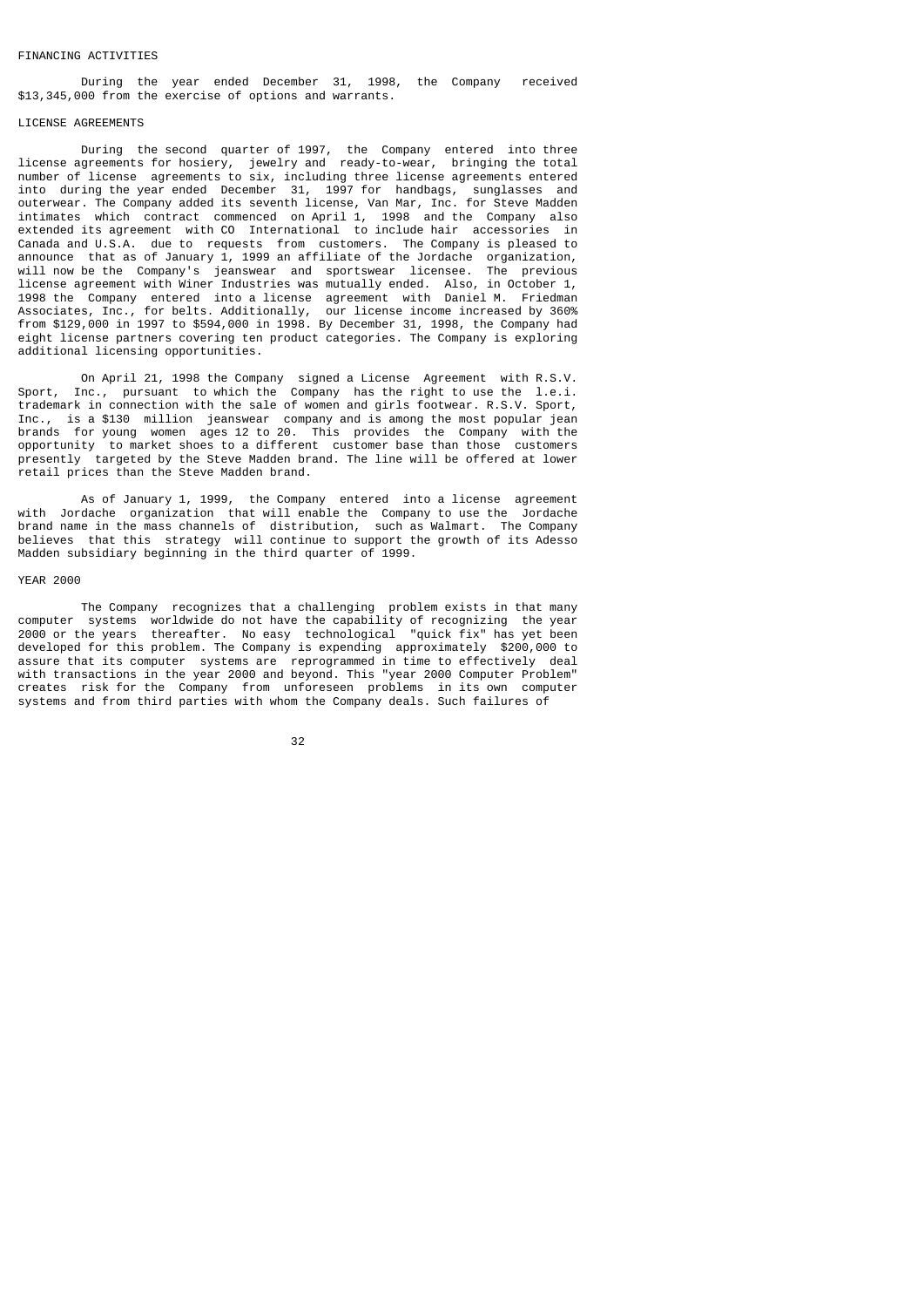the Company and/or third parties' computer systems could have a material adverse effect on the Company and its business in the future.

# INFLATION

 The Company does not believe that inflation has had a material adverse effect on sales or income during the past several years. Increases in supplies or other operating costs could adversely affect the Company's operations; however, the Company believes it could increase prices to offset increases in costs of goods sold or other operating costs.

ITEM 7A. QUANTITATIVE AND QUALITATIVE DISCLOSURES ABOUT MARKET RISK

Not applicable.

ITEM 8. FINANCIAL STATEMENTS AND SUPPLEMENTARY DATA.

 See financial statements following Item 14 of this Annual Report on Form 10-K.

ITEM 9. CHANGES IN AND DISAGREEMENT WITH ACCOUNTANTS ON ACCOUNTING AND FINANCIAL DISCLOSURE.

None.

# PART III

ITEM 10. DIRECTORS, EXECUTIVE OFFICERS, PROMOTERS AND CONTROL PERSONS; COMPLIANCE WITH SECTION 16(a) OF THE EXCHANGE ACT OF THE REGISTRANT.

 The names and ages of the directors and executive officers of the Company are set forth below:

| NAME              | AGE | POSITION(S) WITH THE COMPANY                                    |  |  |  |  |
|-------------------|-----|-----------------------------------------------------------------|--|--|--|--|
| Steven Madden     | 41  | Chairman of the Board, Chief Executive<br>Officer and President |  |  |  |  |
| Rhonda Brown      | 43  | Chief Operating Officer and Director                            |  |  |  |  |
| Arvind Dharia     | 49  | Chief Financial Officer, Director and<br>Secretary              |  |  |  |  |
| John Basile       | 47  | Executive Vice President and Director                           |  |  |  |  |
| Gerald Mongeluzo  | 58  | President of Adesso-Madden, Inc.                                |  |  |  |  |
| Charles Koppelman | 58  | Director                                                        |  |  |  |  |
| John L. Madden    | 51  | Director                                                        |  |  |  |  |
| Peter Migliorini  | 50  | Director                                                        |  |  |  |  |
| Les Wagner        | 58  | Director                                                        |  |  |  |  |

33 and 2012 and 2013 and 2013 and 2014 and 2014 and 2014 and 2014 and 2014 and 2014 and 2014 and 2014 and 2014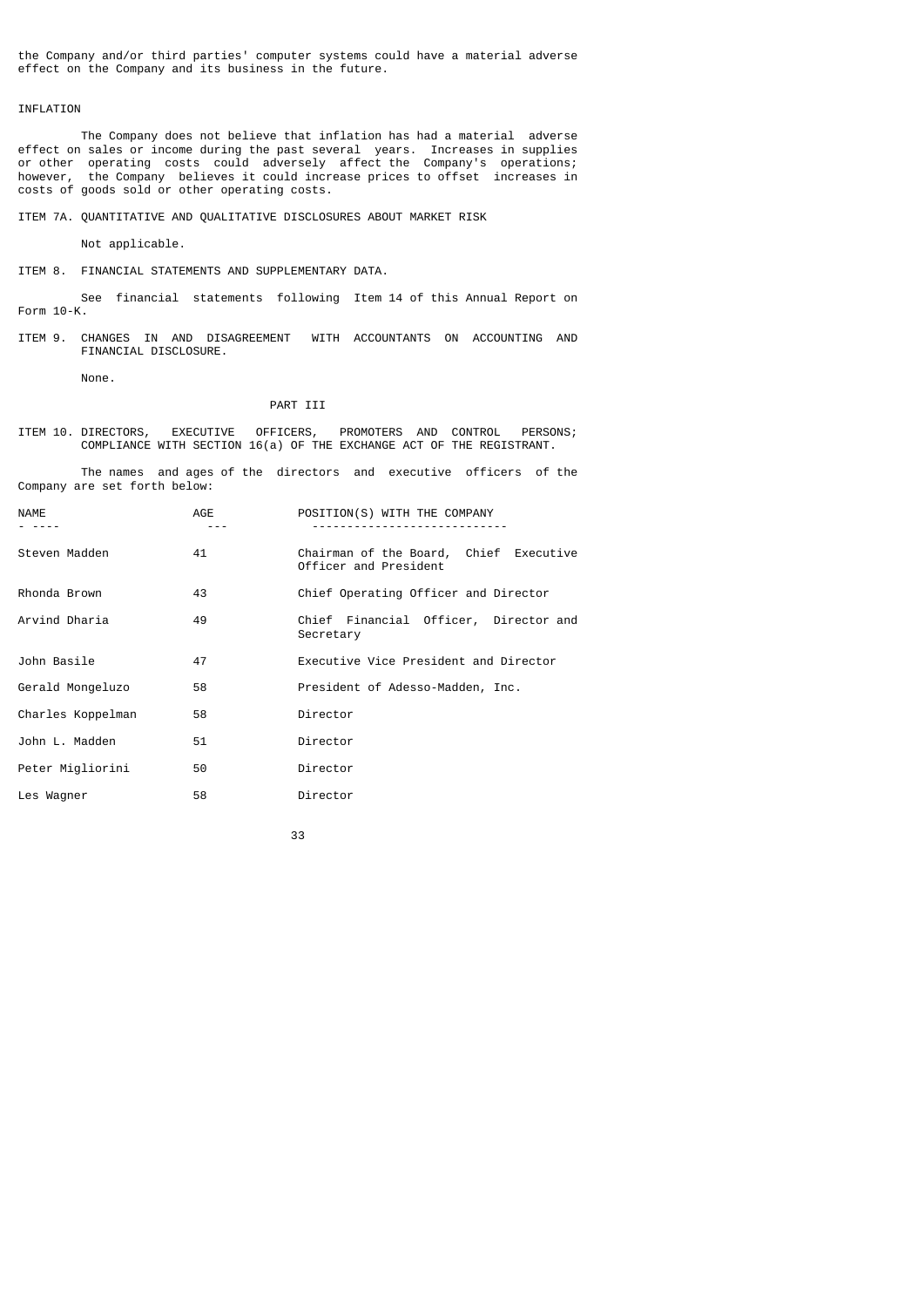#### BACKGROUND OF EXECUTIVE OFFICERS AND DIRECTORS

 STEVEN MADDEN has been since the Company's inception, the Chairman of the Board, Chief Executive Officer and President. In 1980, Mr. Madden joined L.J. Simone, a domestic footwear manufacturer, as an Account Executive. At that time, L.J. Simone had annual sales of approximately \$800,000. Mr. Madden was promoted to Sales Manager and Director of Product Development and was promoted to Sales Manager and Director of Product Development and was instrumental in the company's growth to \$28 million in annual sales. After leaving L.J. Simone in 1988, Mr. Madden joined M.C.M. Footwear, where he commenced the design, development and marketing of the "Souliers" line of footwear for women. In 1990, Mr. Madden founded the Company.

 RHONDA J. BROWN has been the Chief Operating Officer of the Company since July 1996 and a director of the Company since November 1996. Prior to joining the Company, Ms. Brown served as President and Chief Executive Officer of Icing, Inc. from May 1995 to December 1995. Previously, from August 1992 to December 1994, Ms. Brown served as Merchandise President of Macy's East, a division of R.H. Macy & Co., Inc. From July 1988 to July 1992. Ms. Brown served as Senior Vice-President and General Merchandise Manager to Lord & Taylor, a division of the May Company. Ms. Brown attended the American University, receiving a BS in Marketing and Public Communications in 1976.

 ARVIND DHARIA has been the Chief Financial Officer of the Company since October 1992 and a Director since December 1993. From December 1988 to September 1992, Mr. Dharia was Assistant Controller of Millennium III Real Estate Corp.

 JOHN BASILE has been the Director of Operations of the Company since June 1994 and a Director of the Company since November 1996. From 1990 to 1994, Mr. Basile was Executive Vice President of Cougar U.S.A. responsible for the United States Division of Susan Shoes of Canada. Previously, Mr. Basile was a Sales Manager at Bellini Imports from 1980 to 1990.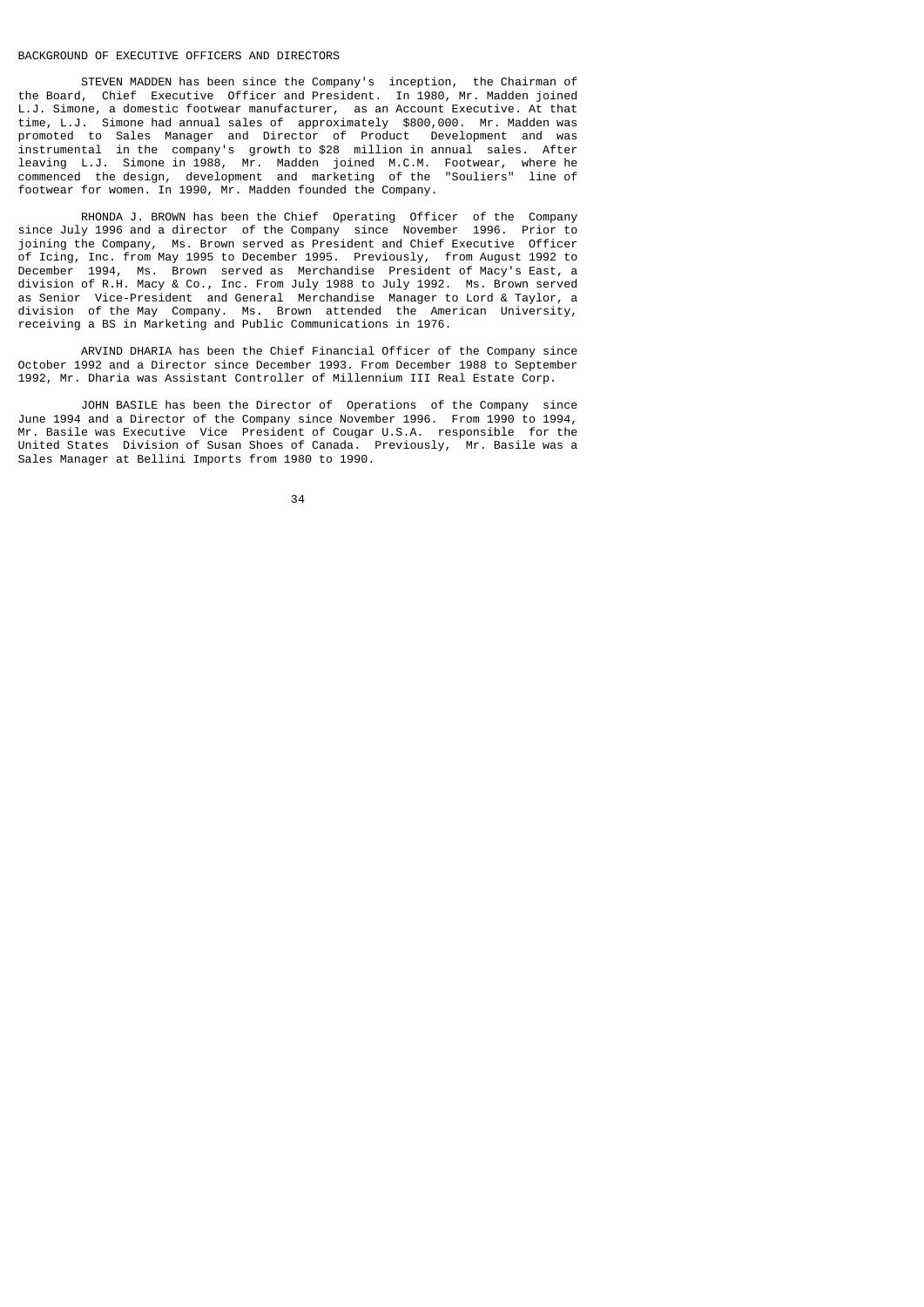GERALD MONGELUZO has been President of Adesso-Madden, Inc., a wholly owned subsidiary of the Company, since September 1995. Previously, Mr. Mongeluzo was the founder and President of Adesso Shoes, Inc., a buying agent of private label shoes. From 1987-1991, Mr. Mongeluzo was the President of the Prima Barabaro Division of Cells Enterprise, Inc. Mr. Mongeluzo founded Prima Shoes, Inc., a buying agent of private label shoes, and served as President from 1984  $\overline{10}$  1987

 CHARLES KOPPELMAN has been a director of the Company of the Company since June 1998. Since February 4, 1998, Mr. Koppelman has been the Chairman and Chief Executive Officer of CAK Universal Credit Corp., a joint venture created with Prudential Securities to provide financing to the entertainment, sports and licensing industries. From 1988 to 1997, Mr. Koppelman served as the Chairman and Chief Executive Officer of EMI Capital Music, N.A.

 JOHN L. MADDEN has been a Director of the Company since the Company's inception. From April 1992 until August 1993, Mr. Madden was associated with GKN Securities, Inc. as a Senior Account Executive. From August 1993 to April 1994, Mr. Madden was employed by Biltmore Securities as a Managing Director and registered sales representative. From May 1994 to May 1996, Mr. Madden served as Vice President of Investments for GKN Securities, Inc. From May 1996 through December 1996, Mr. Madden was associated with Kenny Securities, Inc. As of January 1997, Mr. Madden has been associated with Merit Capital, Corp. Mr. Madden is the brother of Steven Madden, the Company's Chairman of the Board, Chief Executive Officer and President.

 PETER MIGLIORINI has been a Director of the Company since October 1996. From 1994 to present, Mr. Migliorini has served as Sales Manager for Greschlers, Inc., a major supply company located in Brooklyn, New York. From 1987 to 1994 Mr. Migliorini served as Director of Operations for Mackroyce Group. Mr. Migliorini has previously served in a number of capacities, ranging from Assistant Buyer to Chief Planner/Coordinator for several shoe companies including Meldico Shoes, Perry Shoes, and Fasco Shoes.

 LES WAGNER has been a Director of the Company since October 1996. From 1993 to 1996, Mr. Wagner served as the President of Baker/Leeds Shoe Store, a Division of Edison Brothers Stores, Inc. Mr. Wagner has served in a number of other capacities for Baker/Leeds from 1963 to 1993 which included, General Merchandise Manager from 1989 to 1993; Vice President Real Estate Northeast Area from 1988 to 1989; and President, Gussini Discount Shoe Division from 1987 to 1988. Mr. Wagner attended Harvard University, completing the Advanced Management Program (AMP 100). Mr. Wagner performs consulting services for the Company from time to time.

COMPLIANCE WITH SECTION 16(A) OF THE SECURITIES EXCHANGE ACT OF 1934

 Section 16(a) of the Securities Exchange Act of 1934 requires the Company's directors and executive officers, and persons who own more than ten percent (10%) of a

<u>35 and 200 and 200 and 200 and 200 and 200 and 200 and 200 and 200 and 200 and 200 and 200 and 200 and 200 and 200 and 200 and 200 and 200 and 200 and 200 and 200 and 200 and 200 and 200 and 200 and 200 and 200 and 200 an</u>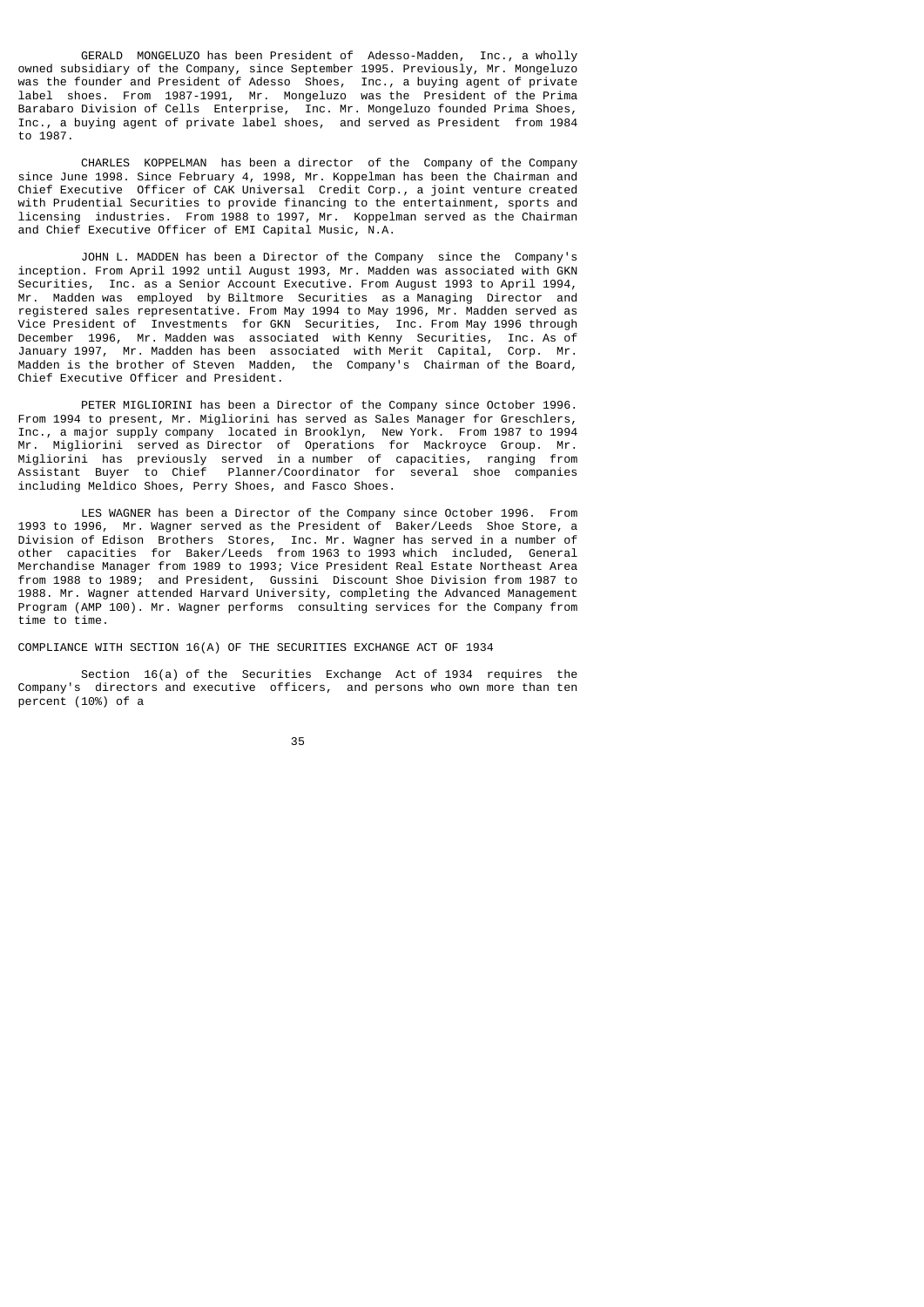registered class of the Company's equity securities, to file with the Securities and Exchange Commission initial reports of ownership and reports of changes in ownership of common stock and other equity securities of the Company. Officers, directors and greater than ten percent shareholders are required by SEC regulation to furnish the Company with copies of all Section 16(a) forms they file.

 To the Company's knowledge, based solely on its review of the copies of such reports furnished to the Company during the year ended December 31, 1998, all Section 16(a) filing requirements applicable to its officers and directors and greater than ten percent beneficial owners were satisfied.

### ITEM 11. EXECUTIVE COMPENSATION

 Incorporated herein by reference from the Company's definitive proxy statement to be filed pursuant to Regulation 14A under the Securities Exchange Act of 1934.

ITEM 12. SECURITY OWNERSHIP OF CERTAIN BENEFICIAL OWNERS AND MANAGEMENT.

 Incorporated herein by reference from the Company's definitive proxy statement to be filed pursuant to Regulation 14A under the Securities Exchange Act of 1934.

ITEM 13. CERTAIN RELATIONSHIPS AND RELATED TRANSACTIONS.

 Incorporated herein by reference from the Company's definitive proxy statement to be filed pursuant to Regulation 14A under the Securities Exchange Act of 1934.

### PART IV

ITEM 14. EXHIBITS AND FINANCIAL STATEMENT SCHEDULES AND REPORTS ON FORM 8-K

### (a)(1) FINANCIAL STATEMENTS

 The following consolidated financial statements of Steven Madden, Ltd. and subsidiaries are included in Item 8:

 Consolidated Balance Sheets--December 31, 1998 and 1997 Consolidated Statements of Operations--Years ended December 31, 1998, 1997 and 1996. Consolidated Statements of Changes in Stockholder's Equity--Years ended December 31, 1998, 1997 and 1996.

Notes to Financial Statements.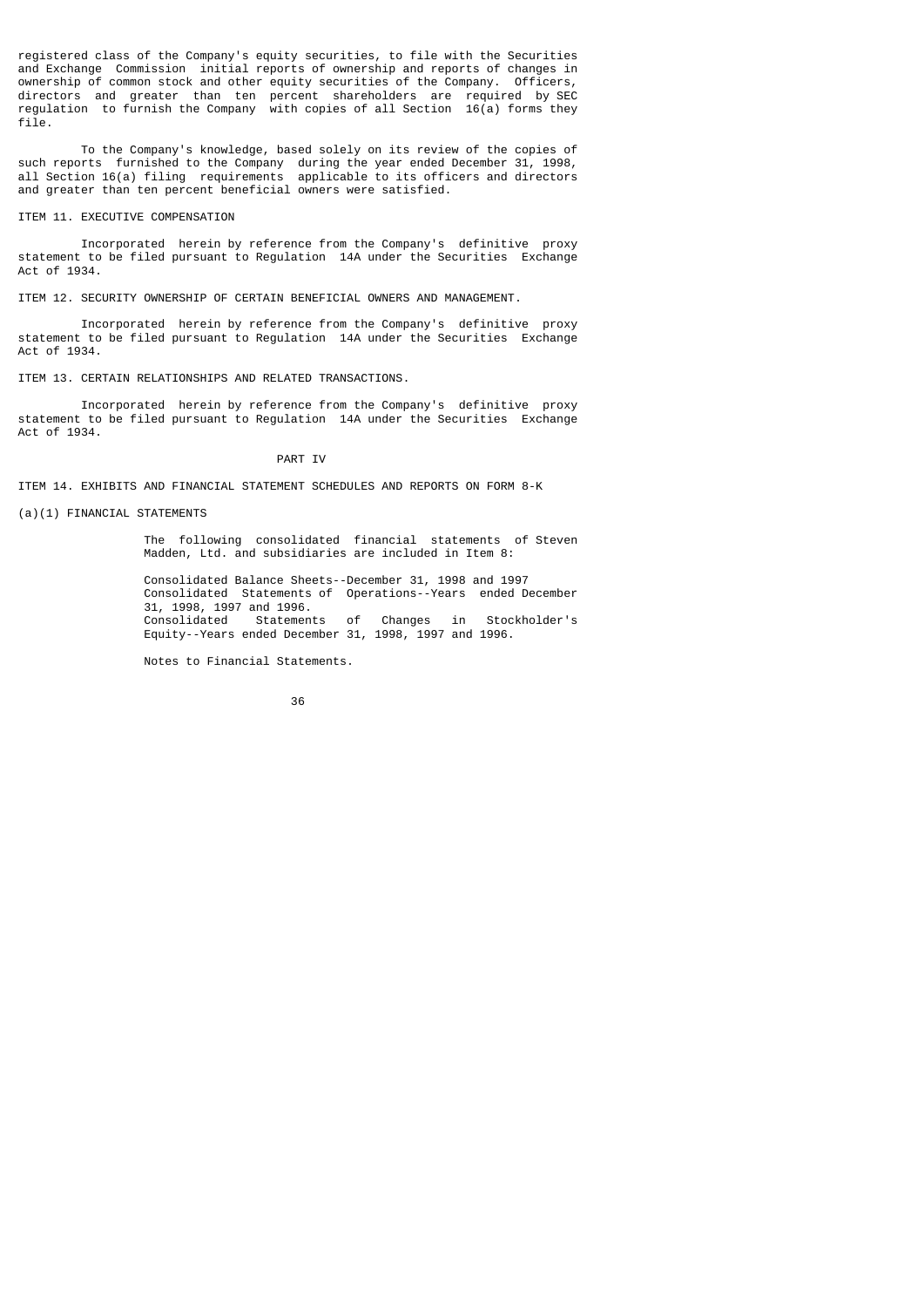### (a)(2) FINANCIAL STATEMENT SCHEDULES

 All other schedules for which provision is made in the applicable accounting regulations of the Securities and Exchange Commission are not required under the related instructions or are not applicable and therefore, have been omitted.

- (b) REPORTS ON FORM 8-K
- (1) Current Report on Form 8-K filed on November 18, 1998, Item 5.

(c) EXHIBITS.

EXHIBITS

- --------

- 3.01\*\* Certificate of Incorporation of the Company.
- 3.02\*\* By-Laws of the Company.
- 4.01\* Specimen Certificate for shares of Common Stock.
- 10.01\*\*\* Amended Employment Agreement between the Company and Steven Madden, as amended.
- 10.02 Employment Agreement of John Basile.
- 10.04\*\*\* Employment Agreement of Rhonda Brown.
- 21.01 Subsidiaries of Registrant.
- Previously filed with and incorporated hereby with reference to the Registrant's Registration Statement on Form SB-2 (No. 3367162-NY, as amended, declared effective on December 10, 1994).
- \*\* Incorporated by reference to the Company's Current Report on Form 8-K filed on November 23, 1998 with the Commission.
- \*\*\* Previously filed with and incorporated hereby with reference to the Company's Form 10-KSB for the year ended December 31, 1996.

<u>37 and 2012 and 2013 and 2014 and 2014 and 2014 and 2014 and 2014 and 2014 and 2014 and 2014 and 2014 and 201</u>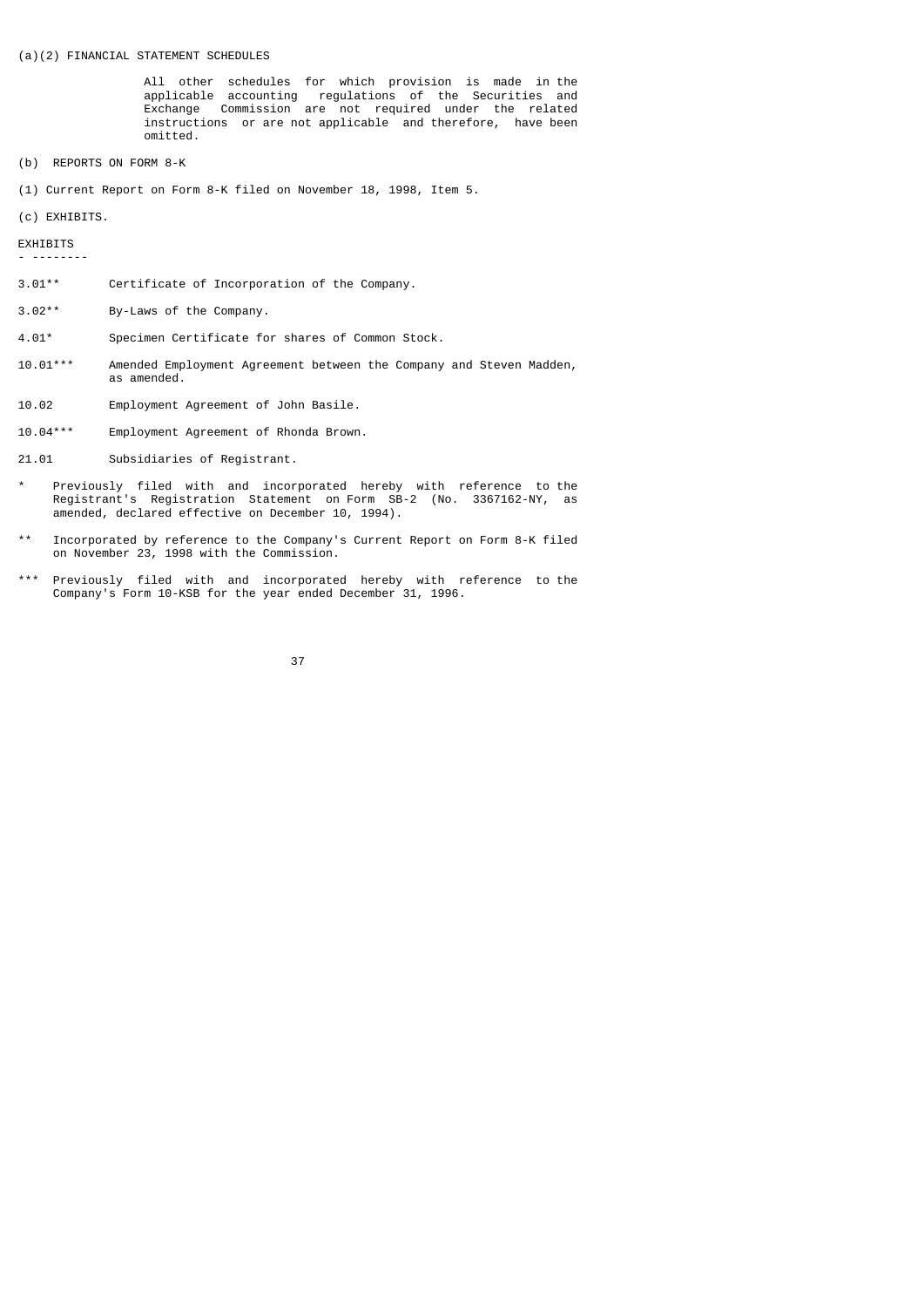# CONTENTS

|                                                                                      | PAGE    |
|--------------------------------------------------------------------------------------|---------|
|                                                                                      |         |
| CONSOLIDATED FINANCIAL STATEMENTS                                                    |         |
| Independent auditors' report                                                         | $F - 2$ |
| Balance sheets as of December 31, 1998 and 1997                                      | $F - 3$ |
| Statements of operations for the years ended December 31 1998, 1997 and 1996         | $F - 4$ |
| Statements of changes in stockholders' equity for the years ended December 31, 1998, |         |
| 1997 and 1996                                                                        | $F - 5$ |
| Statements of cash flows for the years ended December 31, 1998, 1997 and 1996        | $F - 6$ |
| Notes to financial statements                                                        | $F - 7$ |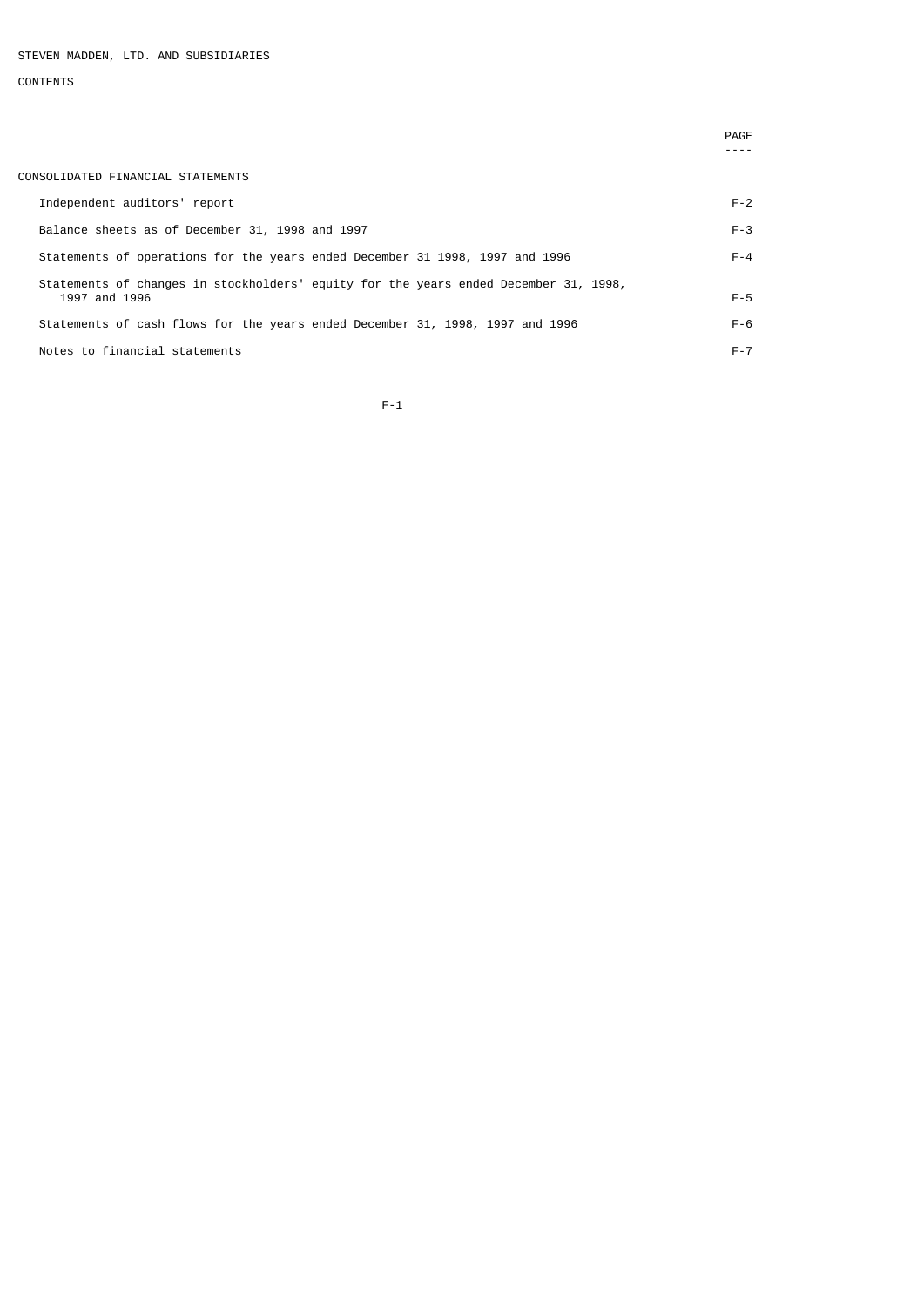INDEPENDENT AUDITORS' REPORT

To the Board of Directors and Stockholders Steven Madden, Ltd. New York, New York

We have audited the accompanying consolidated balance sheets of Steven Madden, Ltd. and subsidiaries as of December 31, 1998, and 1997, and the related consolidated statements of operations, changes in stockholders' equity and cash flows for each of the years in the three-year period ended December 31, 1998. These financial statements are the responsibility of the Company's management. Our responsibility is to express an opinion on these financial statements based on our audits.

We conducted our audits in accordance with generally accepted auditing standards. Those standards require that we plan and perform the audit to obtain reasonable assurance about whether the financial statements are free of material misstatement. An audit includes examining, on a test basis, evidence supporting the amounts and disclosures in the financial statements. An audit also includes assessing the accounting principles used and significant estimates made by management, as well as evaluating the overall financial statement presentation. We believe that our audits provide a reasonable basis for our opinion.

In our opinion, the financial statements enumerated above present fairly, in all material respects, the consolidated financial position of Steven Madden, Ltd. and subsidiaries as of December 31, 1998 and 1997, and the consolidated results of their operations and their consolidated cash flows for each of the years in the three-year period ended December 31, 1998 in conformity with generally accepted accounting principles.

Richard A. Eisner & Company, LLP

New York, New York February 19, 1999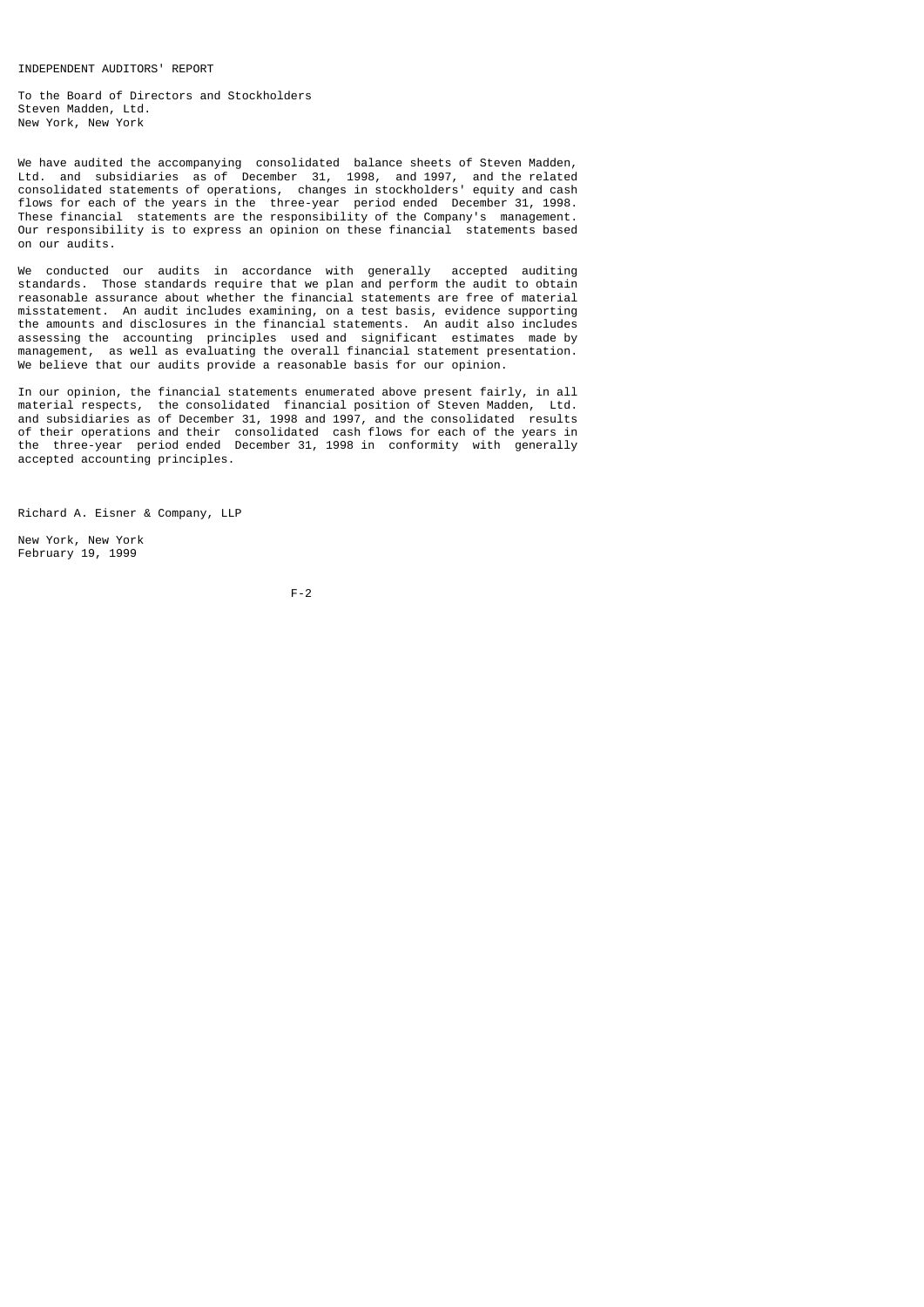CONSOLIDATED BALANCE SHEETS

|                                                                                | DECEMBER 31,                               |                                                                 |
|--------------------------------------------------------------------------------|--------------------------------------------|-----------------------------------------------------------------|
|                                                                                | -----------------------------<br>1998 1997 |                                                                 |
| <b>ASSETS</b>                                                                  |                                            |                                                                 |
| Current assets:                                                                |                                            |                                                                 |
| Cash and cash equivalents                                                      | \$14,642,000                               | \$3,887,000                                                     |
| Investments                                                                    | 499,000                                    | 1,991,000                                                       |
| Accounts receivable - net of allowances of \$462,000 and \$351,000             | 924,000                                    | 1,127,000                                                       |
| Due from factor - net of allowances of \$351,000 and \$335,000                 | 9,357,000                                  | 4,821,000<br>5,081,000                                          |
| Inventories<br>Prepaid advertising                                             | 7,971,000<br>896,000                       | 441,000                                                         |
| Prepaid expenses and other current assets                                      | 2,091,000                                  | 2,322,000                                                       |
| Deferred taxes                                                                 | 534,000                                    |                                                                 |
|                                                                                |                                            | <u> - - - - - - - - - - - -</u>                                 |
| Total current assets                                                           | 36,914,000                                 | 19,670,000                                                      |
|                                                                                |                                            |                                                                 |
| Property and equipment, net                                                    | 8,991,000                                  | 5,931,000                                                       |
| Prepaid advertising, less current portion                                      |                                            | 1,041,000                                                       |
| Deferred taxes<br>Deposits and other                                           | 293,000<br>247,000<br>247,000              | 401,000<br>258,000                                              |
| Cost in excess of fair value of net assets acquired - net of accumulated       |                                            |                                                                 |
| amortization of \$297,000 and \$170,000                                        |                                            | 1,976,000                                                       |
|                                                                                | 2,483,000                                  | ------------                                                    |
|                                                                                | \$48,928,000<br>============               | \$29,277,000<br>============                                    |
| LIABILITIES                                                                    |                                            |                                                                 |
| Current liabilities:                                                           |                                            |                                                                 |
| Current portion of lease payable                                               | \$<br>106,000                              | \$<br>105,000                                                   |
| Accounts payable and accrued expenses                                          | 2,950,000                                  | 2,427,000                                                       |
| Accrued bonuses                                                                |                                            | 593,000                                                         |
| Total current liabilities                                                      |                                            |                                                                 |
|                                                                                | 3,287,000                                  | 3,125,000                                                       |
| Deferred rent                                                                  | 385,000                                    |                                                                 |
| Lease payable, less current portion                                            | 296,000<br><u> - - - - - - - - - - - -</u> | 359,000<br><u> - - - - - - - - - - - -</u>                      |
|                                                                                |                                            |                                                                 |
|                                                                                | 3,968,000<br><u>.</u>                      | 3,484,000<br><u>.</u>                                           |
| Commitments, contingencies and other (Note I)                                  |                                            |                                                                 |
| STOCKHOLDERS' EQUITY (NOTE D)                                                  |                                            |                                                                 |
| Common stock - \$.0001 par value, 60,000,000 shares authorized, 10,940,643     |                                            |                                                                 |
| and 8,429,073 shares issued and outstanding                                    |                                            | $1,000$<br>36,601,000 $21,721,000$                              |
| Additional paid-in capital                                                     |                                            |                                                                 |
| Retained earnings                                                              | 11,256,000                                 | $11, 256, 000$ $5, 809, 000$<br>$(1, 661, 000)$ $(1, 281, 000)$ |
| Unearned compensation<br>Treasury stock at cost - 270, 204 and 101, 800 shares | (1, 237, 000)                              | (457,000)                                                       |
|                                                                                | <u> - - - - - - - - - - - - - -</u>        |                                                                 |
|                                                                                | 44,960,000                                 | 25,793,000<br>------------                                      |
|                                                                                | \$48,928,000                               | \$29,277,000                                                    |
|                                                                                | ============                               | ============                                                    |

SEE NOTES TO FINANCIAL STATEMENTS CONSOLIDATED BALANCE SHEETS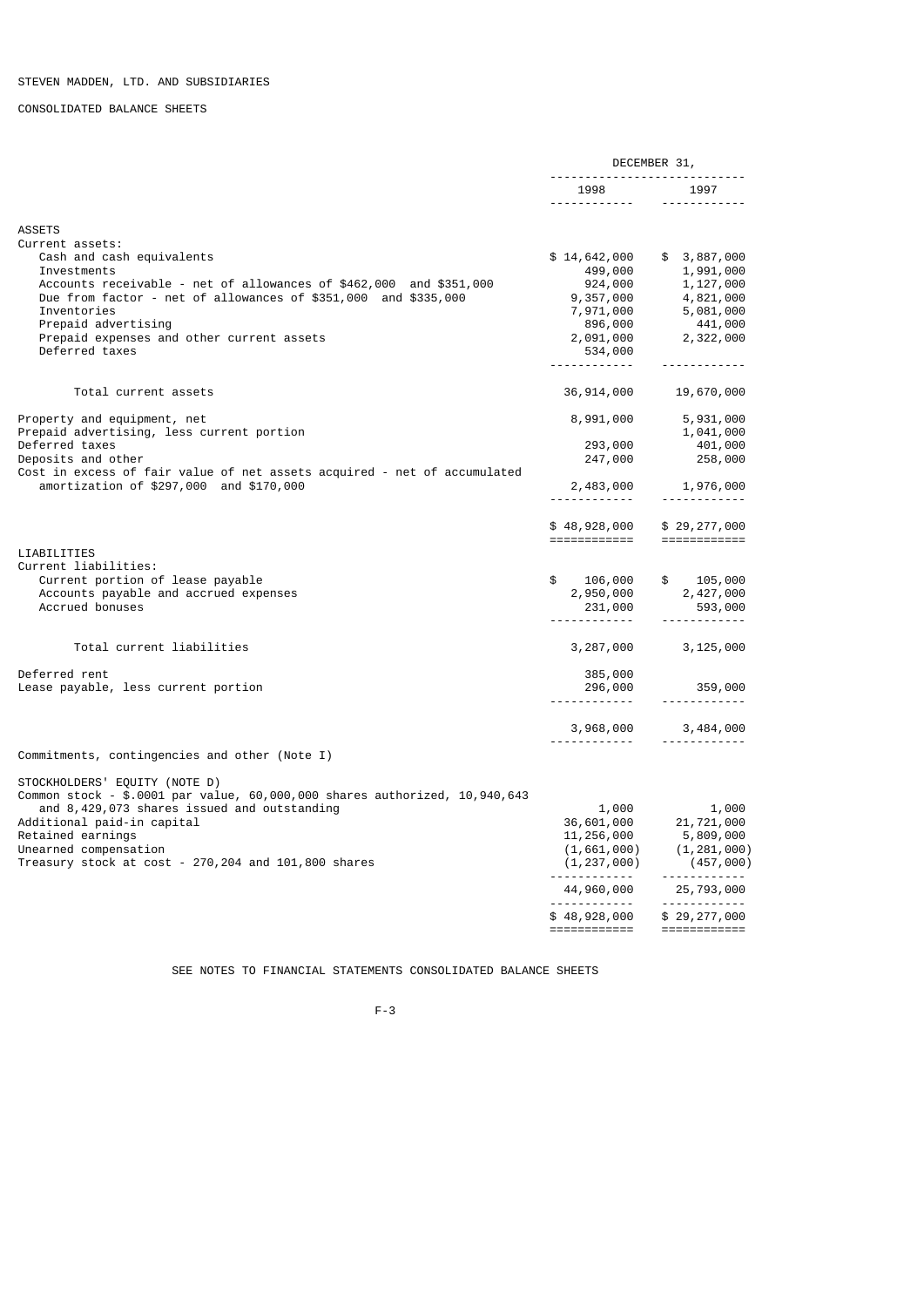# CONSOLIDATED STATEMENTS OF OPERATIONS

|                                                                                                                              | YEAR ENDED DECEMBER 31,      |      |                                                                                                                       |  |                                                                                                                                                                                                                                                                                                                                                                                                                                                                                        |
|------------------------------------------------------------------------------------------------------------------------------|------------------------------|------|-----------------------------------------------------------------------------------------------------------------------|--|----------------------------------------------------------------------------------------------------------------------------------------------------------------------------------------------------------------------------------------------------------------------------------------------------------------------------------------------------------------------------------------------------------------------------------------------------------------------------------------|
|                                                                                                                              | 1998                         |      | 1997                                                                                                                  |  | 1996                                                                                                                                                                                                                                                                                                                                                                                                                                                                                   |
| Net sales<br>Cost of sales                                                                                                   |                              |      | \$85,783,000 \$59,311,000 \$45,823,000<br>$49,893,000$ $34,744,000$ $31,343,000$<br>-------------                     |  | ------------                                                                                                                                                                                                                                                                                                                                                                                                                                                                           |
| Gross profit<br>Commission and licensing fee income<br>Operating expenses                                                    |                              |      | 35,890,000 24,567,000<br>$(29,949,000)$ $(22,262,000)$ $(13,998,000)$<br>$(29,949,000)$ $(22,262,000)$ $(13,998,000)$ |  | 14,480,000                                                                                                                                                                                                                                                                                                                                                                                                                                                                             |
| Income from operations                                                                                                       |                              |      | 9,214,000 4,626,000 1,433,000                                                                                         |  |                                                                                                                                                                                                                                                                                                                                                                                                                                                                                        |
| Other income (expenses):<br>Interest income<br>Interest expense                                                              |                              |      | 380,000 312,000 322,000<br>$(235, 000)$ $(339, 000)$ $(162, 000)$                                                     |  |                                                                                                                                                                                                                                                                                                                                                                                                                                                                                        |
| Income before provision for income taxes<br>Provision for income taxes                                                       |                              |      | 9,359,000 4,599,000 1,593,000<br>3,912,000 1,899,000 534,000                                                          |  |                                                                                                                                                                                                                                                                                                                                                                                                                                                                                        |
| NET INCOME                                                                                                                   | \$5,447,000<br>============  |      | \$ 2,700,000<br>============                                                                                          |  | \$1,059,000<br>$=$ ============                                                                                                                                                                                                                                                                                                                                                                                                                                                        |
| BASIC INCOME PER SHARE                                                                                                       |                              |      | $0.58$ \$ 0.33                                                                                                        |  | $\mathbb{S}$ . The set of $\mathbb{S}$<br>0.14                                                                                                                                                                                                                                                                                                                                                                                                                                         |
| DILUTED INCOME PER SHARE                                                                                                     | $\mathbb{S}$<br>============ | 0.50 | $\textcolor{red}{\textbf{\$}}\textcolor{white}{\bullet}$ 0.30<br>============                                         |  | $\mathfrak{S}$ and $\mathfrak{S}$<br>0.13<br>$=$ ============                                                                                                                                                                                                                                                                                                                                                                                                                          |
| WEIGHTED AVERAGE COMMON SHARES OUTSTANDING - BASIC<br>INCOME PER SHARE<br>EFFECT OF POTENTIAL COMMON SHARES FROM EXERCISE OF |                              |      | 9,436,798 8,064,604 7,689,848                                                                                         |  |                                                                                                                                                                                                                                                                                                                                                                                                                                                                                        |
| OPTIONS AND WARRANTS                                                                                                         |                              |      | 1,546,303 848,462 737,232                                                                                             |  |                                                                                                                                                                                                                                                                                                                                                                                                                                                                                        |
| WEIGHTED AVERAGE COMMON SHARES OUTSTANDING - DILUTED<br>INCOME PER SHARE                                                     | ============                 |      | 10,983,101 8,913,066 8,427,080<br>============                                                                        |  | $\begin{array}{cccccccccc} \multicolumn{2}{c}{} & \multicolumn{2}{c}{} & \multicolumn{2}{c}{} & \multicolumn{2}{c}{} & \multicolumn{2}{c}{} & \multicolumn{2}{c}{} & \multicolumn{2}{c}{} & \multicolumn{2}{c}{} & \multicolumn{2}{c}{} & \multicolumn{2}{c}{} & \multicolumn{2}{c}{} & \multicolumn{2}{c}{} & \multicolumn{2}{c}{} & \multicolumn{2}{c}{} & \multicolumn{2}{c}{} & \multicolumn{2}{c}{} & \multicolumn{2}{c}{} & \multicolumn{2}{c}{} & \multicolumn{2}{c}{} & \mult$ |

SEE NOTES TO FINANCIAL STATEMENTS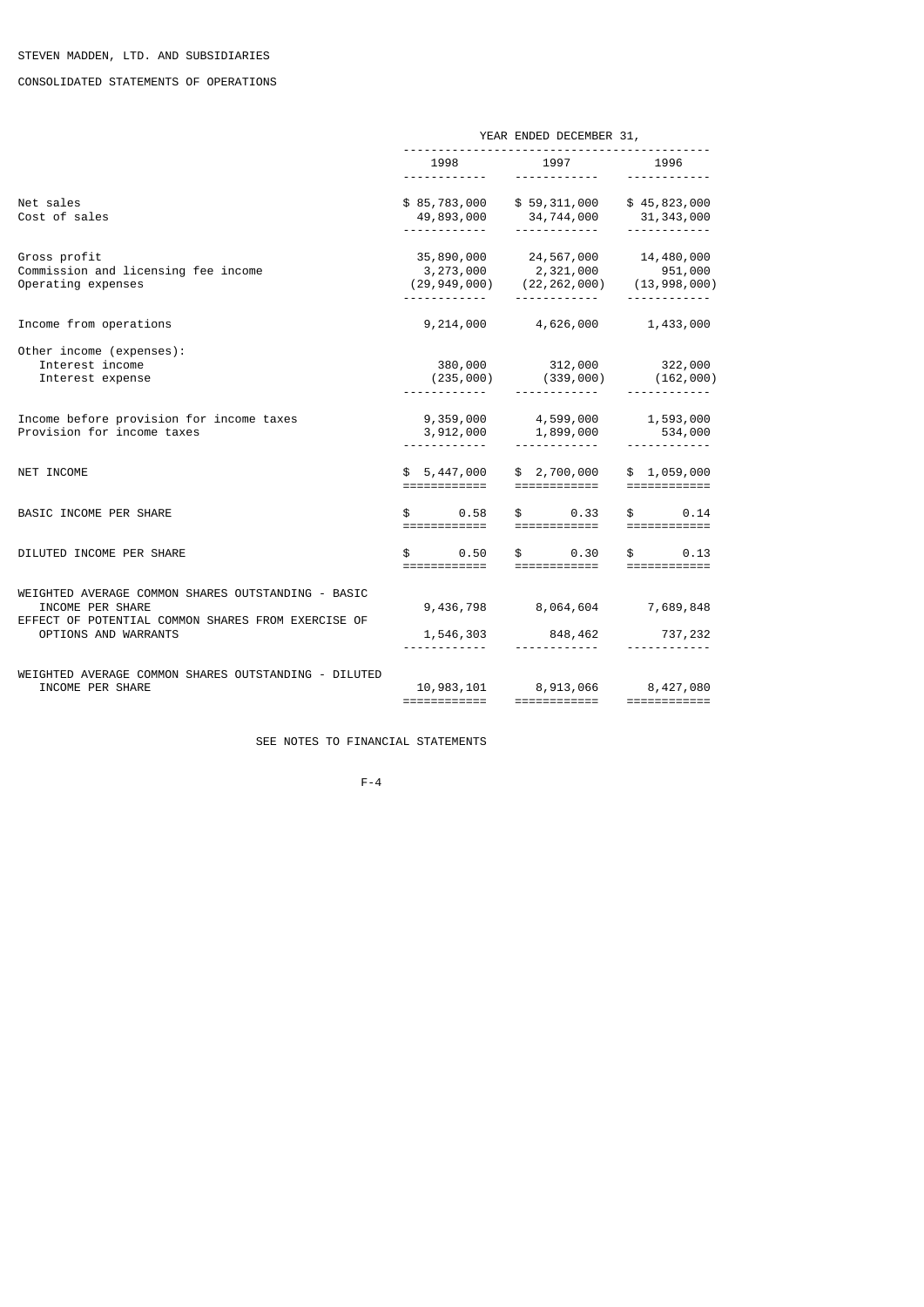CONSOLIDATED STATEMENTS OF CHANGES IN STOCKHOLDERS' EQUITY

|                                                                                                              | <b>COMMON STOCK</b>      |             | ADDITIONAL<br>PAID-IN     | RETAINED                          | UNEARNED                 |  |
|--------------------------------------------------------------------------------------------------------------|--------------------------|-------------|---------------------------|-----------------------------------|--------------------------|--|
|                                                                                                              | <b>SHARES</b><br>------- | AMOUNT<br>. | CAPITAL<br>.              | EARNINGS<br>- - - - - - - - - - - | COMPENSATION             |  |
|                                                                                                              |                          |             |                           |                                   |                          |  |
| BALANCE - DECEMBER 31, 1995<br>Exercise of stock options and warrants<br>Common stock purchased for treasury | 6,415,776<br>1,417,818   | \$1,000     | \$11,179,000<br>6,342,000 | \$2,050,000                       | (464, 000)<br>\$         |  |
| Costs incurred in connection with registration<br>Tax benefit from exercise of options                       |                          |             | (40, 000)<br>288,000      |                                   |                          |  |
| Net income                                                                                                   |                          |             |                           | 1,059,000                         |                          |  |
| Amortization of unearned compensation                                                                        |                          |             |                           |                                   | 144,000                  |  |
|                                                                                                              |                          |             |                           |                                   |                          |  |
| BALANCE - DECEMBER 31, 1996                                                                                  | 7,833,594                | 1,000       | 17,769,000                | 3,109,000                         | (320, 000)               |  |
| Exercise of stock options<br>Common stock issued in connection                                               | 487,000                  |             | 1,339,000                 |                                   |                          |  |
| with purchase of subsidiary                                                                                  | 108,479                  |             | 809,000                   |                                   |                          |  |
| Compensation in connection with                                                                              |                          |             |                           |                                   |                          |  |
| issuance of stock options<br>Tax benefit from exercise of options                                            |                          |             | 39,000<br>420,000         |                                   |                          |  |
| Net income                                                                                                   |                          |             |                           | 2,700,000                         |                          |  |
| Unearned compensation relating                                                                               |                          |             |                           |                                   |                          |  |
| to issuance of stock options<br>Amortization of unearned compensation                                        |                          |             | 1,345,000                 |                                   | (1, 345, 000)<br>384,000 |  |
|                                                                                                              |                          |             |                           |                                   |                          |  |
| BALANCE - DECEMBER 31, 1997<br>Exercise of stock options,                                                    | 8,429,073                | 1,000       | 21,721,000                | 5,809,000                         | (1, 281, 000)            |  |
| units and warrants net of costs of \$60,000                                                                  | 2,447,050                |             | 13, 345, 000              |                                   |                          |  |
| Common stock issued in connection with acquisition<br>Compensation in connection with issuance of stock      | 64,520                   |             | 667,000                   |                                   |                          |  |
| options to consultant                                                                                        |                          |             | 14,000                    |                                   |                          |  |
| Tax benefit from exercise of options                                                                         |                          |             | 198,000                   |                                   |                          |  |
| Net income<br>Unearned compensation relating                                                                 |                          |             |                           | 5,447,000                         |                          |  |
| to issuance of stock options                                                                                 |                          |             | 656,000                   |                                   | (656, 000)               |  |
| Amortization of unearned compensation                                                                        |                          |             |                           |                                   | 276,000                  |  |
| Common stock purchased for treasury                                                                          |                          |             |                           |                                   |                          |  |
| BALANCE - DECEMBER 31, 1998                                                                                  | 10,940,643               | \$1,000     | \$36,601,000              | \$11,256,000                      | \$(1,661,000)            |  |
|                                                                                                              | ==========               |             | ============              | $=$ ===========                   | ===========              |  |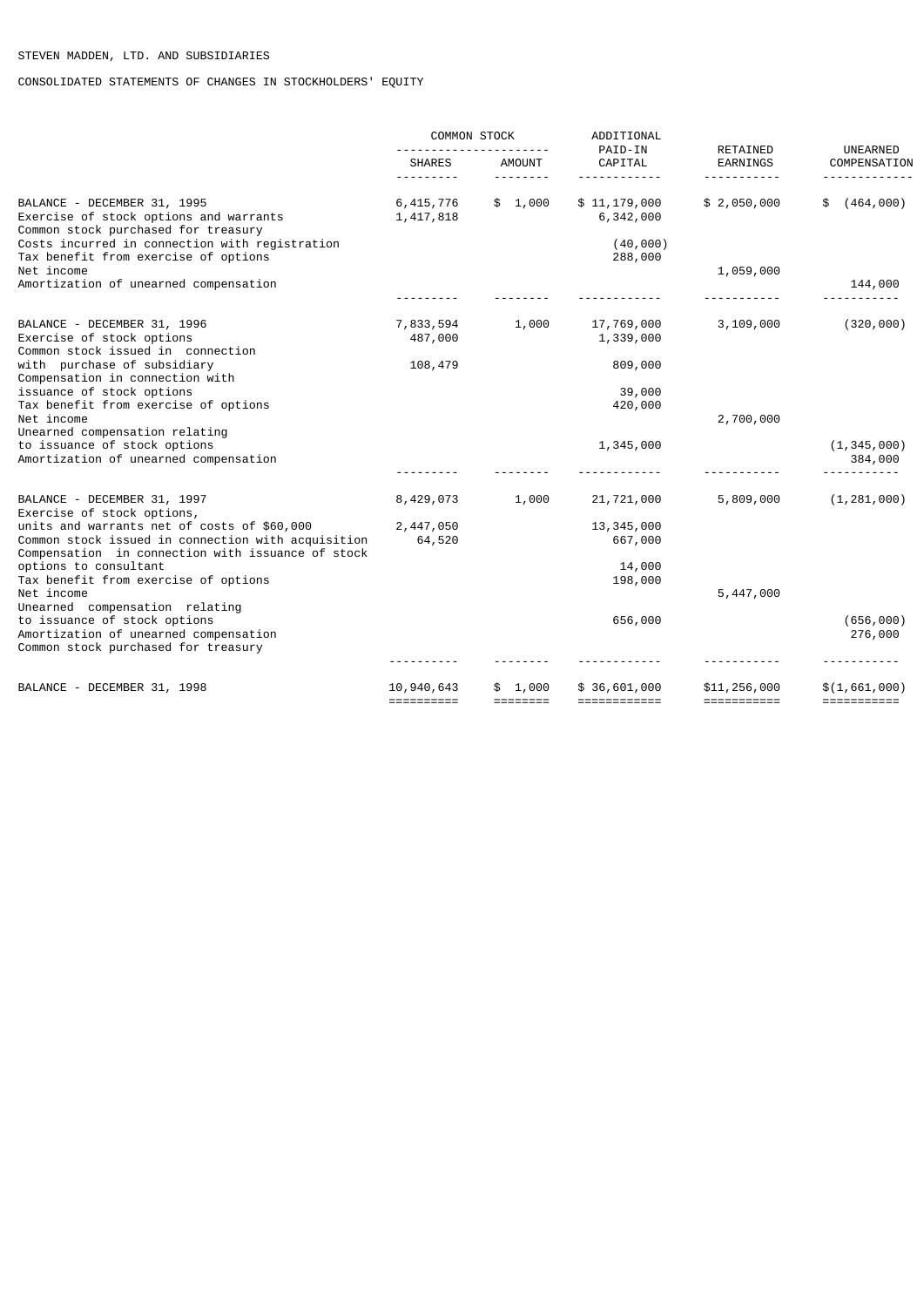|                                                                                                                                                                                                                                                                                                                                                                                                                                                      |                    | TREASURY STOCK<br>.            | <b>TOTAL</b><br>STOCKHOLDERS'                                                                                                                                                                                                                                                                                                                                                                                                                                                                          |  |
|------------------------------------------------------------------------------------------------------------------------------------------------------------------------------------------------------------------------------------------------------------------------------------------------------------------------------------------------------------------------------------------------------------------------------------------------------|--------------------|--------------------------------|--------------------------------------------------------------------------------------------------------------------------------------------------------------------------------------------------------------------------------------------------------------------------------------------------------------------------------------------------------------------------------------------------------------------------------------------------------------------------------------------------------|--|
|                                                                                                                                                                                                                                                                                                                                                                                                                                                      |                    | SHARES AMOUNT<br>------------  | EQUITY<br>------------                                                                                                                                                                                                                                                                                                                                                                                                                                                                                 |  |
| BALANCE - DECEMBER 31, 1995<br>Exercise of stock options and warrants<br>Common stock purchased for treasury<br>Costs incurred in connection with registration<br>Tax benefit from exercise of options<br>Net income<br>Amortization of unearned compensation                                                                                                                                                                                        |                    | 101,800 \$ (457,000)           | \$12,766,000<br>6,342,000<br>(457,000)<br>(40,000)<br>288,000<br>1,059,000<br>144,000                                                                                                                                                                                                                                                                                                                                                                                                                  |  |
| BALANCE - DECEMBER 31, 1996<br>Exercise of stock options<br>Common stock issued in connection<br>with purchase of subsidiary<br>Compensation in connection with<br>issuance of stock options<br>Tax benefit from exercise of options<br>Net income<br>Unearned compensation relating<br>to issuance of stock options<br>Amortization of unearned compensation                                                                                        |                    | 101,800 (457,000)              | 20,102,000<br>1,339,000<br>809,000<br>39,000<br>420,000<br>2,700,000<br>0<br>384,000<br><u> - - - - - - - - - - -</u>                                                                                                                                                                                                                                                                                                                                                                                  |  |
| BALANCE - DECEMBER 31, 1997<br>Exercise of stock options, units and warrants net<br>of costs of \$60,000<br>Common stock issued in connection with acquisition<br>Compensation in connection<br>with issuance of stock options to consultant<br>Tax benefit from exercise of options<br>Net income<br>Unearned compensation relating<br>to issuance of stock options<br>Amortization of unearned compensation<br>Common stock purchased for treasury | 101,800            | (457,000)<br>168,404 (780,000) | 25,793,000<br>13, 345, 000<br>667,000<br>14,000<br>198,000<br>5,447,000<br>0<br>276,000<br>(780, 000)                                                                                                                                                                                                                                                                                                                                                                                                  |  |
| BALANCE - DECEMBER 31, 1998                                                                                                                                                                                                                                                                                                                                                                                                                          | 270,204<br>======= | \$(1, 237, 000)<br>=========== | \$44,960,000<br>$\begin{array}{cccccccccc} \multicolumn{2}{c}{} & \multicolumn{2}{c}{} & \multicolumn{2}{c}{} & \multicolumn{2}{c}{} & \multicolumn{2}{c}{} & \multicolumn{2}{c}{} & \multicolumn{2}{c}{} & \multicolumn{2}{c}{} & \multicolumn{2}{c}{} & \multicolumn{2}{c}{} & \multicolumn{2}{c}{} & \multicolumn{2}{c}{} & \multicolumn{2}{c}{} & \multicolumn{2}{c}{} & \multicolumn{2}{c}{} & \multicolumn{2}{c}{} & \multicolumn{2}{c}{} & \multicolumn{2}{c}{} & \multicolumn{2}{c}{} & \mult$ |  |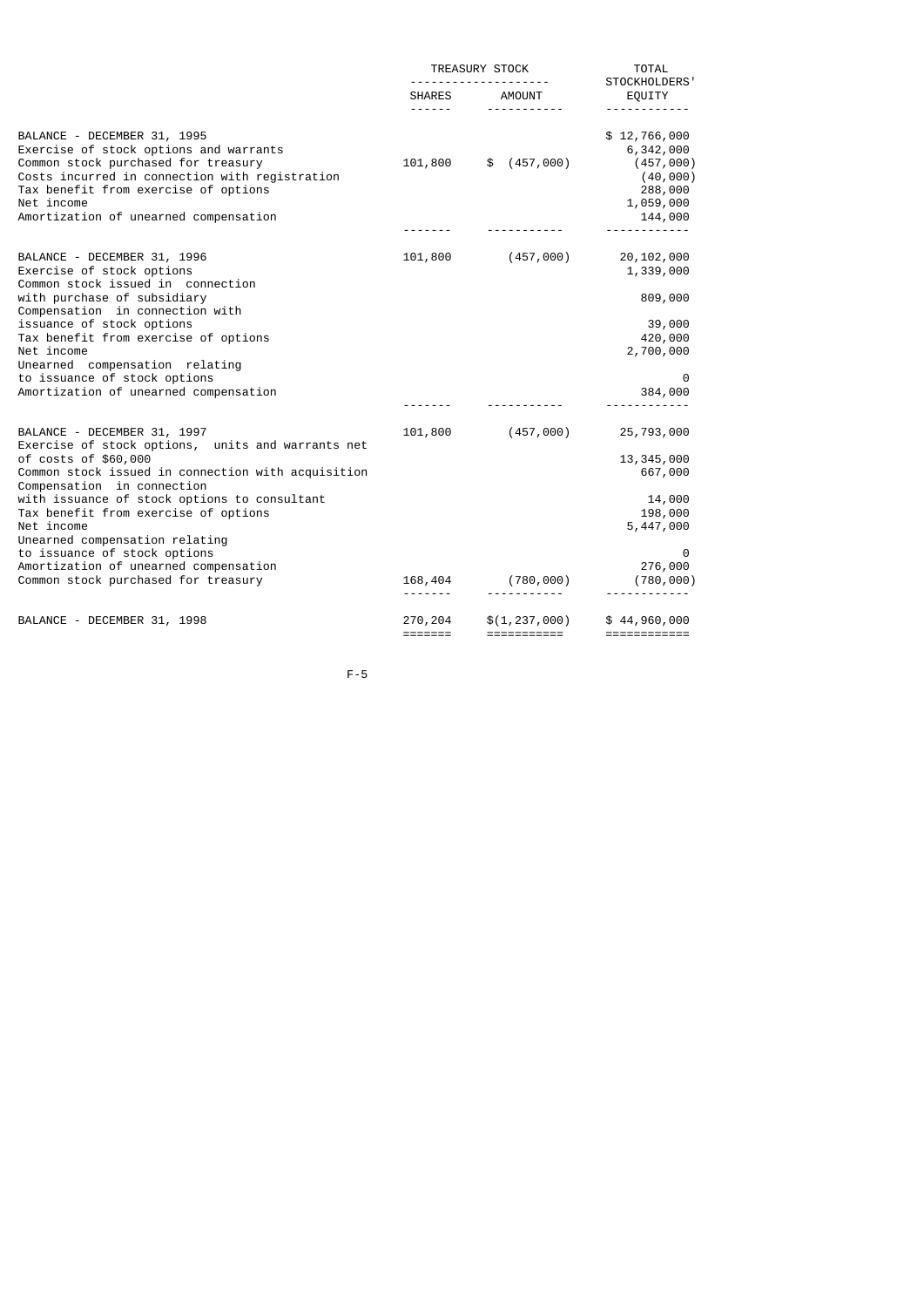# CONSOLIDATED STATEMENTS OF CASH FLOWS

|                                                                                                              | YEAR ENDED DECEMBER 31,             |                                                                                                    |                             |  |
|--------------------------------------------------------------------------------------------------------------|-------------------------------------|----------------------------------------------------------------------------------------------------|-----------------------------|--|
|                                                                                                              | 1998<br><u> - - - - - - - - - -</u> | 1997<br><u> - - - - - - - - - - - -</u>                                                            | 1996                        |  |
|                                                                                                              |                                     |                                                                                                    |                             |  |
| CASH FLOWS FROM OPERATING ACTIVITIES:                                                                        |                                     |                                                                                                    |                             |  |
| Net income<br>Adjustments to reconcile net income to net cash provided by<br>(used in) operating activities: |                                     | $$5,447,000$ $$2,700,000$                                                                          | \$1,059,000                 |  |
| Options issued for consulting services                                                                       | 14,000                              | 39,000                                                                                             |                             |  |
| Depreciation and amortization                                                                                | 1,357,000                           | $774,000$<br>$50,000$<br>$384,000$<br>$420,000$                                                    | 368,000                     |  |
| Deferred taxes                                                                                               | (426,000)                           |                                                                                                    | (233,000)                   |  |
| Deferred compensation                                                                                        | 276,000                             |                                                                                                    | 144,000                     |  |
| Tax benefit from exercise of options                                                                         | 198,000                             |                                                                                                    | 288,000                     |  |
| Provision for doubtful accounts and chargebacks                                                              | 228,000                             | 664,000                                                                                            | 675,000                     |  |
| Deferred rent expense<br>Changes, net of acquisitions, in:                                                   | 385,000                             |                                                                                                    | (36,000)                    |  |
| Accounts receivable                                                                                          | (9,000)                             | (1, 269, 000)                                                                                      |                             |  |
| Due from factor                                                                                              | (4, 552, 000)                       | 41,000                                                                                             | , ت<br>(876, 900 )<br>( ممم |  |
| Inventories                                                                                                  |                                     | $(2, 716, 000)$ $(2, 324, 000)$ $(1, 381, 000)$<br>$(100, 000)$ $(100, 000)$                       |                             |  |
| Prepaid expenses and other assets                                                                            | 717,000                             | (680,000)                                                                                          | (199, 000)                  |  |
| Accounts payable and accrued expenses                                                                        |                                     |                                                                                                    |                             |  |
| Accrued bonuses                                                                                              |                                     | $(386,000$ $1,144,000$ $(362,000)$ $160,000$ $(163,000)$                                           |                             |  |
| Other current liabilities                                                                                    |                                     | 303,000                                                                                            | (11,000)                    |  |
| Tax liability                                                                                                |                                     | $303,000$ $(11,000)$<br>111,000 $(1,000)$ $(1,154,000)$                                            |                             |  |
| Net cash provided by (used in) operating activities                                                          |                                     |                                                                                                    |                             |  |
|                                                                                                              |                                     |                                                                                                    |                             |  |
| CASH FLOWS FROM INVESTING ACTIVITIES:                                                                        |                                     |                                                                                                    |                             |  |
| Purchase of property and equipment<br>Acquisition of lease rights                                            |                                     | $(4, 017, 000)$ $(3, 686, 000)$ $(1, 180, 000)$                                                    |                             |  |
| Acquisition of subsidiary                                                                                    |                                     | $(242,000)$ $(235,000)$                                                                            | (200, 000)<br>(1,076,000)   |  |
| Repayment of debt assumed in acquisition                                                                     |                                     |                                                                                                    | (476,000)                   |  |
| Purchases of investment securities                                                                           | (499,000)                           | (1,991,000)                                                                                        |                             |  |
| Maturity of investment securities                                                                            | 1,991,000                           |                                                                                                    |                             |  |
| Payments in connection with acquisition of business                                                          | (35,000)                            |                                                                                                    |                             |  |
| Net cash used in investing activities                                                                        |                                     |                                                                                                    |                             |  |
|                                                                                                              |                                     |                                                                                                    |                             |  |
| CASH FLOWS FROM FINANCING ACTIVITIES:                                                                        |                                     |                                                                                                    |                             |  |
| Proceeds from options, units and warrants exercised - net                                                    |                                     |                                                                                                    |                             |  |
| Purchase of treasury stock                                                                                   |                                     |                                                                                                    |                             |  |
| Payments of lease obligations                                                                                |                                     | $13,345,000$ $1,339,000$ $6,302,000$<br>$(780,000)$ $(62,000)$ $(96,000)$ $(11,000)$<br>$(11,000)$ |                             |  |
|                                                                                                              |                                     |                                                                                                    |                             |  |
| Net cash provided by financing activities                                                                    |                                     | $12,503,000$ $1,243,000$ $5,834,000$                                                               |                             |  |
|                                                                                                              |                                     |                                                                                                    |                             |  |
| NET INCREASE (DECREASE) IN CASH AND CASH EQUIVALENTS                                                         |                                     | 10,755,000 (2,264,000)                                                                             | 2,028,000                   |  |
| Cash and cash equivalents - beginning of year                                                                |                                     | 3,887,000 6,151,000 4,123,000<br>--------------                                                    |                             |  |
|                                                                                                              |                                     |                                                                                                    |                             |  |
| CASH AND CASH EQUIVALENTS - END OF YEAR                                                                      | \$14,642,000<br>============        | \$ 3,887,000<br>===============================                                                    | \$6,151,000                 |  |
| SUPPLEMENTAL DISCLOSURES OF NONCASH INVESTING AND                                                            |                                     |                                                                                                    |                             |  |
| FINANCING ACTIVITIES:                                                                                        |                                     |                                                                                                    |                             |  |
| Acquisition of leased assets                                                                                 |                                     | \$<br>358,000                                                                                      | \$ 194,000                  |  |
| Note issued in connection with acquisition                                                                   |                                     |                                                                                                    | \$<br>645,000               |  |
| Common stock issued in payment of acquisition note and                                                       |                                     |                                                                                                    |                             |  |
| additional acquisition cost                                                                                  |                                     | \$<br>809,000                                                                                      |                             |  |
| Common stock issued in connection with acquisition                                                           | \$<br>667,000                       |                                                                                                    |                             |  |
| SUPPLEMENTAL DISCLOSURES OF CASH FLOW INFORMATION:                                                           |                                     |                                                                                                    |                             |  |
| Cash paid during the year for:                                                                               |                                     |                                                                                                    |                             |  |
| Interest                                                                                                     | 235,000<br>\$                       | 339,000<br>\$                                                                                      | 162,000<br>\$               |  |
| Income taxes                                                                                                 | 3,902,000                           | \$1,351,000                                                                                        | \$1,116,000                 |  |

SEE NOTES TO FINANCIAL STATEMENTS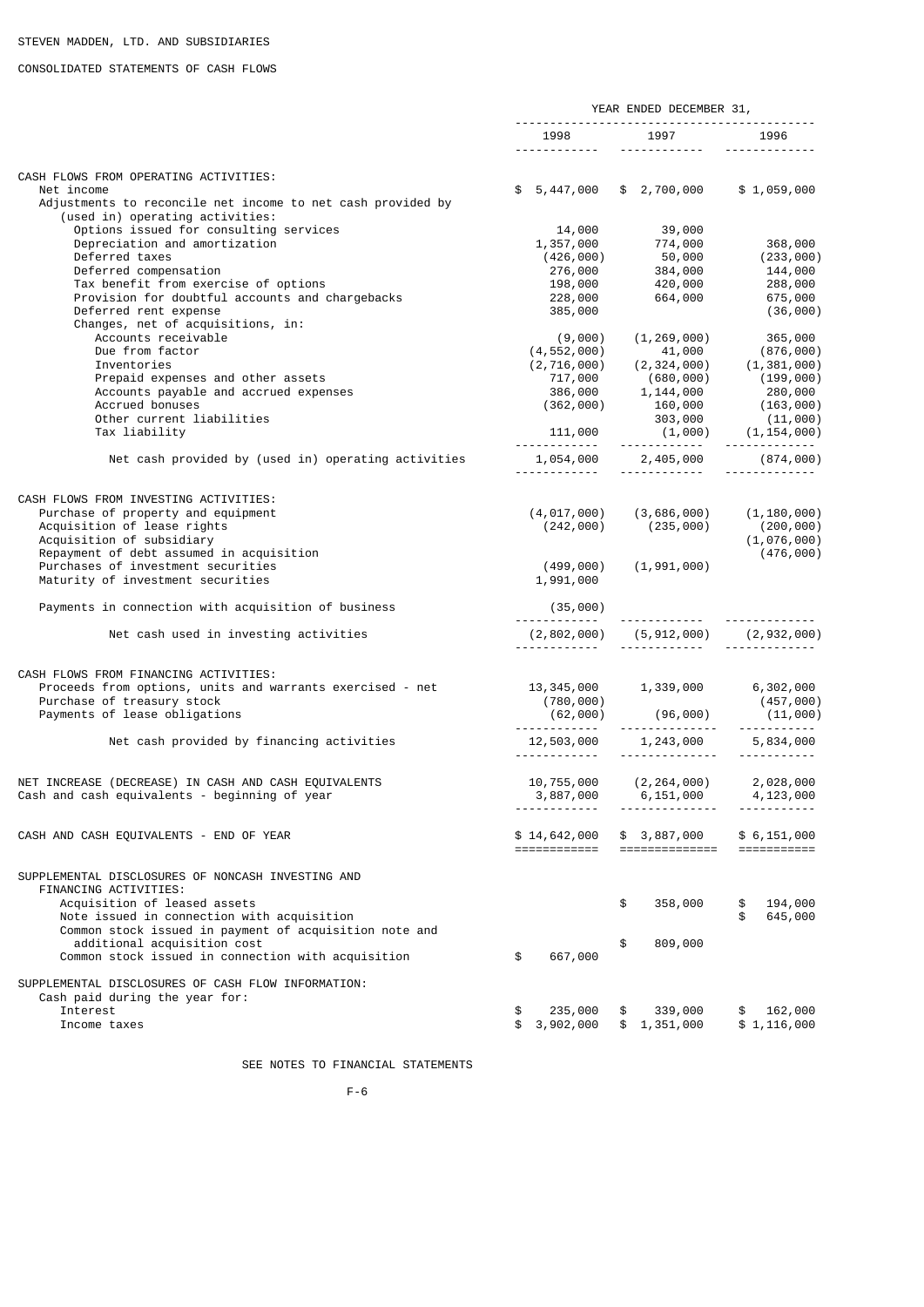NOTES TO FINANCIAL STATEMENTS DECEMBER 31, 1998 AND 1997

# NOTE A - SUMMARY OF SIGNIFICANT ACCOUNTING POLICIES

[1] ORGANIZATION:

 Steven Madden, Ltd. was incorporated on July 9, 1990, in the state of New York and reincorporated in the state of Delaware on November 10, 1998. The Company is engaged primarily in the business of designing, wholesaling and retailing women's shoes. Revenues are generated predominately through the sale of the Company's brand name merchandise. See Note J for operating segment information.

[2] PRINCIPLES OF CONSOLIDATION:

 The consolidated financial statements include the accounts of Steven Madden, Ltd. and its wholly owned subsidiaries (collectively referred to as the "Company"). All significant intercompany balances and transactions have been eliminated.

[3] USE OF ESTIMATES:

 The preparation of financial statements in conformity with generally accepted accounting principles requires management to make estimates and assumptions that affect the reported amounts of assets and liabilities and disclosure of contingent assets and liabilities at the date of the financial statements and the reported amounts of revenues and expenses during the reporting period. Actual results could differ from those estimates.

[4] CASH AND CASH EQUIVALENTS:

 Cash equivalents at December 31, 1998, amounted to approximately \$9,592,000 and consist of money market funds, certificates of deposit and commercial paper. The Company considers all highly liquid instruments with an original maturity of three months or less to be cash equivalents.

[5] INVESTMENTS:

 Investments, which are to be held to maturity, are stated at amortized cost which approximates market value and consist primarily of government securities and corporate commercial paper with maturities of less than one year.

[6] INVENTORIES:

 Inventories, which consist of finished goods, are stated at the lower of cost (first-in, first-out method) or market.

[7] PROPERTY AND EQUIPMENT:

 Property and equipment are stated at cost. Depreciation is computed utilizing the straight-line method based on estimated useful lives ranging from five to ten years. Leasehold improvements are amortized utilizing the straight-line method over the shorter of their estimated useful lives or the lease term. Depreciation and amortization include amounts relating to property and equipment under capital leases.

 Impairment losses are recognized for long-lived assets, including certain intangibles, used in operations when indicators of impairment are present and the undiscounted cash flows estimated to be generated by those assets are not sufficient to recover the assets' carrying amount. The impairment loss is measured by comparing the fair value of the assets to its carrying amount.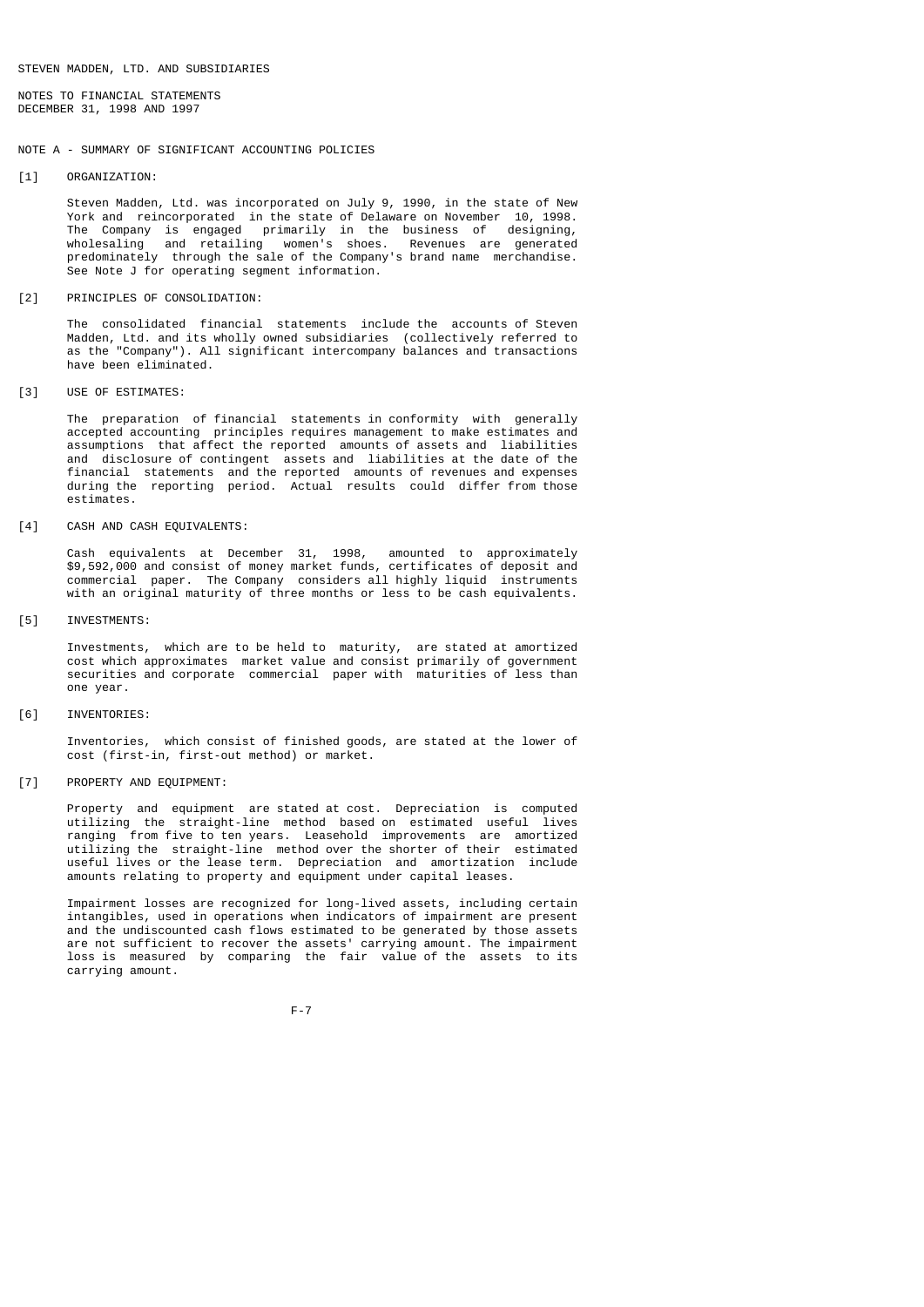NOTES TO FINANCIAL STATEMENTS DECEMBER 31, 1998 AND 1997

### NOTE A - SUMMARY OF SIGNIFICANT ACCOUNTING POLICIES (CONTINUED)

[8] COST IN EXCESS OF FAIR VALUE OF NET ASSETS ACQUIRED:

 Cost in excess of fair value of net assets acquired relates to the acquisitions of Diva International, Inc. and Daniel Scott, Inc. (Note B) and is being amortized over 20 years.

[9] NET INCOME PER SHARE:

 Basic income per share is based on the weighted average number of common shares outstanding during the year. Diluted income per share reflects the potential dilution assuming common shares were issued upon the exercise of outstanding options and warrants and the proceeds thereof were used to purchase outstanding common shares.

[10] ADVERTISING COSTS:

 The Company expenses costs of print, radio and billboard advertisements as of the first date the advertisements take place. Advertising expense included in operating expenses amounted to  $$2,515,000$  in 1998,  $$1,698,000$  in 1997 and \$1,024,000 in 1996. Prepaid advertising at December 31, 1998 and 1997 includes barter credits received in exchange for merchandise in a prior year. The Company intends to utilize the remaining credits in 1999.

# [11] FAIR VALUE OF FINANCIAL INSTRUMENTS:

 The carrying value of the Company's financial instruments approximate fair value due to their short term nature or their underlying terms.

[12] STOCK-BASED COMPENSATION:

 The Company has elected to continue to account for its stock-based compensation plans using the intrinsic value method prescribed by Accounting Principles Board Opinion No. 25 ("APB No. 25"), "Accounting for Stock Issued to Employees". Under the provisions of APB No. 25, compensation arising from the grant of stock options is measured as the excess, if any, of the quoted market price of the Company's common stock at the date of the grant over the amount an employee must pay to acquire the stock.

# NOTE B - ACQUISITIONS

 On May 1, 1998, the Company purchased certain assets from and assumed certain liabilities of Daniel Scott, Inc. which operated two retail outlet stores under the name Shoe Biz located in Mineola and Garden City, N.Y. in exchange for 64,520 shares of common stock. The acquisition was recorded at a total cost of approximately \$703,000, including related expenses, of which \$635,000 was allocated to cost in excess of fair value of the identifiable net assets acquired. The acquisition was accounted for as a purchase and accordingly, the results of operations of the acquired entity were included in the consolidated statements of operations from the date of acquisition. The pro forma results for 1998 and 1997, assuming this acquisition had been made at the beginning of 1997, would not be materially different from reported results.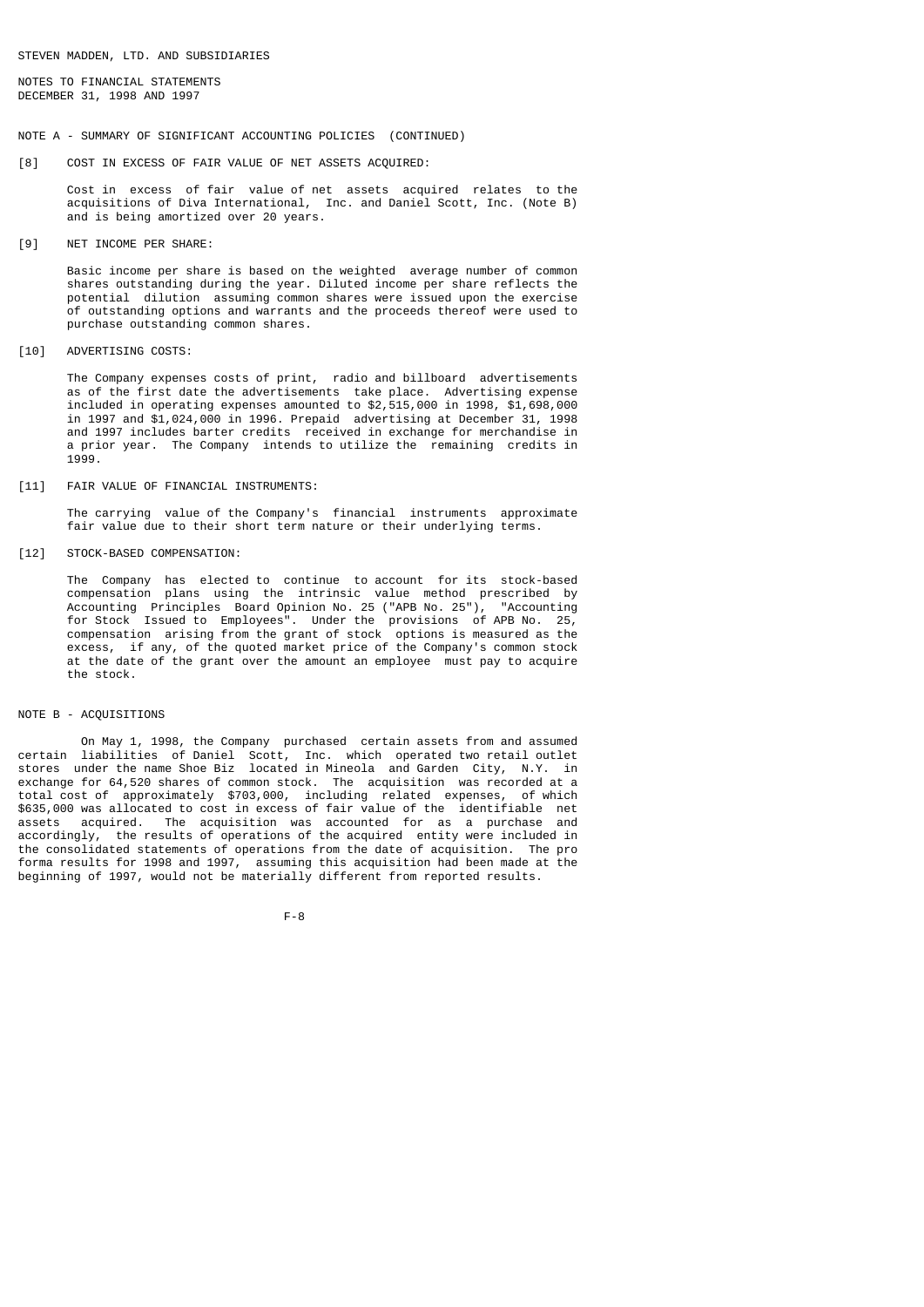NOTES TO FINANCIAL STATEMENTS DECEMBER 31, 1998 AND 1997

# NOTE B - ACQUISITIONS (CONTINUED)

On April 1, 1996, the Company acquired all the outstanding common stock of Diva International, Inc., which designs and markets women's footwear under the David Aaron name. The purchase price consisted of an initial payment of \$1,000,000 in cash and a note of \$644,839, as adjusted, payable within one year. In 1997, the Company issued 108,479 common shares valued at \$809,000 in payment of the note and as an adjustment of the purchase price. The transaction was accounted for as a purchase. The pro forma results for 1996 assuming this acquisition had been made at the beginning of such year, would not be materially different from reported results.

# NOTE C - PROPERTY AND EQUIPMENT

The major classes of assets and accumulated depreciation and amortization are as follows:

|                                                                                                                                    | DECEMBER 31,                                                  |                                                               |  |
|------------------------------------------------------------------------------------------------------------------------------------|---------------------------------------------------------------|---------------------------------------------------------------|--|
|                                                                                                                                    | 1998                                                          | 1997                                                          |  |
| Leasehold improvements<br>Machinery and equipment<br>Furniture and fixtures<br>Computer equipment<br>Equipment under capital lease | 8,196,000<br>\$<br>474,000<br>710,000<br>1,636,000<br>217,000 | \$<br>4,660,000<br>323,000<br>325,000<br>1,419,000<br>217,000 |  |
| Less accumulated depreciation and amortization                                                                                     | 11,233,000<br>(2, 242, 000)                                   | 6,944,000<br>(1, 013, 000)                                    |  |
| Property and equipment - net                                                                                                       | 8,991,000<br>\$                                               | 5,931,000<br>\$                                               |  |

# NOTE D - DUE FROM FACTOR

Under the terms of a factoring agreement, the Company may request advances from the factor up to 80 percent of aggregate receivables purchased by the factor at an interest rate of prime minus 1%. The Company also pays a fee equal to .70% of the gross invoice amount of each receivable purchased. In addition, the factor charges an annual unused line fee of .25% of the average daily unused portion of the maximum credit line which is \$15,000,000. The Company sells and assigns a substantial portion of its receivables, principally without recourse, to the factor. The factor assumes the credit risk to all assigned accounts approved by it, but maintains liens on all trade receivables (whether or not assigned) and the goods represented thereby. These transfers are recognized as sales of receivables.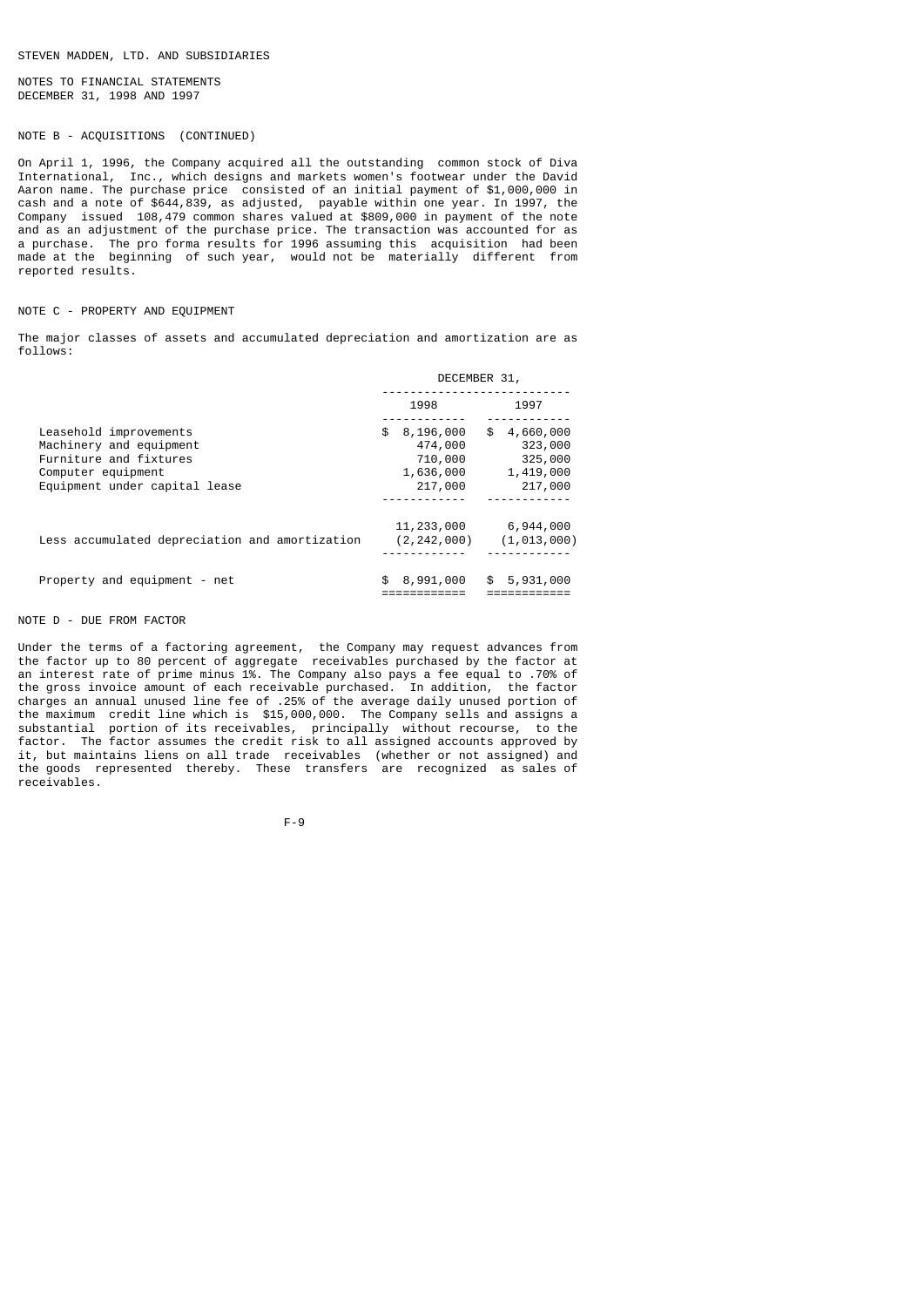NOTES TO FINANCIAL STATEMENTS DECEMBER 31, 1998 AND 1997

# NOTE E - STOCK OPTIONS

Through 1998, the Company established various stock option plans under which options to purchase shares of common stock may be granted to employees, directors, officers, agents, consultants and independent contractors. The plans provide that the option price shall not be less than the fair market value of the common stock on the date of grant and that no portion of the option may be exercised beyond ten years from that date. No incentive stock option can be granted for more than five years to a stockholder owning 10% or more of the Company's outstanding common stock. Options granted under the plans during the three years ended December 31, 1998 vest on date of grant or up to three years from such date. Through December 31, 1998, options had been granted for the maximum number of shares for which options were available under the plans and as of such date no shares were available for the granting of future options under the plans.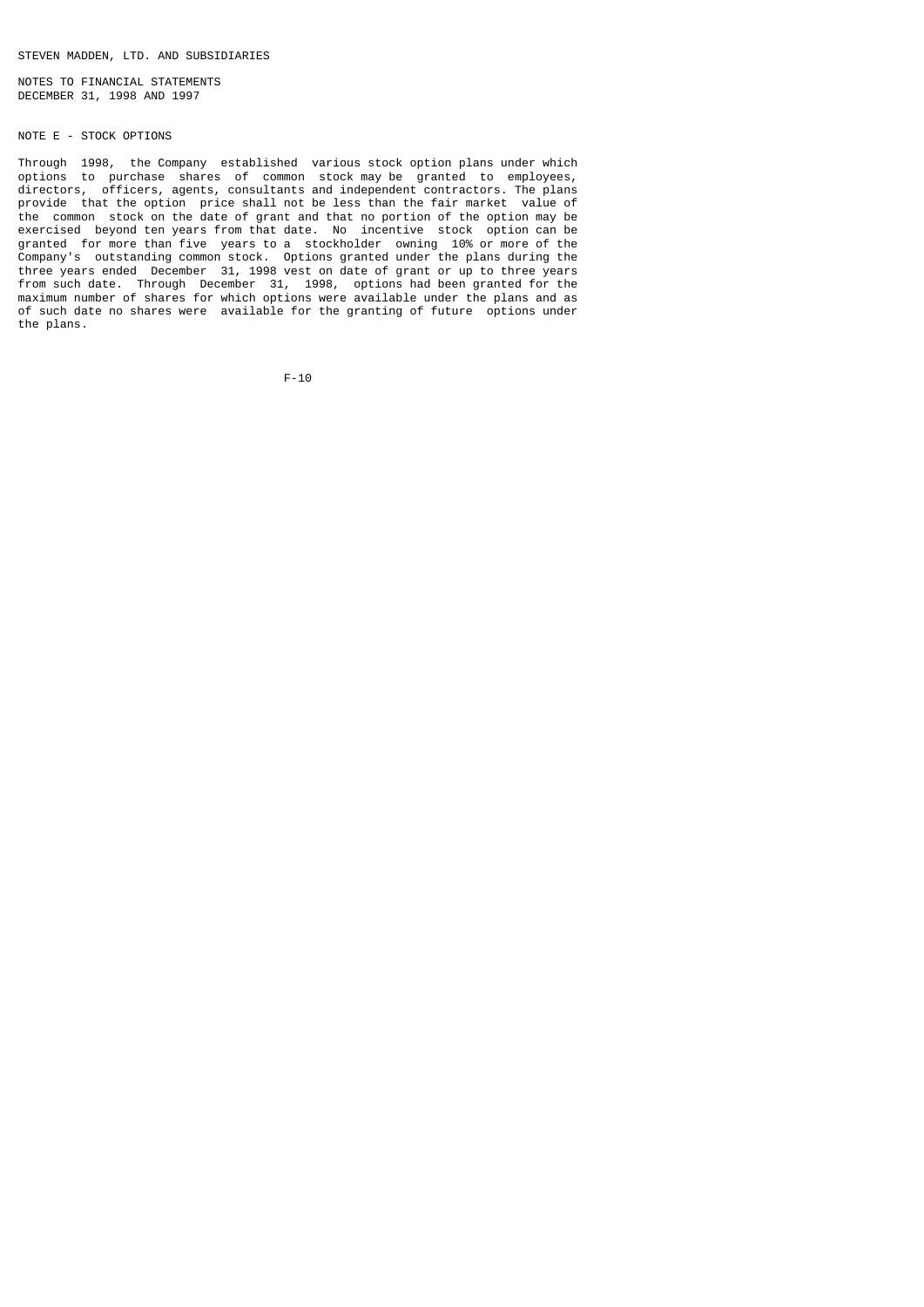NOTES TO FINANCIAL STATEMENTS DECEMBER 31, 1998 AND 1997

# NOTE E - STOCK OPTIONS (CONTINUED)

In addition to options granted under the stock options plans, in March 1995, the Company issued options to purchase 1,000,000 shares of its common stock to a company wholly owned by the Company's President, Chief Executive Officer and a stockholder. The options were subsequently transferred to the President. The The options were subsequently transferred to the President. The options which are fully exercisable, have an exercise price of \$1.75 and an exercise period of 10 years. Unearned compensation was recorded in the amount of \$575,000, which represented the difference between the exercise price and the fair value of the stock on the date of grant, and is classified as a component of stockholders' equity. The unearned compensation was being amortized over four years, however, there was no net charge to earnings since the amount which would otherwise have been recorded as compensation reduced the President's bonus. If such bonus was not sufficient to offset the amortization in any of the four years, the President was required to pay to the Company an amount equal to the shortage. The unamortized portion was charged to operations in 1997 in connection with the President's amended employment agreement.

In connection with the amended employment agreement, in 1997, the Company issued the President options to purchase 500,000 shares of its common stock. The options, which vested in August 1998, have an exercise price of \$3.31 and an exercise period of 10 years. Unearned compensation was recorded in the amount of \$1,345,000 which represents the difference between the exercise price and the fair value of the stock on the date of grant, and is classified as a component of stockholders' equity. The unearned compensation is being amortized over the ten year term of the amended agreement.

The Company issued options to purchase 1,500,000 shares of its common stock to its President in 1995 with an exercise price of \$7.00 (market price on date of grant) and an exercise period of 10 years. The options were to have vested equally over a period of three years beginning January 1, 1997. Subsequently, in January 1996, these options were returned to the Company and canceled.

Activity relating to stock options during the three years ended December 31, 1998, including the options described in Note I[1], follows:

|                                                               | 1998                                                                    |                                |                                                 | 1997                                |                                                  | 1996                                |  |
|---------------------------------------------------------------|-------------------------------------------------------------------------|--------------------------------|-------------------------------------------------|-------------------------------------|--------------------------------------------------|-------------------------------------|--|
|                                                               | <b>NUMBER</b><br>0F<br><b>SHARES</b>                                    | AVERAGE<br>EXERCISE<br>PRICE   | <b>NUMBER</b><br>0F<br><b>SHARES</b>            | AVERAGE<br><b>EXERCISE</b><br>PRICE | <b>NUMBER</b><br>0F<br><b>SHARES</b>             | AVERAGE<br><b>EXERCISE</b><br>PRICE |  |
| Outstanding at January 1<br>Granted<br>Exercised<br>Cancelled | 2,300,000<br>1,070,000<br>(222,000)<br>(180,000)<br>- - - - - - - - - - | \$4.54<br>7.07<br>5.55<br>7.44 | 1,718,000<br>1,153,000<br>(487,000)<br>(84,000) | \$3.93<br>4.70<br>2.75<br>4.67      | 2,963,000<br>510,000<br>(165,000)<br>(1,590,000) | \$5.06<br>5.86<br>2.37<br>6.80      |  |
| Outstanding at December 31                                    | 2,968,000                                                               | 5.16                           | 2,300,000                                       | 4.54                                | 1,718,000                                        | 3.93                                |  |
| Shares exercisable                                            | 2,530,000                                                               | 4.79                           | 1,297,000                                       | 4.53                                | 1,718,000                                        | 3.93                                |  |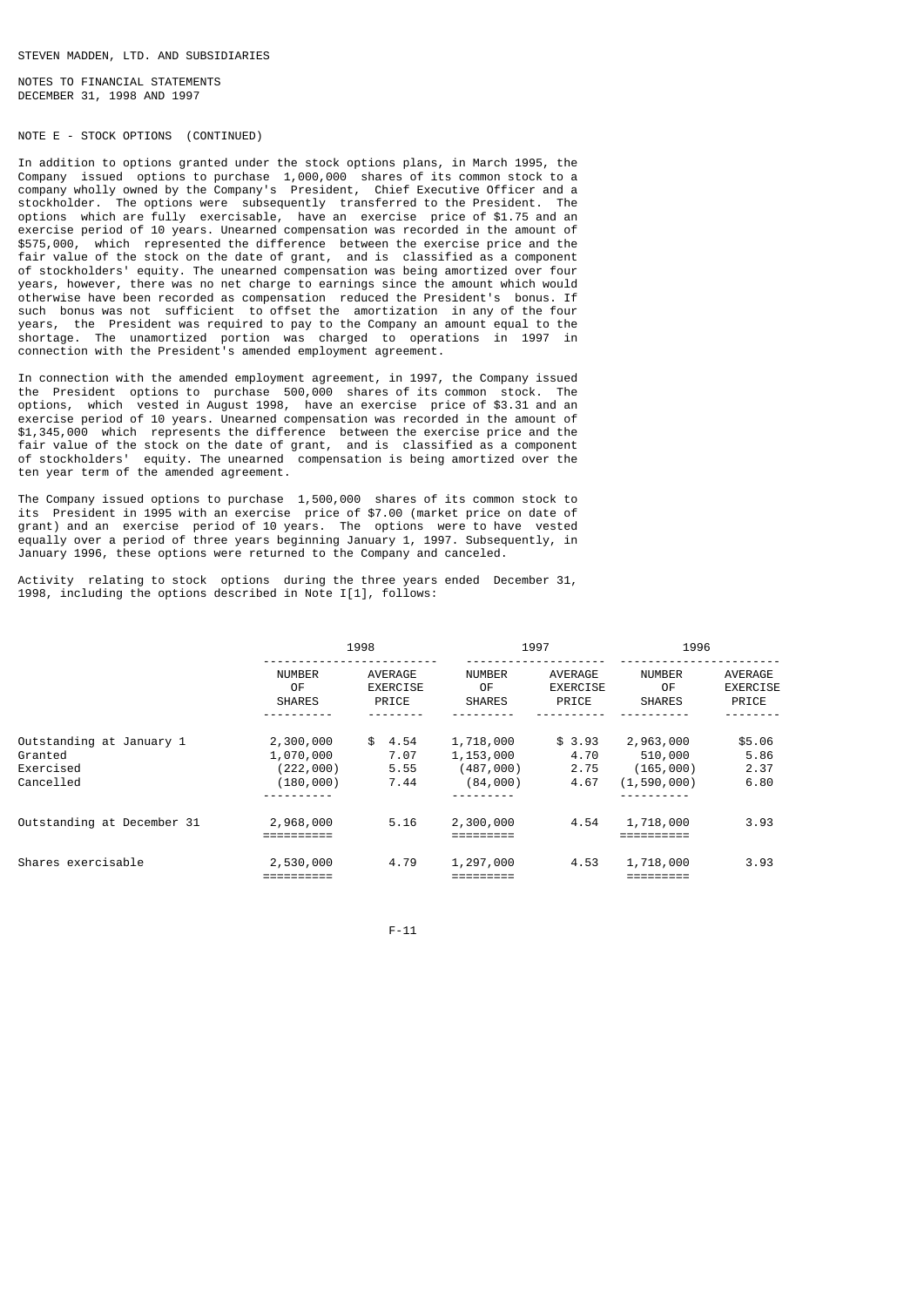NOTES TO FINANCIAL STATEMENTS DECEMBER 31, 1998 AND 1997

NOTE E - STOCK OPTIONS (CONTINUED)

The following table summarizes information about stock options to employees at December 31, 1998:

|                                                                               |                                              | OPTIONS OUTSTANDING                                                   |                                          | OPTIONS EXERCISABLE             |                                                 |
|-------------------------------------------------------------------------------|----------------------------------------------|-----------------------------------------------------------------------|------------------------------------------|---------------------------------|-------------------------------------------------|
| RANGE OF EXERCISE PRICE                                                       | <b>NUMBER</b><br><b>OUTSTANDING</b>          | WEIGHTED<br>AVERAGE<br>REMAINING<br>CONTRACTUAL<br>LIFE<br>(IN YEARS) | WEIGHTED<br>AVERAGE<br>EXERCISE<br>PRICE | NUMBER<br>EXERCISABLE           | WEIGHTED<br>AVERAGE<br><b>EXERCISE</b><br>PRICE |
|                                                                               |                                              |                                                                       |                                          |                                 |                                                 |
| \$1.50 to \$3.50<br>\$5.50 to \$6.00<br>\$6.50 to \$7.97<br>\$9.13 to \$10.25 | 1,045,000<br>1,120,000<br>693,000<br>110,000 | 7.3<br>8.8<br>9.4<br>9.4                                              | \$2.55<br>5.73<br>7.46<br>9.74           | 1,045,000<br>894,000<br>591,000 | \$2.55<br>5.67<br>7.43                          |
|                                                                               | 2,968,000                                    |                                                                       | 5.16                                     | 2,530,000                       | 4.79                                            |

As set forth in Note A[10], the Company applies APB No. 25 in accounting for its stock option incentive plans and, accordingly, recognizes compensation expense for the difference between the fair value of the underlying common stock and the grant price of the option at the date of grant. Pro forma information regarding net income and earnings per share is required by Statement of Financial Accounting Standards No. 123 ("SFAS 123") "Accounting for Stock-Based Compensation" and has been determined as if the Company had accounted for its employee stock options under the fair value method of SFAS 123. The weighted average fair value of options granted in 1998, 1997 and 1996 was approximately \$4.57, \$3.25 and \$3.06, respectively. The following pro forma information gives effect to the fair value of the options on the date of grant using the Black-Scholes option-pricing model with the following assumptions: dividend yield of 0%, volatility of 79% for 1998, 56% for 1997 and 73% for 1996, risk free interest rates of 4.22% - 5.57% for 1998, 5.80% - 6.17% for 1997 and 5.98% - -  $6.82\%$  for 1996, and expected life of 3 to 5 years for 1998, 3 to 5 years for 1997 and 1 1/2 to 5 years for 1996. For purposes of pro forma disclosures, the estimated fair value of the options is amortized to expense over the options vesting period. Substantially all options granted in 1998, 1997 and 1996 vested on date of grant, and accordingly, the estimated fair value of such options were charged to expense in the year of grant for pro forma disclosures. The Company's pro forma information follows:

|                           | 1998        | 1997        | 1996        |
|---------------------------|-------------|-------------|-------------|
|                           |             |             |             |
| Net income:               |             |             |             |
| As reported               | \$5,447,000 | \$2,700,000 | \$1,059,000 |
| Pro forma                 | \$2,619,000 | \$504,000   | \$135,000   |
| Basic income per share:   |             |             |             |
| As reported               | \$.58       | \$.33       | \$.14       |
| Pro forma                 | \$.28       | \$.06       | \$.02       |
| Diluted income per share: |             |             |             |
| As reported               | \$.50       | \$.30       | \$.13       |
| Pro forma                 | \$.24       | \$.06       | \$.02       |
|                           |             |             |             |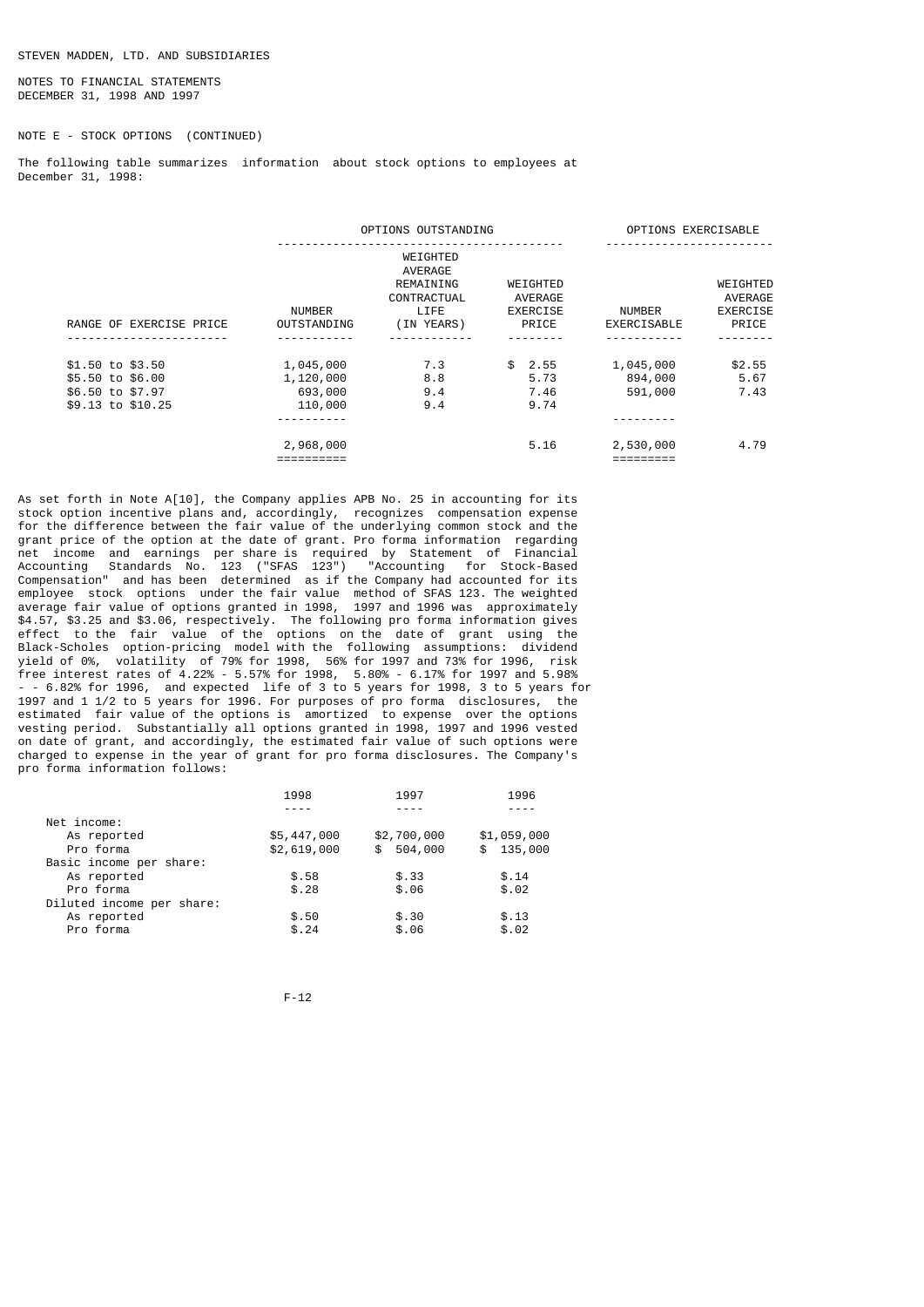NOTES TO FINANCIAL STATEMENTS DECEMBER 31, 1998 AND 1997

# NOTE F - WARRANTS

The Company issued 1,252,818 shares of its common stock in 1996 resulting from the exercise of Class A warrants. In connection therewith, the Company received proceeds of approximately \$5,950,000.

In connection with the initial public offering, the Company granted to the underwriter an option to purchase an aggregate of 150,000 units exercisable for four years commencing December 10, 1995 (one year after the effective date) at an exercise price of \$5.80 per unit. Each unit consists of one share of common stock, one Class A warrant and one Class B warrant. During the year ended December 31, 1998 120,000 units were exercised and the Class A and Class B warrants issued in connection with the units were also exercised. In connection therewith, the Company received proceeds of \$1,926,000. As of December 31, 1998, 30,000 units remain outstanding and expire on December 9, 1999.

During July 1998, the Board of Directors of the Company approved the redemption of all of the Company's outstanding Class B warrants. Warrant holders had until the close of business on August 13, 1998 to exercise their Class B warrants for the purchase of shares of common stock at an exercise price of \$5.50 per share. Unexercised Class B warrants were redeemable on August 14, 1998 at \$.05 for each outstanding Class B warrant. The Company issued 1,859,690 shares of its common stock resulting from the exercise of Class B warrants and received proceeds of approximately \$10,228,000. The Company redeemed 15,310 Class B warrants not exercised.

The Company also had outstanding 150,000 Class C warrants issued in connection with a bridge financing which entitled the holder to purchase one share of common stock at a price of \$15.00 per share. The Class C warrants expired on December 10, 1998.

### NOTE G - LEASES

### [1] CAPITAL LEASES:

 The Company leases certain equipment under capital leases. Future minimum lease payments consist of the following:

| 1999                                              | \$145,000 |
|---------------------------------------------------|-----------|
| 2000                                              | 144,000   |
| 2001                                              | 136,000   |
| 2002                                              | 43,000    |
| 2003                                              | 4,000     |
|                                                   |           |
|                                                   |           |
| Total minimum lease payments                      | 472,000   |
| Less amounts representing interest                | 70,000    |
|                                                   |           |
|                                                   |           |
| Present value of minimum lease payments           | 402,000   |
| Less current maturities                           | 106,000   |
|                                                   |           |
|                                                   |           |
| Capital lease obligation, less current maturities | \$296,000 |

F-13

=========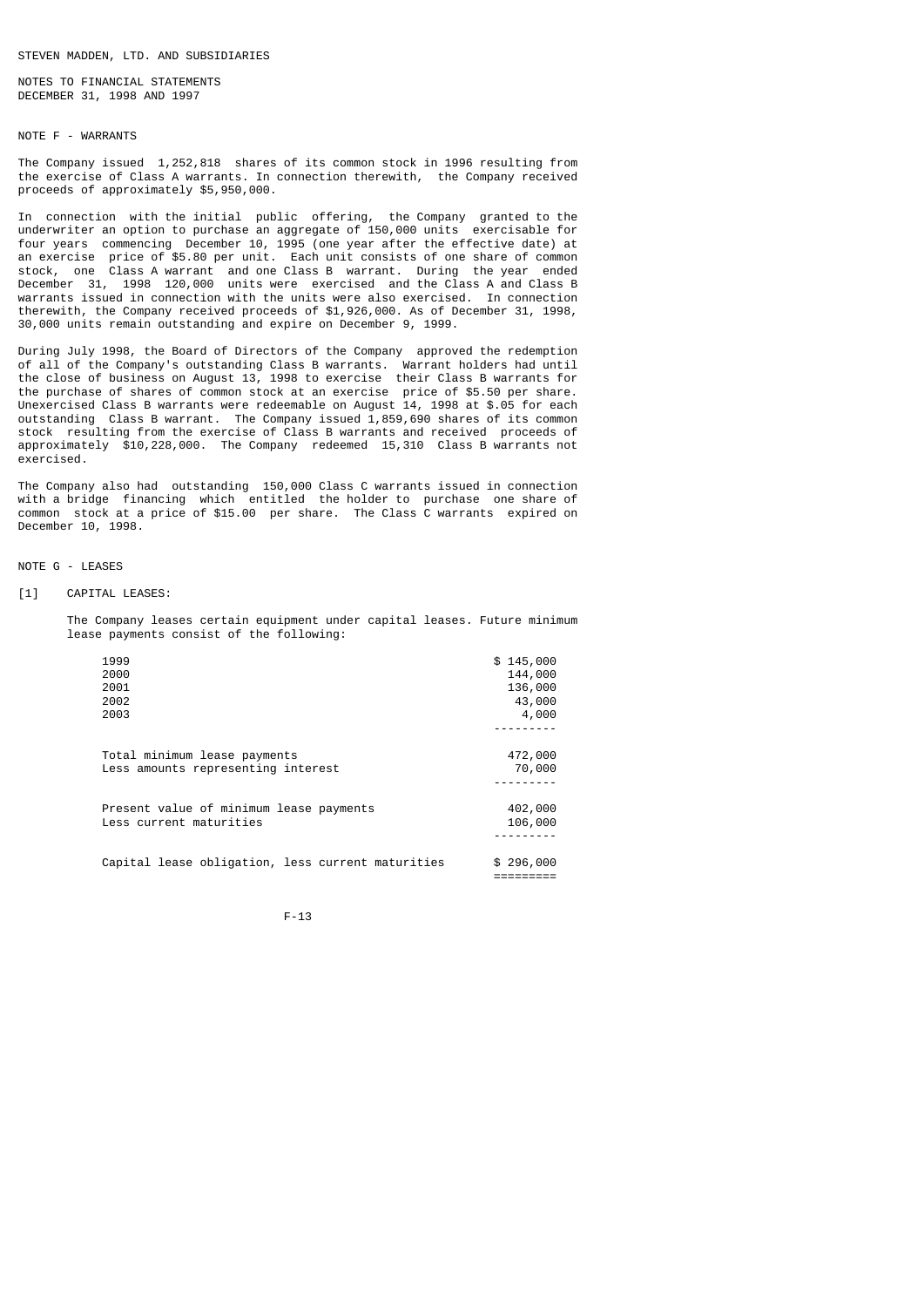NOTES TO FINANCIAL STATEMENTS DECEMBER 31, 1998 AND 1997

# NOTE G - LEASES (CONTINUED)

[1] OPERATING LEASES:

 The Company leases office, showroom, warehouse and retail facilities under noncancelable operating leases with terms expiring at various times through 2009. Future minimum annual lease payments under noncancelable operating leases consist of the following at December 31, 1998:

| 1999       | \$<br>3,521,000 |
|------------|-----------------|
| 2000       | 3,224,000       |
| 2001       | 3,274,000       |
| 2002       | 3,235,000       |
| 2003       | 3,011,000       |
| Thereafter | 10,806,000      |
|            |                 |
|            |                 |
|            | \$27,071,000    |

 A majority of the retail store leases provide for contingent rental payments if gross sales exceed certain targets. In addition, many of the leases contain rent escalation clauses to compensate for increases in operating costs and real estate taxes. Rent expense for the years ended December 31, 1998, 1997 and 1996 was approximately \$3,561,000, \$1,434,000 and \$626,000, respectively. Included in such amounts are contingent rents of \$82,000 and \$85,000 in 1998 and 1997, respectively.

============

# NOTE H - INCOME TAXES

The income tax provision consists of the following:

|                | 1998        | 1997        | 1996      |
|----------------|-------------|-------------|-----------|
| Current:       |             |             |           |
| Federal        | \$3,211,000 | \$1,318,000 | \$510,000 |
| State and city | 1,127,000   | 531,000     | 257,000   |
|                |             |             |           |
|                | 4,338,000   | 1,849,000   | 767,000   |
|                |             |             |           |
| Deferred:      |             |             |           |
| Federal        | (346,000)   | (16,000)    | (101,000) |
| State and city | (80, 000)   | 66,000      | (132,000) |
|                |             |             |           |
|                | (426,000)   | 50,000      | (233,000) |
|                |             |             |           |
|                | \$3,912,000 | \$1,899,000 | \$534,000 |
|                |             |             |           |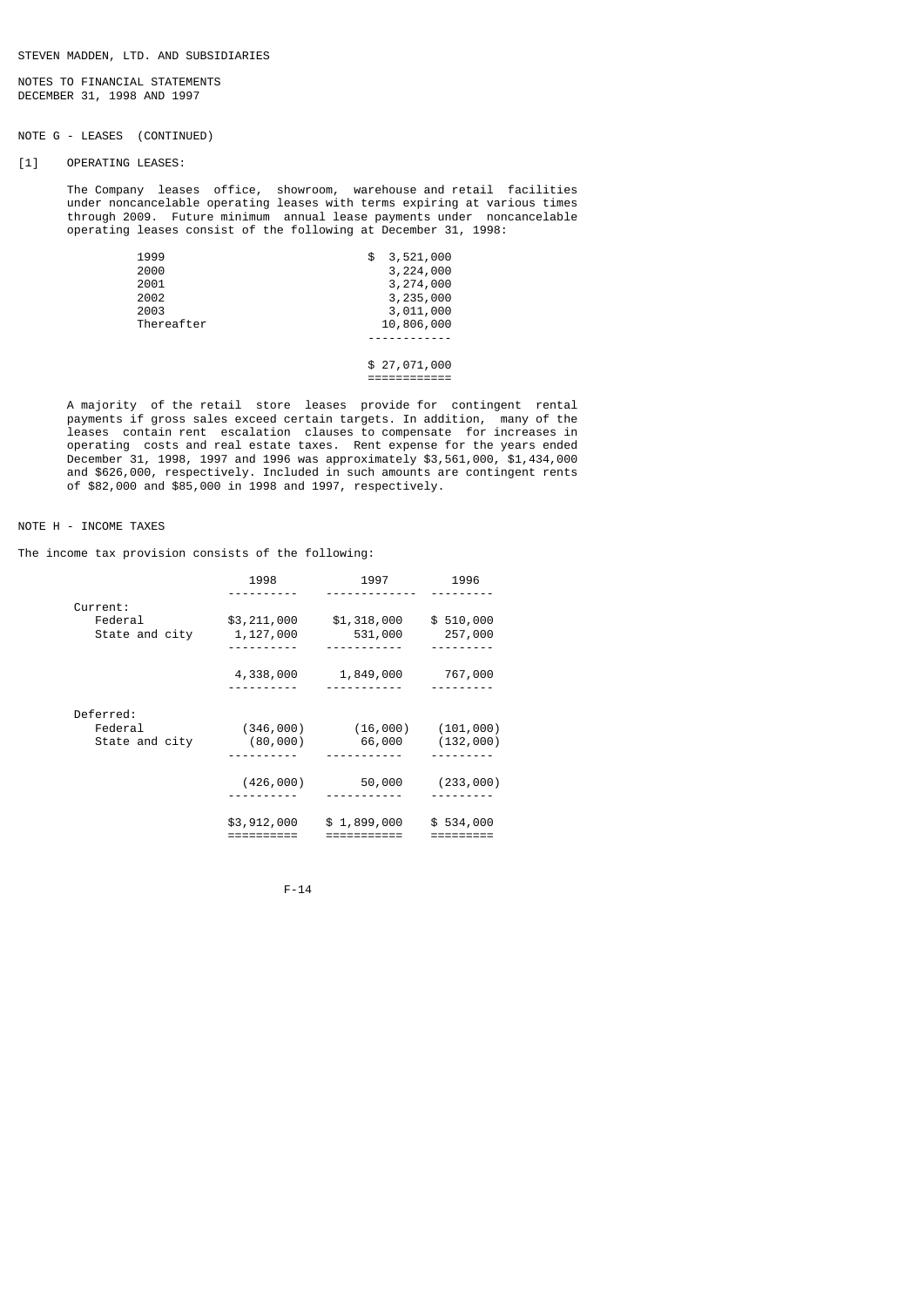NOTES TO FINANCIAL STATEMENTS DECEMBER 31, 1998 AND 1997

# NOTE H - INCOME TAXES (CONTINUED)

A reconciliation between taxes computed at the federal statutory rate and the effective tax rate is as follows:

|                                                                                                                                                                             | DECEMBER 31,                      |                                       |                                       |
|-----------------------------------------------------------------------------------------------------------------------------------------------------------------------------|-----------------------------------|---------------------------------------|---------------------------------------|
|                                                                                                                                                                             | 1998                              | 1997                                  | 1996                                  |
| Income taxes at federal statutory rate<br>State income taxes - net of federal income tax benefit<br>Nondeductible items<br>Net operating loss carryforward benefit<br>Other | 34.0%<br>7.9<br>$\cdot$ 1<br>(.1) | 34.0%<br>7.7<br>3.7<br>(0.4)<br>(3.8) | 34.0%<br>5.9<br>1.6<br>(4.6)<br>(3.4) |
| Effective rate                                                                                                                                                              | 41.9%                             | 41.2%                                 | 33.5%                                 |

The Company applies the liability method in accounting for income taxes. Under this method, deferred tax assets and liabilities are determined based on differences between financial reporting and tax bases of assets and liabilities and are measured using the enacted tax rates and laws that are expected to be in effect when the differences are expected to reverse.

The components of deferred tax assets and liabilities are as follows:

|                                                                                                                                                 | DECEMBER 31,                                            |                    |  |
|-------------------------------------------------------------------------------------------------------------------------------------------------|---------------------------------------------------------|--------------------|--|
|                                                                                                                                                 | 1998                                                    | 1997               |  |
| Deferred tax liabilities:<br>Accelerated depreciation                                                                                           |                                                         | (94,000)<br>\$     |  |
| Deferred tax assets:<br>Depreciation<br>Accounts receivable allowances<br>Capitalization of inventory<br>Deferred compensation<br>Deferred rent | \$<br>43,000<br>333,000<br>201,000<br>94,000<br>156,000 | 356,000<br>139,000 |  |
| Net deferred tax asset                                                                                                                          | \$<br>827,000                                           | 401,000<br>\$      |  |

NOTE I - COMMITMENTS, CONTINGENCIES AND OTHER

# [1] EMPLOYMENT AGREEMENTS:

 The Company has an employment agreement with its President/Chief Executive Officer which was amended in July 1997 to extend the term through December 2007. The employment agreement provides for salary commitments of \$3,706,000 over the next nine years. Additionally, the agreement provides for a discretionary bonus in cash, capital stock or other property as the board may determine from time to time. The prior agreement provided for a bonus plan based on graduated rates at specified levels of net revenue. The bonus was payable in cash or in the Company's stock at the option of the officer. Bonus payable in stock was to be based on 2/3 of the market price on the date of election. Bonuses payable for the years ended December 31, 1997 and 1996 have each been reduced by approximately \$144,000 for the amortization of the unearned compensation discussed in Note E.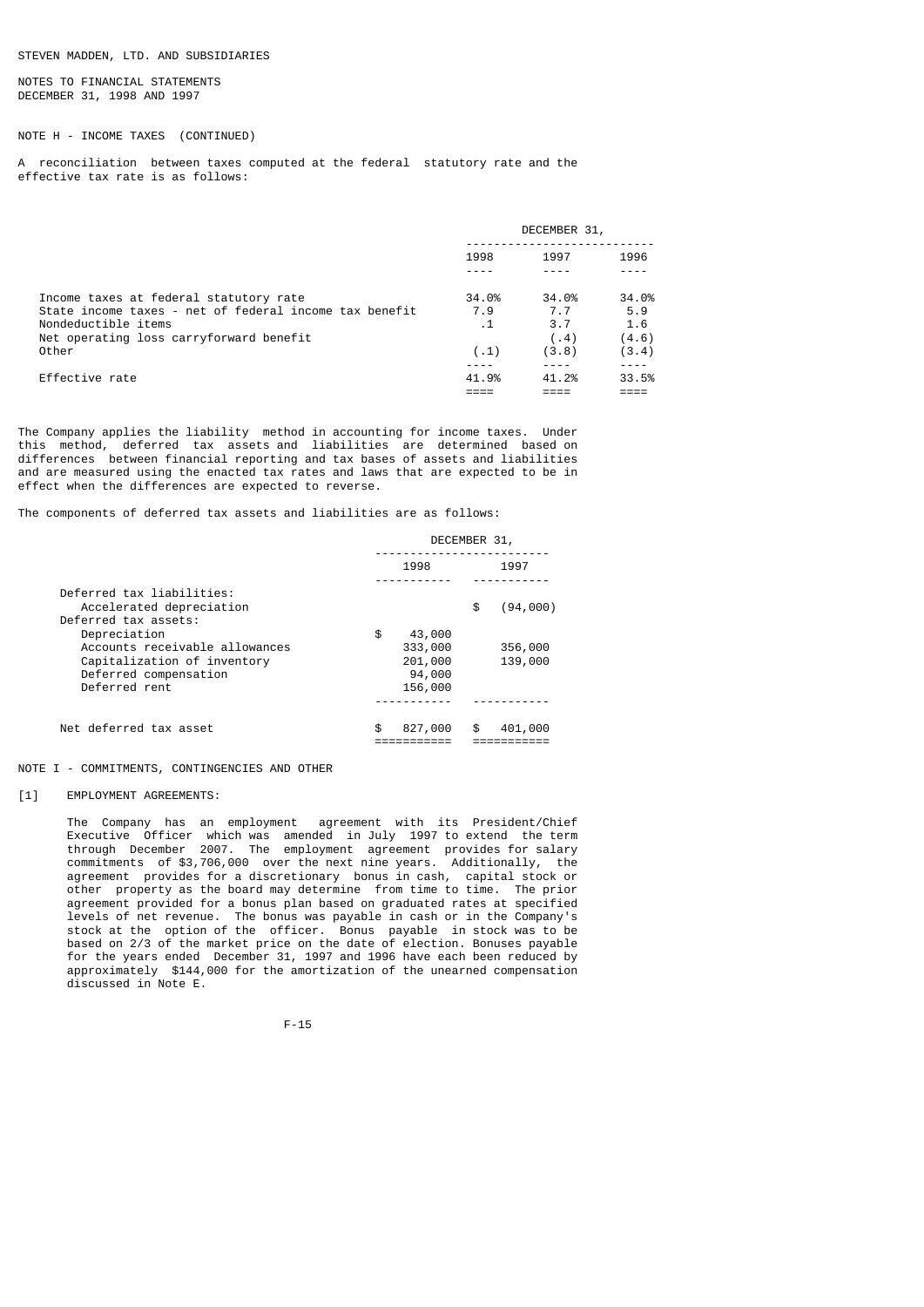NOTES TO FINANCIAL STATEMENTS DECEMBER 31, 1998 AND 1997

# NOTE I - COMMITMENTS, CONTINGENCIES AND OTHER (CONTINUED)

[1] EMPLOYMENT AGREEMENTS: (CONTINUED)

 During 1997 and 1998, the Company entered into three and four year employment agreements with various executives which provide for aggregate annual salaries of \$1,210,000, subject to increases. With respect to certain executives, the agreements provide for bonuses based upon earnings, as defined. In connection with one agreement, the Company granted options to one executive to purchase 250,000 shares of the Company's common stock at \$7.50 per share. The market value of the stock at the date of grant was \$10.125 per share. The Company recorded approximately \$656,000 as unearned compensation relating to such options, of which approximately \$148,000 was charged to operations during the year ended December 31, 1998.

[2] LETTERS OF CREDIT:

 At December 31, 1998, the Company had open letters of credit for the purchase of imported inventories of approximately \$3,565,000.

[3] PENDING LITIGATION:

 On or about March 13, 1998, the Company and Stav Efrat were sued by Ooga Associated Corp. ("Ooga"), a design and construction firm previously engaged by the Company to design and construct certain of the Company's retail shoe stores. In this action, which is pending in the Supreme Court of New York, County of New York, Ooga principally alleges that (i) the Company breached an oral contract pursuant to which it engaged Ooga to exclusively design and build the Company's retail shoe stores, (ii) the Company induced Mr. Efrat, an officer and director of Ooga, to breach his fiduciary duties to Ooga by improperly employing his services, and (iii) the Company misappropriated Ooga's trade secrets by impermissibly using store designs and concepts owned by Ooga. In its lawsuit, Ooga seeks damages consisting of amounts based on its prospective earnings under the alleged oral contract with the Company, its lost earnings on certain projects it claims to have abandoned or forgone in reliance on the alleged oral contract with the Company, and on the value of the designs and concepts allegedly misappropriated by the Company and also seeks an injunction prohibiting the Company from using Ooga's designs or other proprietary information, from employing any Ooga employees or interfering with Ooga's contractual relationships with its customers. On October 22, 1998, the Court orally dismissed Ooga's breach of contract claims and on January 7, 1999, the Court suspended the action based on the failure of Ooga to be present for a mandatory court conference. The action is subject to being revived upon application by Ooga within a one year period. The Company believes that Ooga's claims are completely without merit, and intends to vigorously contest its lawsuit.

[4] LITIGATION SETTLEMENT:

 In December 1998, the complaint brought by former officers of Diva International, Inc. against the Company was settled for a nominal amount.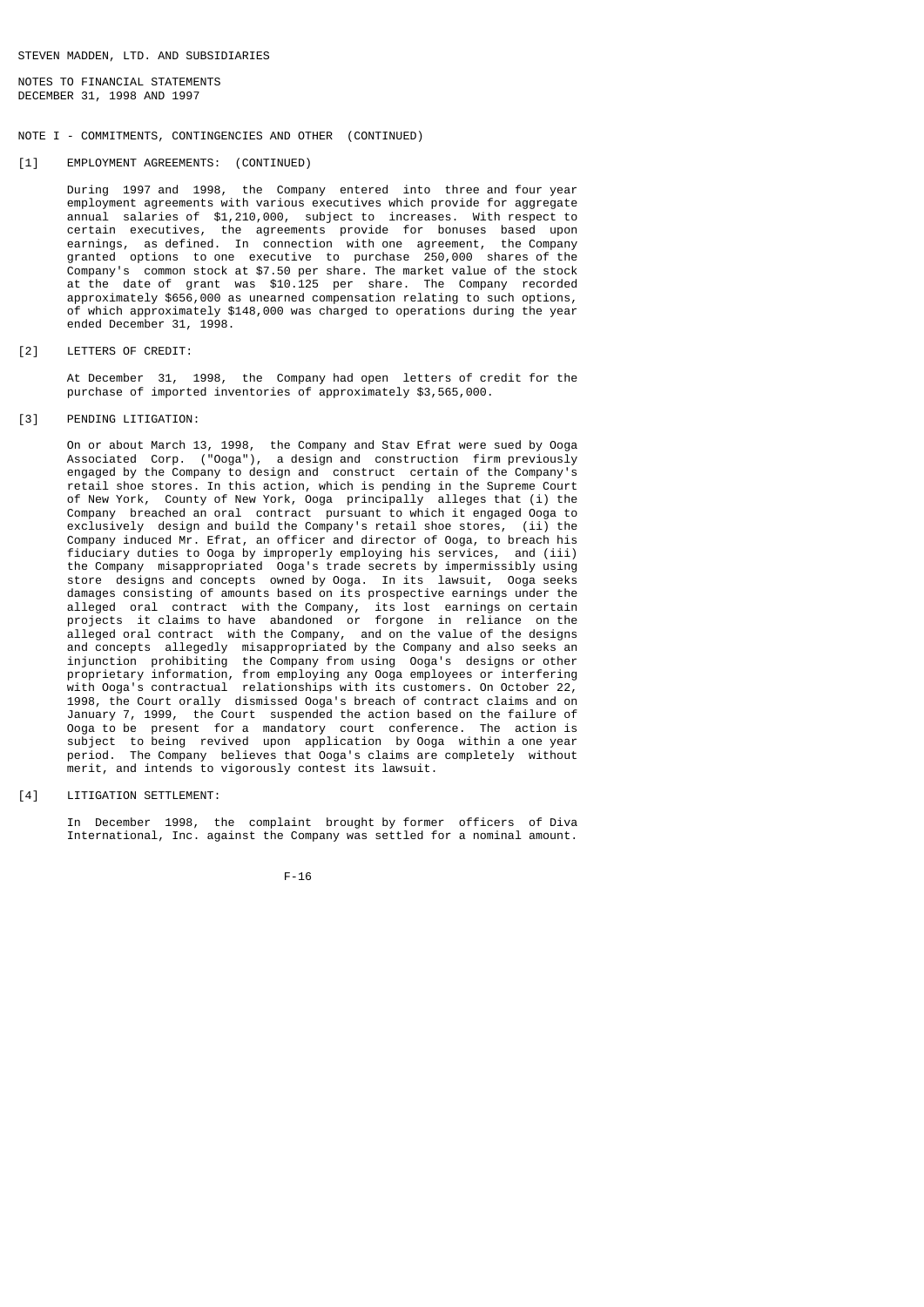NOTES TO FINANCIAL STATEMENTS DECEMBER 31, 1998 AND 1997

# NOTE I - COMMITMENTS, CONTINGENCIES AND OTHER (CONTINUED)

[5] CONCENTRATIONS:

 The Company maintains cash and cash equivalents with various major financial institutions which at times are in excess of the amount insured.

 During the year ended December 31, 1998, the Company purchased approximately 41% of their inventory from two suppliers in Brazil and Mexico. Purchases are made in United States dollars.

 Sales to one customer represented approximately 13%, 11% and 17% of net sales and amounts receivable at year end from such customer represented 11%, 13% and 28% of accounts receivable in 1998, 1997 and 1996, respectively. Sales to such customer are included in the wholesale segment (see Note J).

# [6] VALUATION AND QUALIFYING ACCOUNTS:

 The following is a summary of the allowance for doubtful accounts related to accounts receivable and allowance for chargebacks related to the amount due from factor for the years ended December 31, 1998, 1997 and 1996:

|                                                       | 1998      | 1997      | 1996      |
|-------------------------------------------------------|-----------|-----------|-----------|
|                                                       |           |           |           |
| Balance at beginning of year                          | \$686,000 | \$325,000 | \$161,000 |
| Charged to expense                                    | 228,000   | 664,000   | 675,000   |
| Uncollectible accounts written off, net of recoveries | (101,000) | (303,000) | (511,000) |
|                                                       |           |           |           |
| Balance at end of year                                | \$813,000 | \$686,000 | \$325,000 |
|                                                       |           |           |           |

### NOTE J - OPERATING SEGMENT INFORMATION

The Company's reportable segments are primarily based on methods used to distribute its products. The wholesale and retail segments derive revenues from sales of women's footwear. The wholesale segment, through sales to department and specialty stores, and the retail segment through operation of its own retail stores, derive revenues from sales of branded women's footwear. In addition, commencing in 1997, the wholesale segment began a licensing program that extended the Steve Madden brand to accessories and ready-to wear apparel. The other segment represents activities of a subsidiary which earns commissions for serving as a buying agent to mass-market merchandisers, shoe chains and other off-price retailers with respect to their purchase of private label shoes.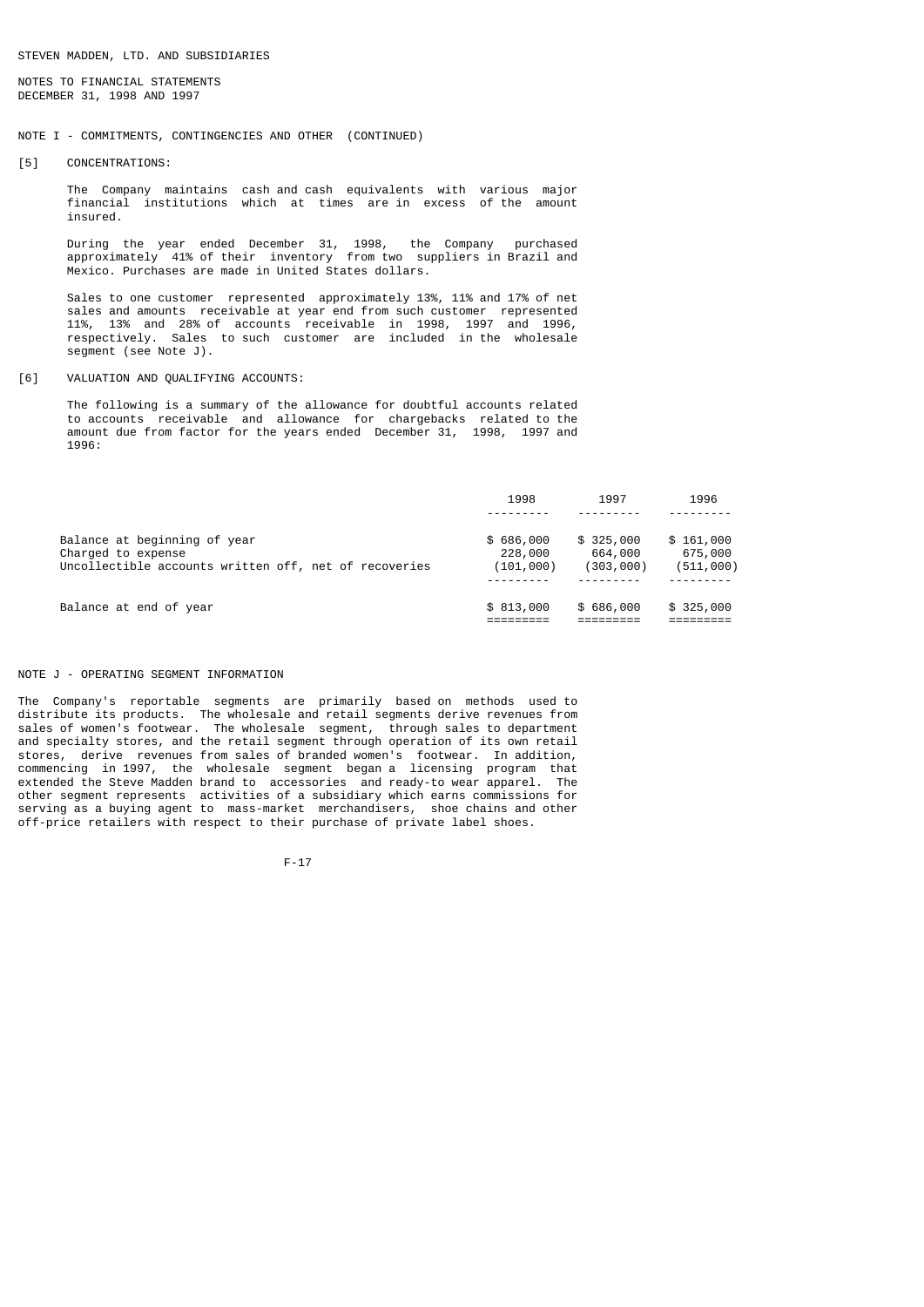NOTES TO FINANCIAL STATEMENTS DECEMBER 31, 1998 AND 1997

# NOTE J - OPERATING SEGMENT INFORMATION (CONTINUED)

The accounting policies of the segments are the same as those described in the summary of significant accounting policies. The Company evaluates performance based on profit or loss from operations before interest income and interest expense and before income taxes. Following is information for the Company's reportable segments:

|                                     | WHOLESALE    | RETAIL       | <b>OTHER</b> | CONSOLIDATED |
|-------------------------------------|--------------|--------------|--------------|--------------|
| Year ended December 31, 1998:       |              |              |              |              |
| Net sales to external customers (a) | \$59,221,000 | \$26,562,000 |              | \$85,783,000 |
| Commissions and licensing fees      | 594,000      |              | \$2,679,000  | 3,273,000    |
| Operating earnings                  | 5,126,000    | 2,741,000    | 1,347,000    | 9,214,000    |
| Depreciation and amortization       | 516,000      | 837,000      | 4,000        | 1,357,000    |
| Other significant noncash items:    |              |              |              |              |
| Deferred compensation               | 276,000      |              |              | 276,000      |
| Deferred rent                       | 47,000       | 336,000      | 2,000        | 385,000      |
| Provision for doubtful accounts     | 127,000      |              |              | 127,000      |
| Segment assets (b)                  | 33,731,000   | 14,663,000   | 534,000      | 48,928,000   |
| Capital expenditures                | 550,000      | 3,467,000    |              | 4,017,000    |
| Year ended December 31, 1997:       |              |              |              |              |
| Net sales to external customers (a) | 44,934,000   | 13,249,000   | 1,128,000    | 59, 311, 000 |
| Commissions and licensing fees      | 129,000      |              | 2,192,000    | 2,321,000    |
| Operating earnings                  | 2,037,000    | 1,605,000    | 984,000      | 4,626,000    |
| Depreciation and amortization       | 371,000      | 401,000      | 2,000        | 774,000      |
| Other significant noncash items:    |              |              |              |              |
| Deferred compensation               | 384,000      |              |              | 384,000      |
| Provision for doubtful accounts     | 361,000      |              |              | 361,000      |
| Segment assets (b)                  | 20, 424, 000 | 8,341,000    | 512,000      | 29, 277, 000 |
| Capital expenditures                | 640,000      | 3,038,000    | 8,000        | 3,686,000    |
| Year ended December 31, 1996:       |              |              |              |              |
| Net sales to external customers (a) | 39, 477, 000 | 3,805,000    | 2,541,000    | 45,823,000   |
| Commissions and licensing fees      |              |              | 951,000      | 951,000      |
| Operating earnings                  | 527,000      | 549,000      | 357,000      | 1,433,000    |
| Depreciation and amortization       |              |              |              |              |
| Other significant noncash items:    | 293,000      | 75,000       |              | 368,000      |
| Deferred compensation               | 144,000      |              |              | 144,000      |
| Provision for doubtful accounts     | 714,000      |              |              | 714,000      |
| Segment assets (b)                  | 19, 184, 000 | 2,293,000    | 546,000      | 22,023,000   |
| Capital expenditures                | 379,000      | 795,000      | 6,000        | 1,180,000    |
|                                     |              |              |              |              |

(a) Attributed to the United States based on the location in which the sale originated.

(b) All long-lived assets, consisting of property and equipment and cost in excess of fair value of net assets acquired, are located in the United States.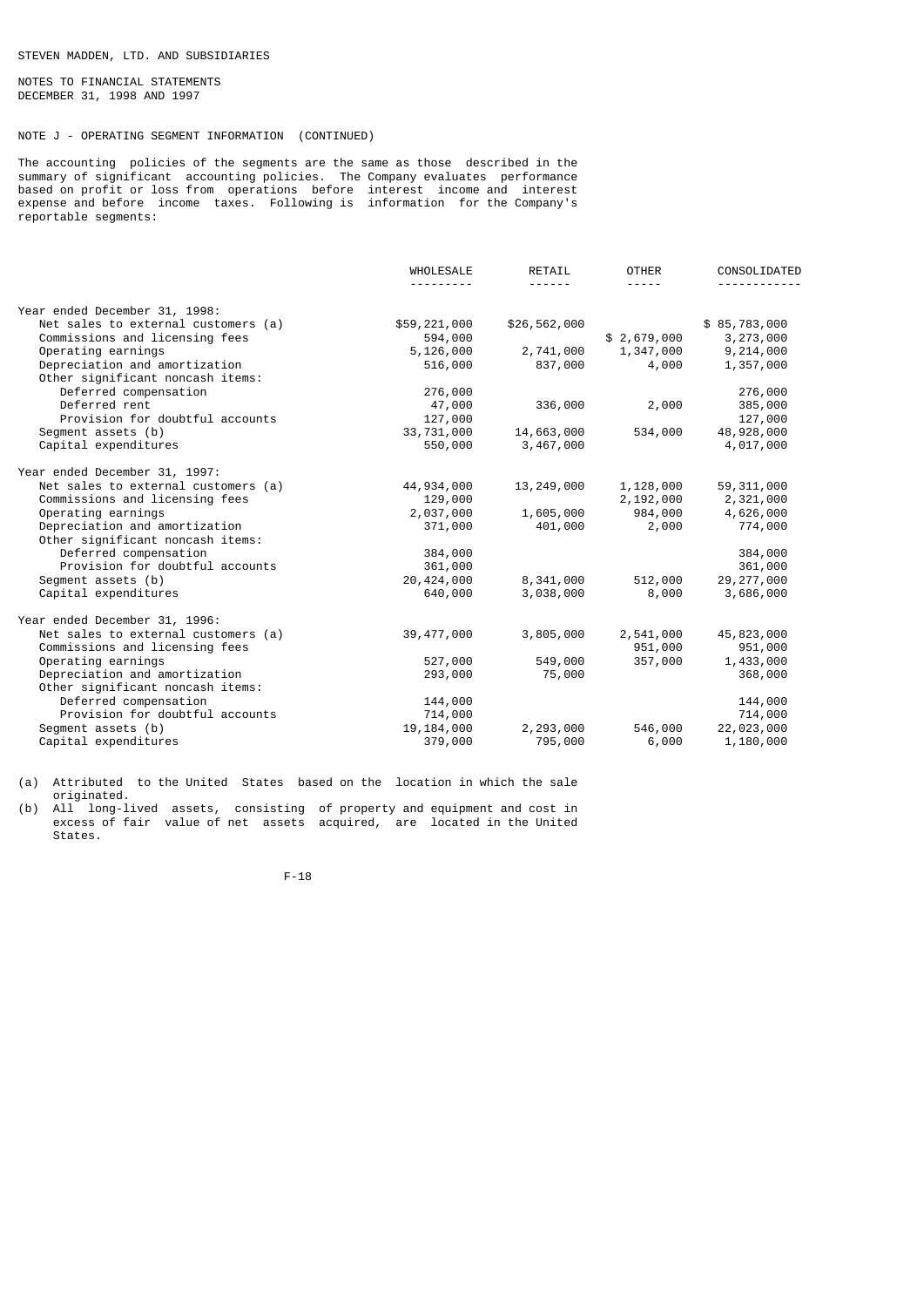NOTES TO FINANCIAL STATEMENTS DECEMBER 31, 1998 AND 1997

# NOTE K - QUARTERLY RESULTS OF OPERATIONS (UNAUDITED)

The following is a summary of the quarterly results of operations for the years ended December 31, 1998 and 1997 (000's):

|                                | MARCH 31 JUNE 30 |          | SEPTEMBER 30 | DECEMBER 31 |
|--------------------------------|------------------|----------|--------------|-------------|
|                                |                  |          |              |             |
| 1998:                          |                  |          |              |             |
| Revenues                       | \$16,511         | \$18,733 | \$23,991     | \$26,548    |
| Costs of goods sold            | 9,485            | 11,200   | 13,908       | 15,300      |
| Commissions and licensing fees | 764              | 779      | 992          | 738         |
| Net income                     | 773              | 881      | 1,880        | 1,913       |
| Net income per share:          |                  |          |              |             |
| Basic                          | 0.09             | 0.10     | 0.19         | 0.18        |
| Diluted                        | 0.08             | 0.08     | 0.17         | 0.17        |
| 1997:                          |                  |          |              |             |
| Revenues                       | \$13,218         | \$12,270 | \$18,055     | \$15,768    |
| Costs of goods sold            | 8,608            | 7,409    | 10,192       | 8,535       |
| Commissions and licensing fees | 362              | 492      | 748          | 719         |
| Net income                     | 401              | 357      | 881          | 1,061       |
| Net income per share:          |                  |          |              |             |
| Basic                          | 0.05             | 0.04     | 0.11         | 0.13        |
| Diluted                        | 0.05             | 0.04     | 0.10         | 0.11        |
|                                |                  |          |              |             |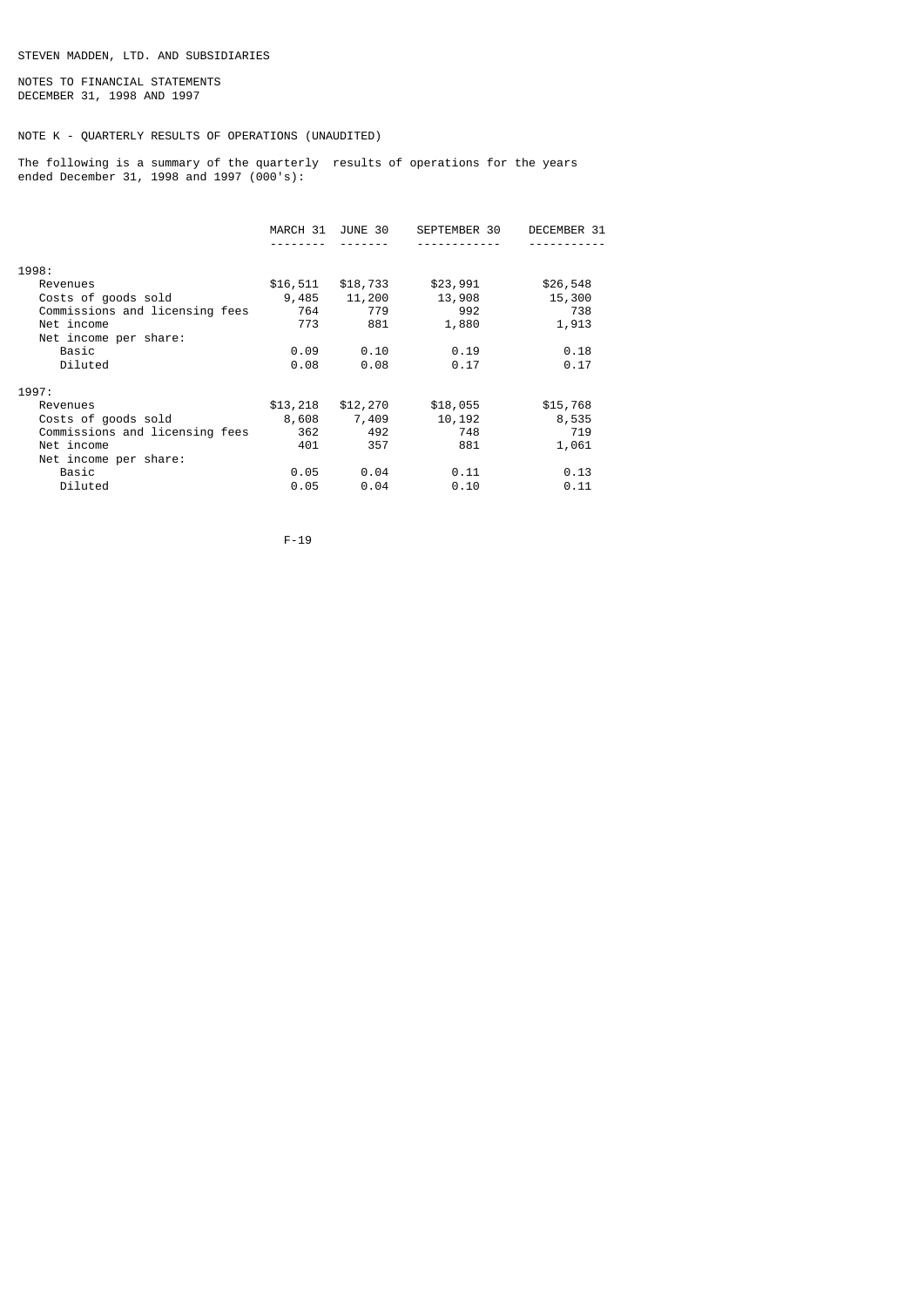# SIGNATURE

 Pursuant to the requirements of Section 13 or 15(d) of the Securities Exchange Act of 1934, the registrant has duly caused this report to be signed on its behalf by the undersigned, thereunto duly authorized.

Dated: New York, New York March 25, 1999

STEVEN MADDEN, LTD.

By: /s/ STEVEN MADDEN

 -------------------------------- Steven Madden Chairman of the Board, President and Chief Executive Officer

 Pursuant to the requirements of the Securities Exchange Act of 1934, this report has been signed below by the following persons on behalf of the registrant in the capacities and on the dates indicated.

| SIGNATURE                                             | TITLE                                                                          | <b>DATE</b>    |  |  |
|-------------------------------------------------------|--------------------------------------------------------------------------------|----------------|--|--|
| /s/ STEVEN MADDEN<br>Steven Madden                    | Chairman of the Board, President March 25, 1999<br>and Chief Executive Officer |                |  |  |
| /s/ RHONDA BROWN<br>Rhonda Brown                      | Chief Operating Officer<br>and Director0                                       | March 25, 1999 |  |  |
| /s/ JOHN BASILE Director of Operations<br>John Basile | and Director                                                                   | March 25, 1999 |  |  |
| Arvind Dharia                                         | /s/ ARVIND DHARIA Chief Financial Officer<br>and Director                      | March 25, 1999 |  |  |
| /s/ CHARLES KOPPELMAN Director<br>Charles Koppelman   |                                                                                | March 25, 1999 |  |  |
| /s/ JOHN L. MADDEN<br>John L. Madden                  | Director                                                                       | March 25, 1999 |  |  |
| /s/ PETER MIGLIORINI Director                         |                                                                                | March 25, 1999 |  |  |
| Peter Migliorini                                      |                                                                                |                |  |  |
| /s/ LES WAGNER                                        | Director                                                                       | March 25, 1999 |  |  |
| lac Wannar                                            |                                                                                |                |  |  |

Les Wagner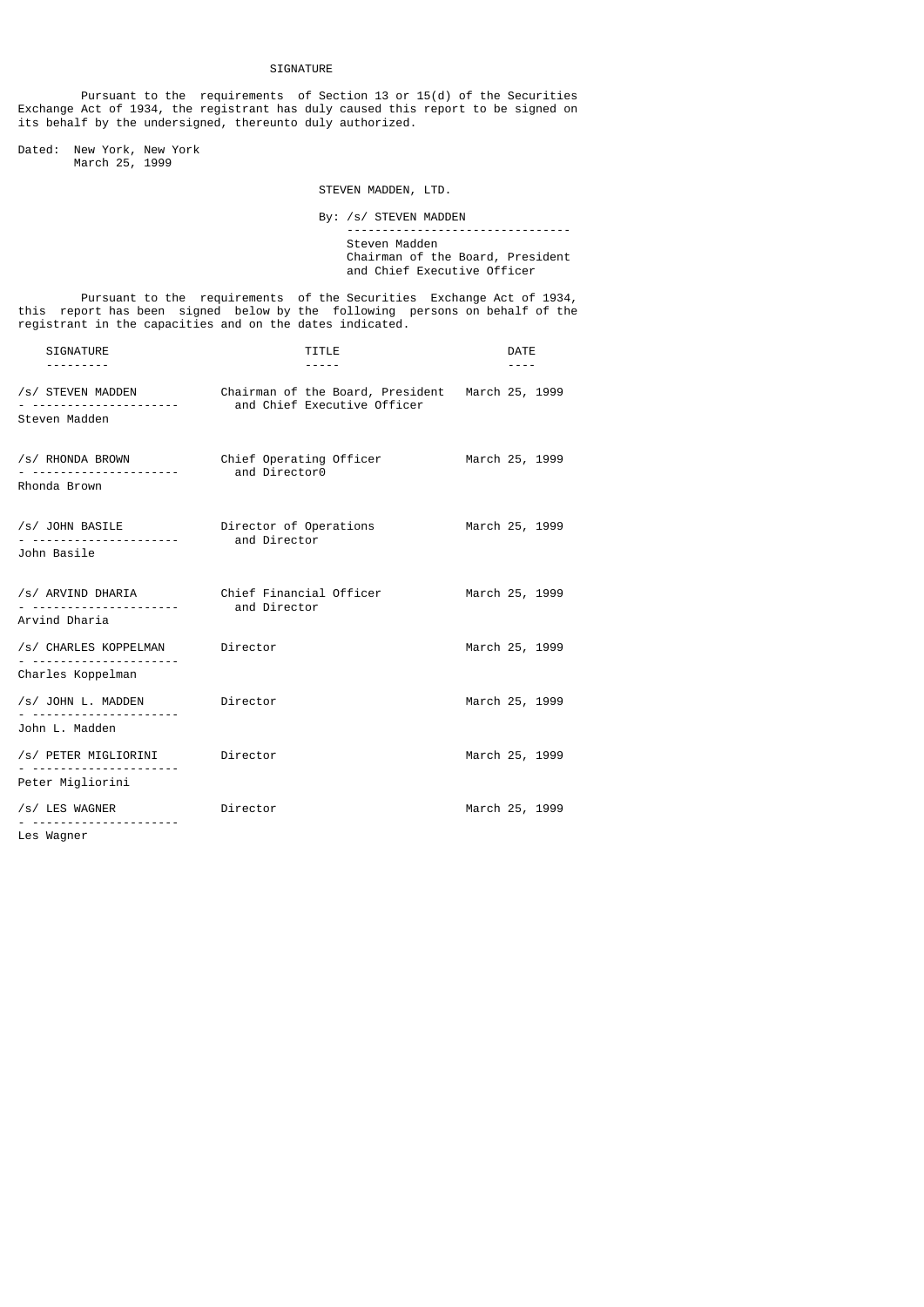# EMPLOYMENT AGREEMENT

 EMPLOYMENT AGREEMENT, dated as of January 1, 1998, by and between Steven Madden, Ltd., a New York corporation (the "Company"), and John Basile, an individual residing at 2 Edgemont Road, Montclair, NJ 07042 (the "Executive").

# W I T N E S S E T H:

 WHEREAS, the Company and the Executive entered into that certain Employment Agreement dated as of June 17, 1994 (the "Initial Employment Agreement"); and

 WHEREAS, the Company and the Executive wish to continue the Executive's employment with the Company and to supersede in its entirety the Initial Employment Agreement with this Agreement.

# NOW, THEREFORE, the parties mutually agree as follows:

 1. EMPLOYMENT. The Company hereby employs Executive and the Executive hereby accepts such employment, as the Executive Vice President-Product Development and Design, subject to the terms and conditions set forth in this Agreement. This Agreement supersedes and replaces in its entirety the Initial Employment Agreement.

 2. DUTIES. The Executive shall serve as the Executive Vice President-Product Development and Design and shall be the senior executive responsible for the matters and staff identified on Exhibit A attached hereto. During the term of this Agreement, the Executive shall devote all of his business time to the performance of his duties hereunder unless otherwise authorized by the Chief Executive Officer of the Company. The Executive shall report directly to the Chief Executive Officer of the Company.

# 3. TERM OF EMPLOYMENT; VACATION.

 (a) The term of the Executive's employment shall be for a period of thirty six (36) months commencing on January 1, 1998 (the "Start Date"), subject to earlier termination by the parties pursuant to Section 6 hereof (the "Term").

 (b) The Executive shall be entitled to four (4) weeks vacation during each year of the Term.

# 4. COMPENSATION OF EXECUTIVE.

 4.1 SALARY. The Company shall pay to Executive a base salary of Two Hundred Seventy Five Thousand (\$275,000) Dollars per annum, subject to an increase of \$25,000 on each of January 1, 1999 and January 1, 2000 (the "Base Salary"), less such deductions as shall be required to be withheld by applicable law and regulations. All salaries payable to Executive shall be paid at such regular weekly, biweekly or semi-monthly time or times as the Company makes payment of its regular payroll in the regular course of business.

#### 4.2 BONUSES.

 (a) During the Term, the Executive shall be entitled to receive a cash performance bonus based upon the annual earnings of the Company's wholesale division (with respect to sale of the Steve Madden(R) and David Aaron(R) footwear brands) (the "Wholesale Division") before the payment of interest and taxes ("Wholesale EBIT"). By March 30, 1998, 1999, 2000 and 2001, the Company shall pay to the Executive a cash bonus equal to four percent (4%) of annual Wholesale EBIT for the fiscal year ending on the December 31 preceding such date, calculated in accordance with generally accepted accounting principles.

 (b) Upon the execution of this Agreement, the Executive shall be entitled to receive options to purchase 50,000 shares of the Company's common stock ("Common Stock") exercisable for a period of five (5) years following the date of grant at an exercise price of \$7.50 (the closing price of the Company's Common Stock on January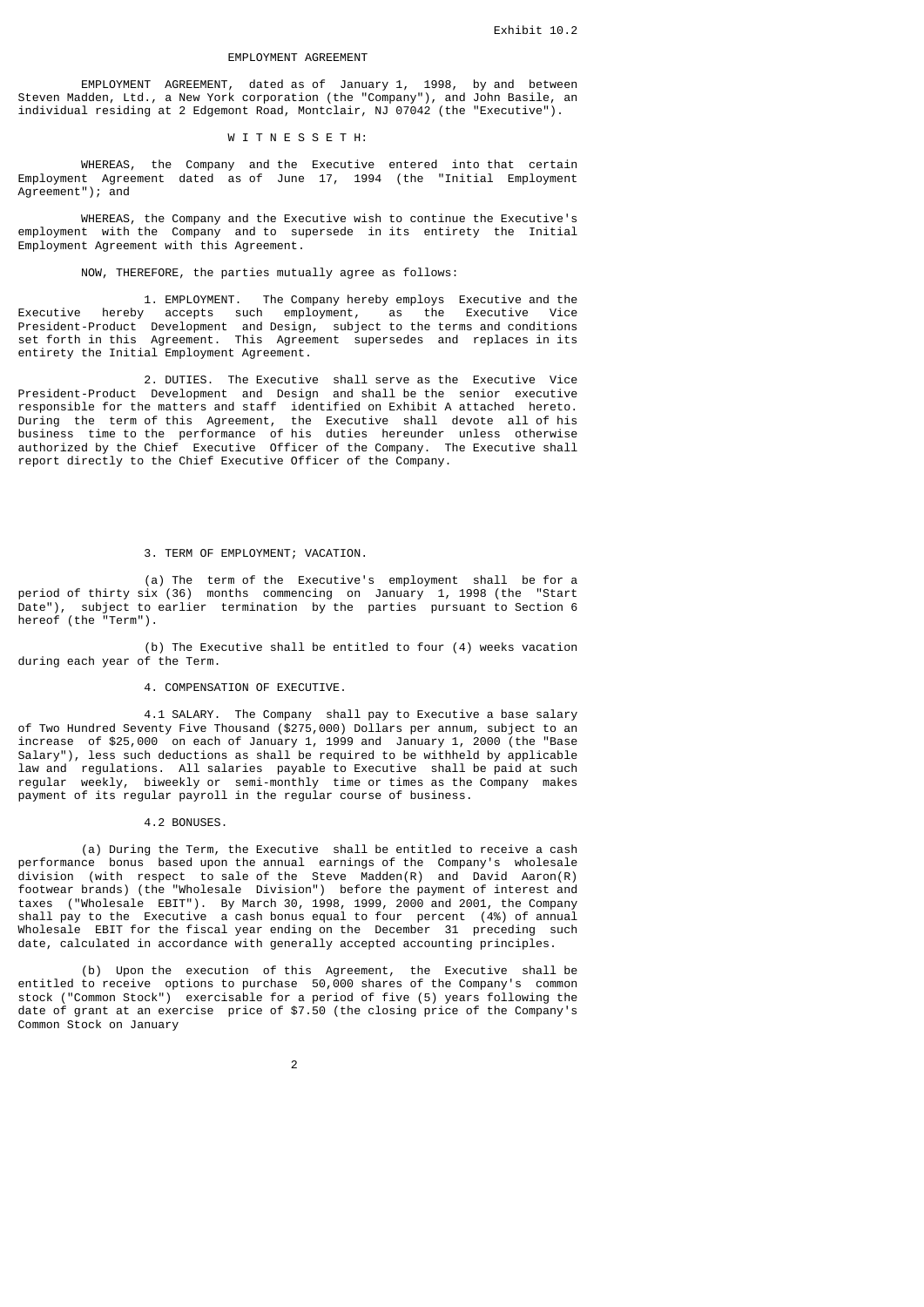1, 1998), all of which options shall vest immediately and be exercisable until December 31, 2002, so long as the Executive remains in the employ of the Company. On the date of approval of the Company's stockholders of the 1998 Stock Plan (the "Approval Date"), currently anticipated to be voted upon at the Company's annual meeting to be held during Spring 1998, the Executive shall receive options ("1998 Options") to purchase 200,000 shares of Common Stock exercisable for a period of five (5) years following the date of grant at a price equal to \$7.50 per share, all of which shall vest immediately upon issuance and options to purchase 100,000 shares of Common Stock exercisable for a period of five (5) years following the date of grant at a price equal to the average closing bid price of the Company's shares of Common Stock for the five (5) trading days ending two (2) trading days prior to Approval Date, all of which shall vest on December 31, 1999, so long as the Executive remains in the employ of the Company. The options granted under this paragraph will be substantially in the form of Exhibit B attached hereto and the shares of Common Stock issuable upon the exercise thereof will be included in a stock plan presented by the Company for approval by the Company's stockholders at the next stockholders meeting. In the event that the 1998 Options are not approved at the next annual meeting of the Company's stockholders, the Executive shall be entitled to a lump sum payment of \$250,000 in immediately available funds and this Agreement shall become null and void.

 (c) In the event that the Company records Wholesale EBIT of not less than an aggregate of \$10,000,000 during any four (4) consecutive fiscal quarters during the Term, the Executive shall be entitled to receive (i) a cash bonus of \$100,000 and (ii) options (the "Additional Options") to purchase 100,000 shares of the Company's Common Stock (which shall be subject to the approval of the stockholders of the Company). The Additional Options shall vest over a period of five (5) years following the date of grant and shall be exercisable at a price equal to the average closing bid

 $\sim$  3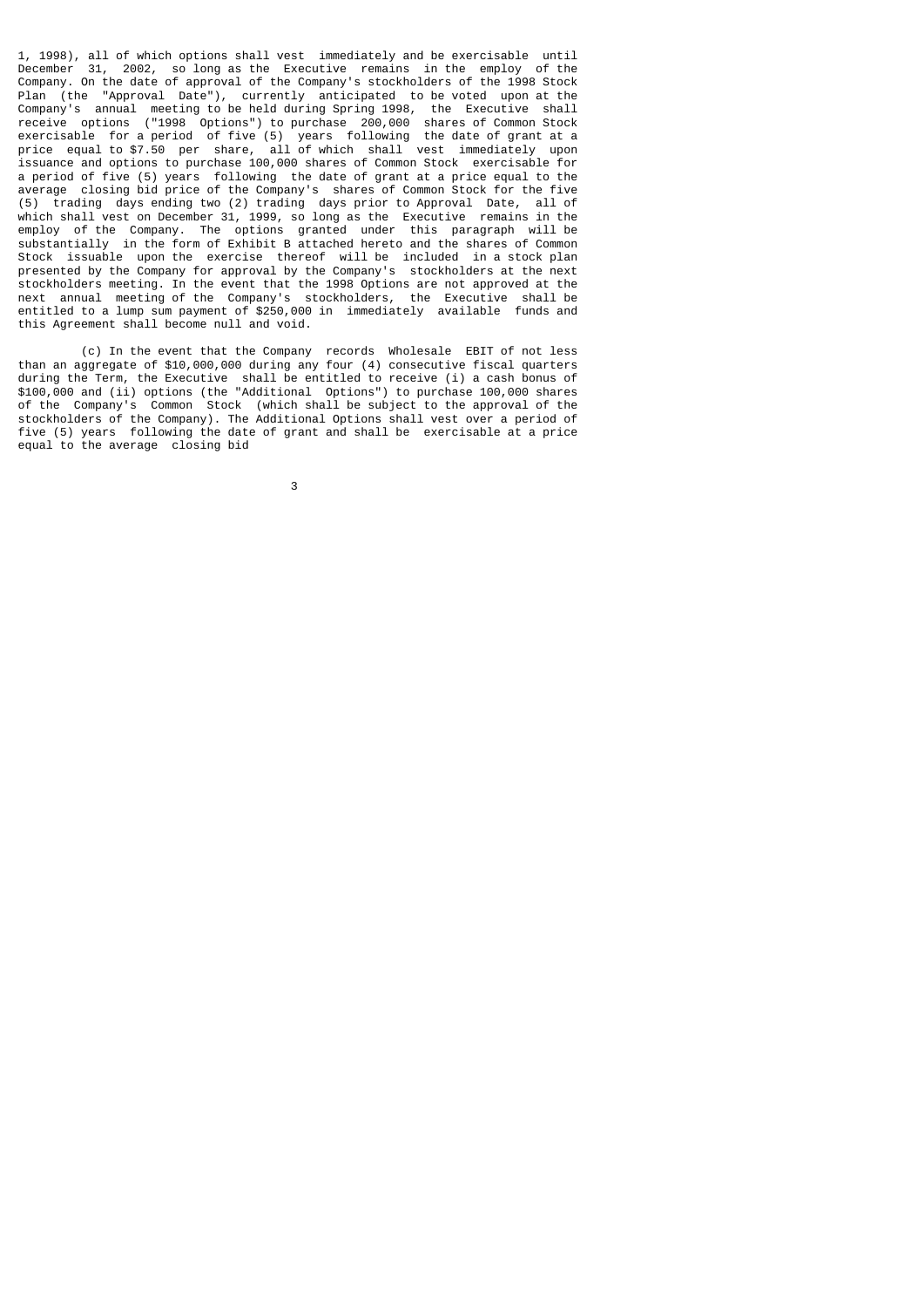price of the Company's shares of Common Stock for the five (5) trading days ending two (2) trading days prior to the date of issuance.

 4.3 EXPENSES. During the Term, the Company shall promptly reimburse the Executive for all reasonable and necessary travel expenses and other disbursements incurred by the Executive on behalf of the Company in the performance of the Executive's duties hereunder, assuming Executive has received prior approval for such travel expenses and disbursements by the Company to the extent possible consistent with corporate practices with respect to the reimbursement of expenses incurred by the Company's employees. The Executive shall also be entitled to an automobile allowance equal to \$1,215 per month.

 4.4 BENEFITS. The Executive shall be permitted during the Term to participate in any hospitalization or disability insurance plans, health programs, pension plans, bonus plans or similar benefits that may be available<br>to other executives of the Company (including coverage under any officers and executives of the Company (including coverage under any officers and directors liability insurance policy), subject to such eligibility rules as are applied to senior managers generally.

 5. DISABILITY OF THE EXECUTIVE. If the Executive is incapacitated or disabled by accident, sickness or otherwise so as to render the Executive mentally or physically incapable of performing the services required to be performed under this Agreement for a period of 60 consecutive days or 90 days in any period of 360 consecutive days (a "Disability"), the Company may, at the time or during the period of such Disability, at its option, terminate the employment of the Executive under this Agreement immediately upon giving the Executive written notice to that effect.

# 6. TERMINATION.

 (a) The Company may terminate the employment of the Executive and all of the Company's obligations under this Agreement at any time for Cause (as hereinafter defined) by giving the Executive notice of such termination, with reasonable specificity of the details thereof. "Cause" shall mean (i) the Executive's wilful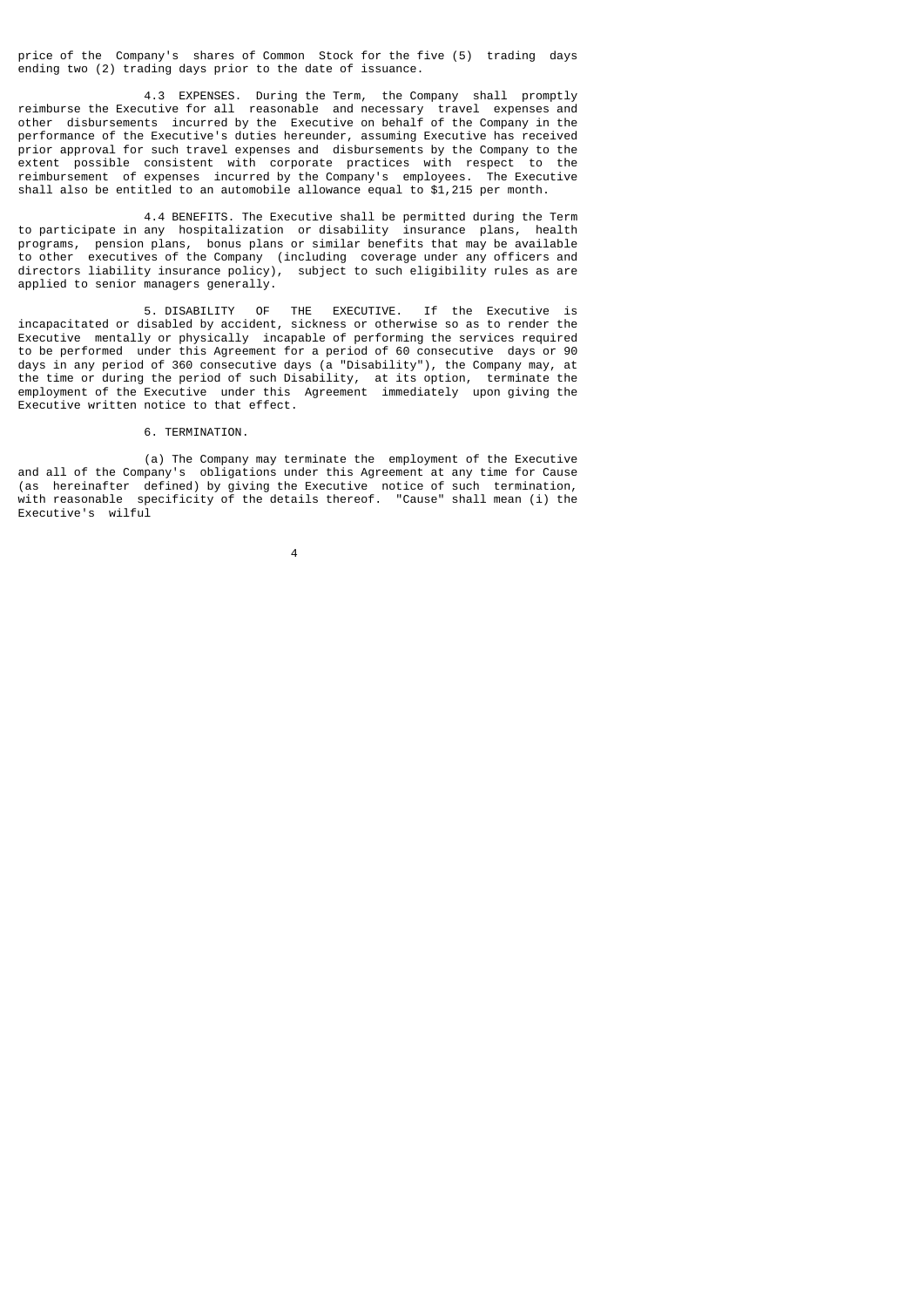misconduct which could reasonably be expected to have a material adverse effect on the business and affairs of the Company, (ii) the Executive's disregard of lawful instructions of the Company's Board of Directors or Chief Executive Officer consistent with the Executive's responsibilities under this Agreement relating to the business of the Company, (iii) the Executive's neglect of duties or failure to act, which, in each case, could reasonably be expected to have a material adverse effect on the business and affairs of the Company, (iv) the  $\frac{1}{2}$  commission by the Executive of an act constituting common law fraud, or a felony, or criminal act against the Company or any affiliate thereof or any of the assets of any of them, (v) the Executive's abuse of alcohol or other drugs or controlled substances, or conviction of a crime involving moral turpitude, (vi) the Executive's material breach of any of the agreements contained herein or (vii) the Executive's death or resignation hereunder; provided however, that if the Executive resigned as a result of a material breach by the Company of this Agreement, such resignation shall not be considered "Cause" hereunder. A termination pursuant to Section  $6(a)(i)$ , (ii), (iii), (iv), (v) (other than as a result of a conviction of a crime involving moral turpitude) or (vi) shall take effect 30 days after the giving of the notice contemplated hereby unless the Executive shall, during such 30-day period, remedy to the reasonable satisfaction of the Board of Directors of the Company the misconduct, disregard, abuse or breach specified in such notice; PROVIDED, HOWEVER, that such termination shall take effect immediately upon the giving of such notice if the Board of Directors of the Company shall, in its reasonable discretion, have determined that such misconduct, disregard, abuse or breach is not remediable (which determination shall be stated in such notice). A termination pursuant to Section  $6(a)(v)$  (as a result of a conviction of a crime involving moral turpitude) or (vii) shall take effect immediately upon the giving of the notice contemplated hereby.

 (b) The Company or the Executive may terminate the employment of the Executive and all of the Company's obligations under this Agreement (except as

the contract of the contract of the contract of the contract of the contract of the contract of the contract o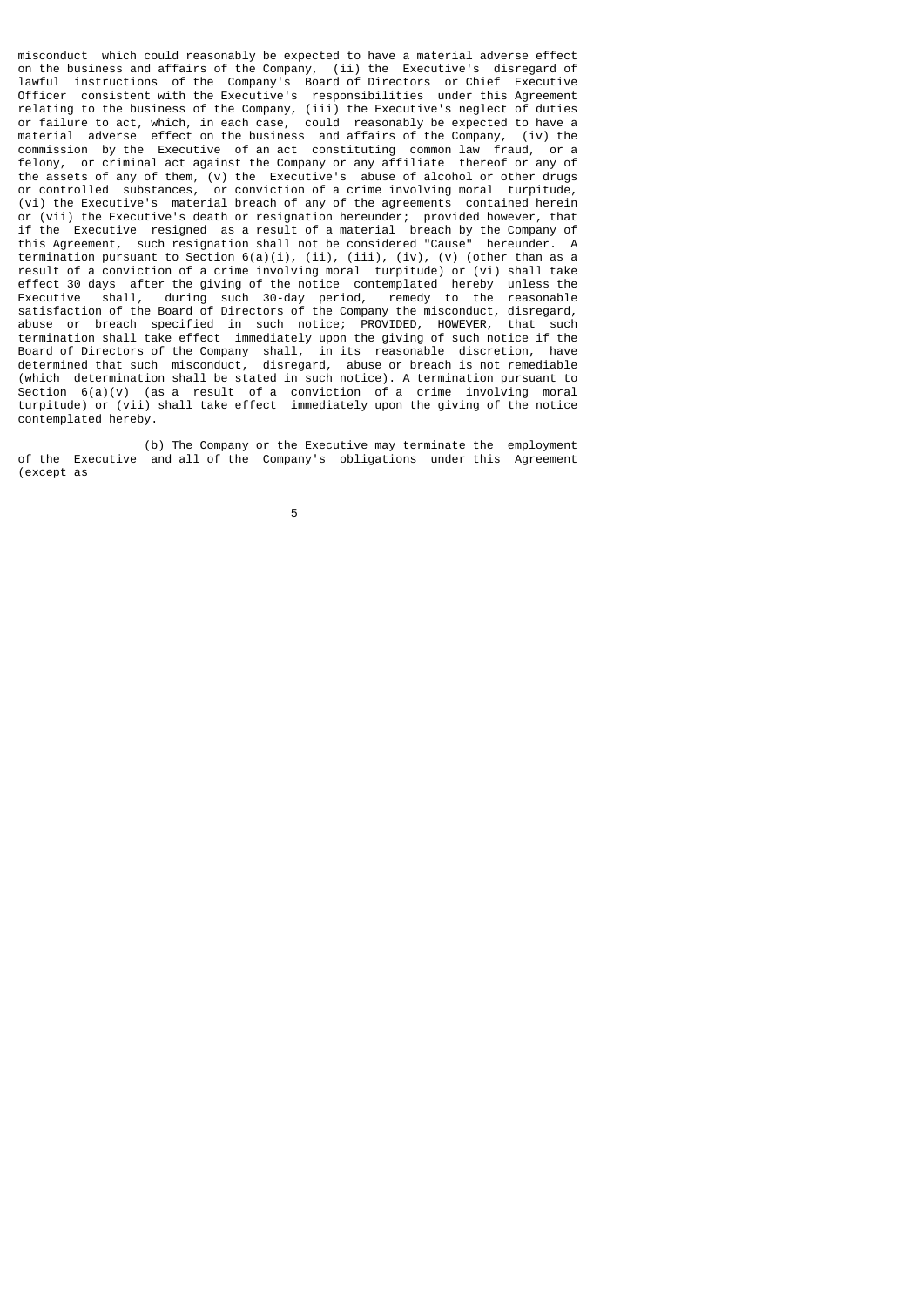hereinafter provided) at any time during the Term without Cause by giving the Executive or the Company, as appropriate, written notice of such termination, to<br>be effective 15 days, following the giving of such written notice. For be effective 15 days following the giving of such written notice. convenience of reference, the date upon which any termination of the employment of the Executive pursuant to Sections 5 or 6 shall be effective shall be hereinafter referred to as the "Termination Date".

# 7. EFFECT OF TERMINATION OF EMPLOYMENT.

 (a) Upon the termination of the Executive's employment for Cause or a Disability, neither the Executive nor the Executive's beneficiaries or estate shall have any further rights to compensation under this Agreement or any claims against the Company arising out of this Agreement, except the right to receive (i) the unpaid portion of the Base Salary provided for in Section 4.1, earned through the Termination Date (the "Unpaid Salary Amount"), and (ii) reimbursement for any expenses for which the Executive shall not have theretofore been reimbursed, as provided in Section 4.3 (the "Expense Reimbursement Amount").

 (b) Upon the termination of the Executive's employment for other than Cause or a Disability, neither the Executive nor the Executive's beneficiaries or estate shall have any further rights to compensation under this Agreement or any claims against the Company arising out of this Agreement, except the Executive shall have the right to receive (i) the Unpaid Salary Amount, (ii) the Expense Reimbursement Amount, and (iii) severance compensation equal to the Base Salary (including medical benefits), the 1998 Options and Additional Options for the remainder of the term of this Agreement (as if this Agreement was not terminated).

 8. DISCLOSURE OF CONFIDENTIAL INFORMATION. Executive recognizes that he has had and will continue to have access to secret and confidential information regarding the Company, including but not limited to its customer list, products, know-how, and business plans. Executive acknowledges that such information is of

 $\sim$  6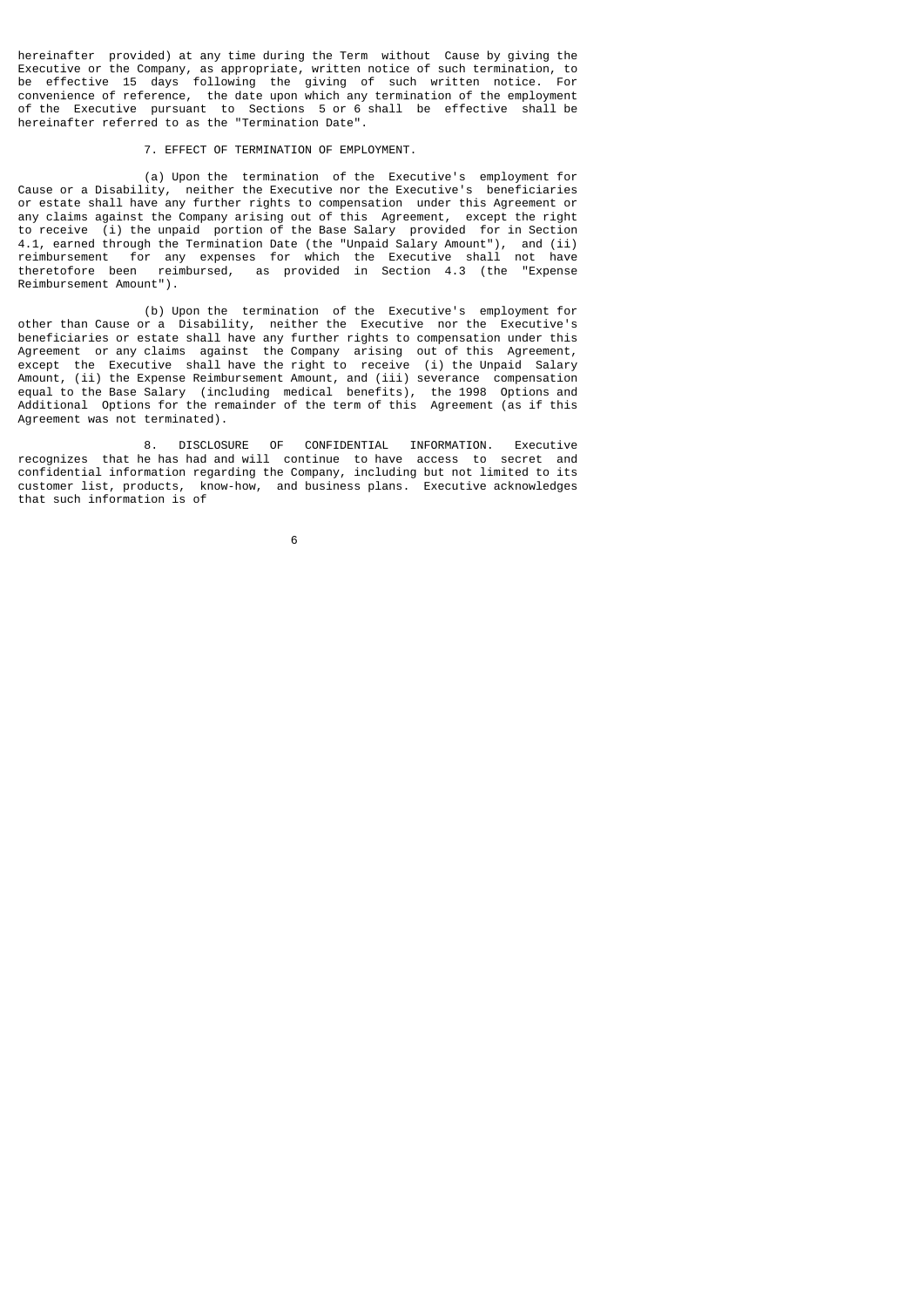great value to the Company, is the sole property of the Company, and has been and will be acquired by him in confidence. In consideration of the obligations undertaken by the Company herein, Executive will not, at any time, during or after his employment hereunder, reveal, divulge or make known to any person, any information acquired by Executive during the course of his employment, which is treated as confidential by the Company, including but not limited to its customer list, not otherwise in the public domain, other than in the ordinary of business during his employment hereunder. The provisions of this Section 8 shall survive Executive's employment hereunder.

### 9. COVENANT NOT TO COMPETE.

 (a) Executive recognizes that the services to be performed by him hereunder are special, unique and extraordinary. The parties confirm that it is reasonably necessary for the protection of Company that Executive agree, and accordingly, Executive does hereby agree, that he shall not, directly or indirectly, at any time during the term of the Agreement and the "Restricted Period" (as defined in Section 9(e) below):

- (i) except as provided in Subsection (d) below, be engaged in the sale, marketing, design or distribution of footwear products, or provide technical assistance, advice or counseling regarding the footwear industry in any state in the United States in which the Company or an affiliate thereof transacts business, either on his own behalf or as an officer, director, stockholder, partner, consultant, associate, employee, owner, agent, creditor, independent contractor, or co-venturer of any third party; or
	- (ii) employ or engage, or cause or authorize, directly or indirectly, to be employed or engaged, for or on behalf of
- 7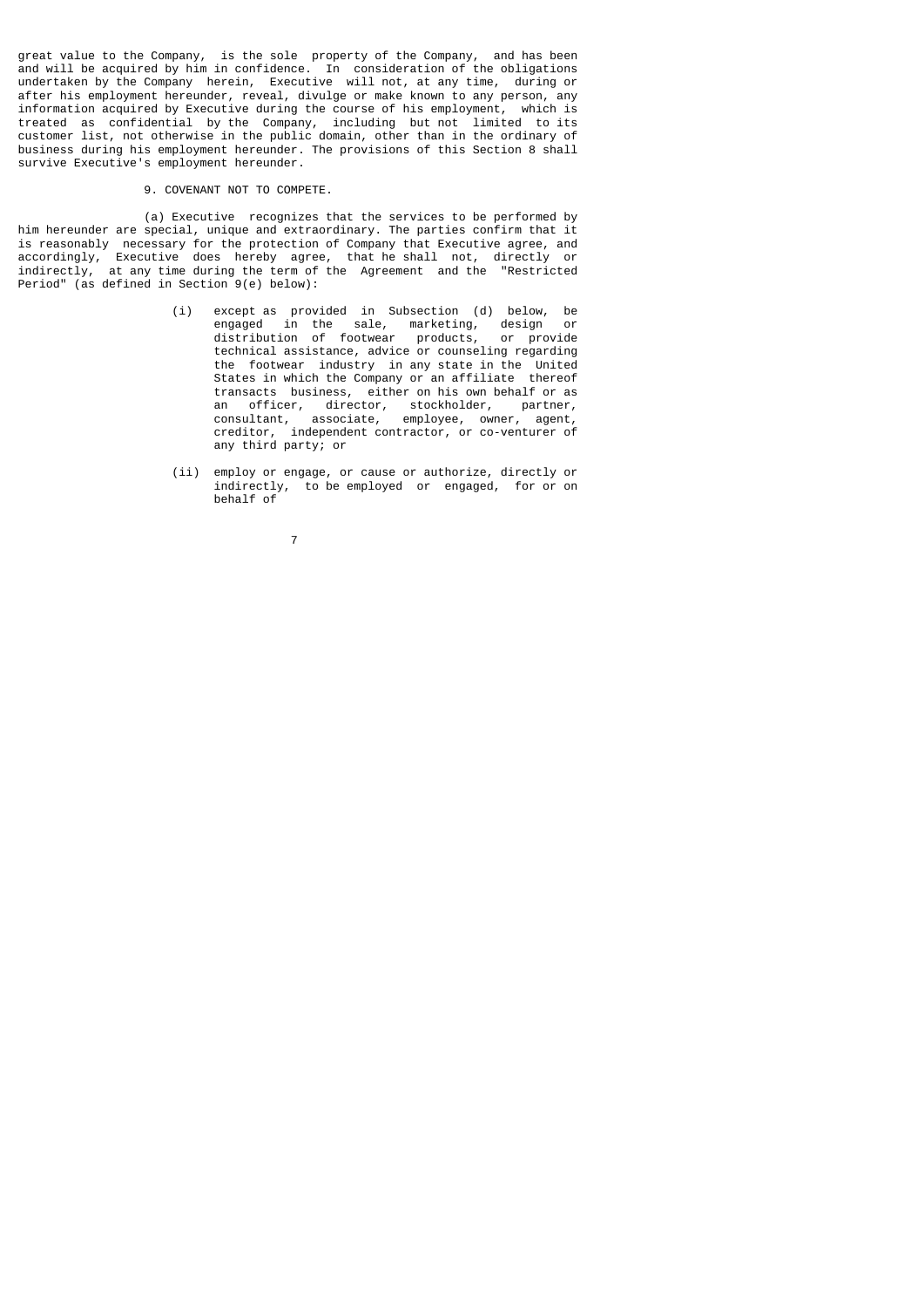himself or any third party, any employee or agent of Company or any affiliate thereof.

 (b) Executive hereby agrees that he will not, directly or indirectly, for or on behalf of himself or any third party, at any time during the term of the Agreement and during the Restricted Period solicit any customers of the Company or any affiliate thereof in a manner which directly or indirectly competes with the Company.

 (c) If any of the restrictions contained in this Section 9 shall be deemed to be unenforceable by reason of the extent, duration or geographical scope thereof, or otherwise, then the court making such determination shall have the right to reduce such extent, duration, geographical scope, or other provisions hereof, and in its reduced form this Section shall then be enforceable in the manner contemplated hereby.

 (d) This Section 9 shall not be construed to prevent Executive from owning, directly or indirectly, in the aggregate, an amount not exceeding two percent (2%) of the issued and outstanding voting securities of any class of any company whose voting capital stock is traded on a national securities exchange or on the over-the-counter market other than securities of the Company.

 (e) The term "Restricted Period," as used in this Section 9, shall mean the period of Executive's actual employment hereunder plus in the event the Executive's employment is terminated with Cause for a period of twelve (12) months thereafter.

 (f) The provisions of this Section 9 shall survive the end of the Term as provided in Section 9(e) hereof.

 (g) In the event that the Executive breaches the terms and provisions of Section 9(a)(i) above, the Company may terminate all unvested options comprising the 1998 Options and Additional Options.

e a construction de la construction de la construction de la construction de la construction de la constructio<br>En 1980, en 1980, en 1980, en 1980, en 1980, en 1980, en 1980, en 1980, en 1980, en 1980, en 1980, en 1980, en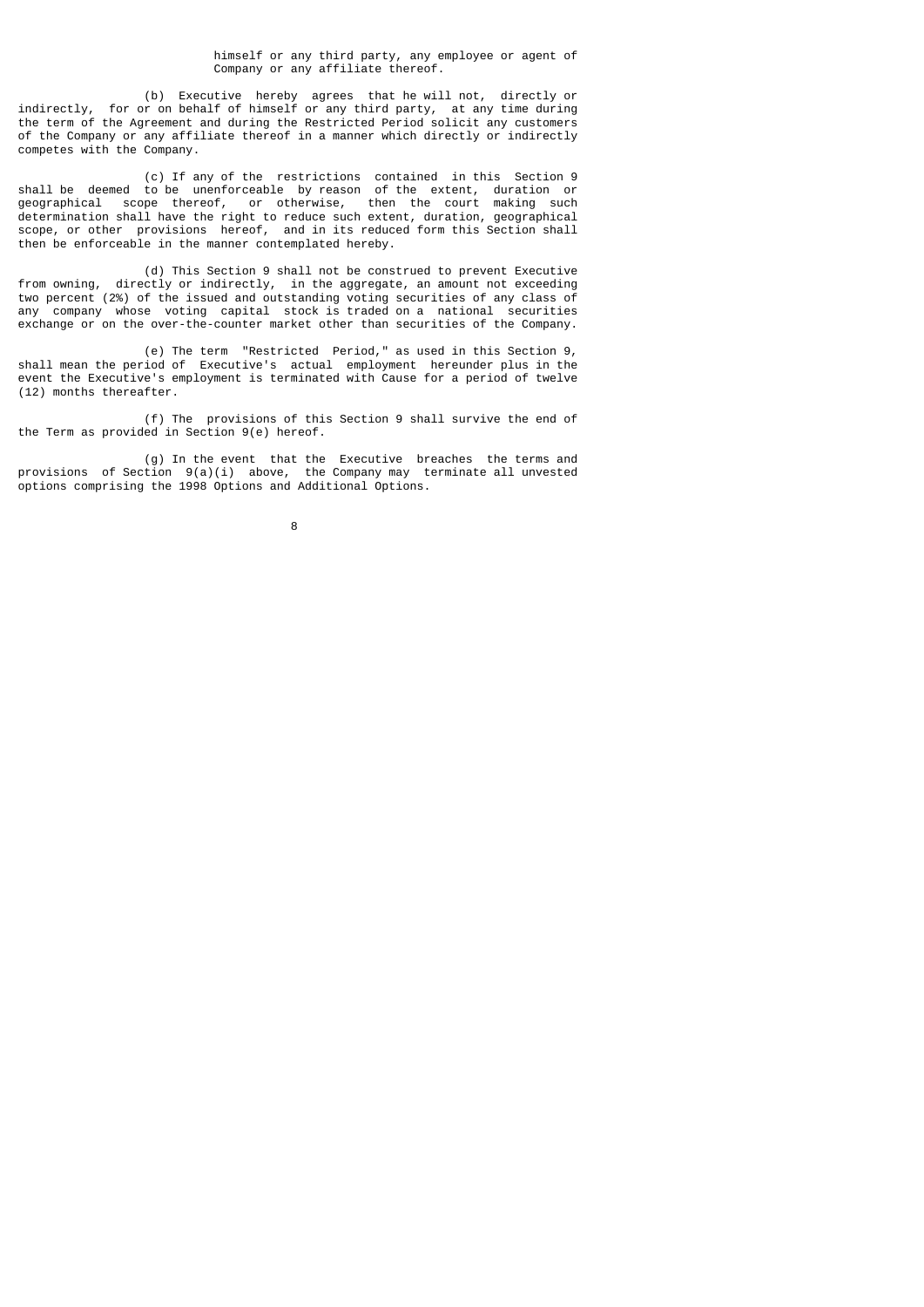#### 10. MISCELLANEOUS.

 10.1 INJUNCTIVE RELIEF. Executive acknowledges that the services to be rendered under the provisions of this Agreement are of a special, unique and extraordinary character and that it would be difficult or impossible to replace such services. Accordingly, Executive agrees that any breach or threatened breach by him of Section 8 or 9 of this Agreement shall entitle Company, in addition to all other legal remedies available to it, to apply to any court of competent jurisdiction to seek to enjoin such breach or threatened breach. The parties understand and intend that each restriction agreed to by Executive hereinabove shall be construed as separable and divisible from every other restriction, that the unenforceability of any restriction shall not limit the enforceability, in whole or in part, of any other restriction, and that one or more or all of such restrictions may be enforced in whole or in part as the circumstances warrant. In the event that any restriction in this Agreement is more restrictive than permitted by law in the jurisdiction in which Company seeks enforcement thereof, such restriction shall be limited to the extent permitted by law.

 10.2 ASSIGNMENTS. Neither Executive nor the Company may assign or delegate any of their rights or duties under this Agreement without the express written consent of the other.

 10.3 ENTIRE AGREEMENT. This Agreement constitutes and embodies the full and complete understanding and agreement of the parties with respect to Executive's employment by Company, supersedes all prior understandings and agreements, whether oral or written, between Executive and Company, and shall not be amended, modified or changed except by an instrument in writing executed by the party to be charged. The invalidity or partial invalidity of one or more provisions of this Agreement shall not invalidate any other provision of this Agreement. No waiver by either party of any provision or condition to be performed shall be deemed a waiver

9 and 20 and 20 and 20 and 20 and 20 and 20 and 20 and 20 and 20 and 20 and 20 and 20 and 20 and 20 and 20 and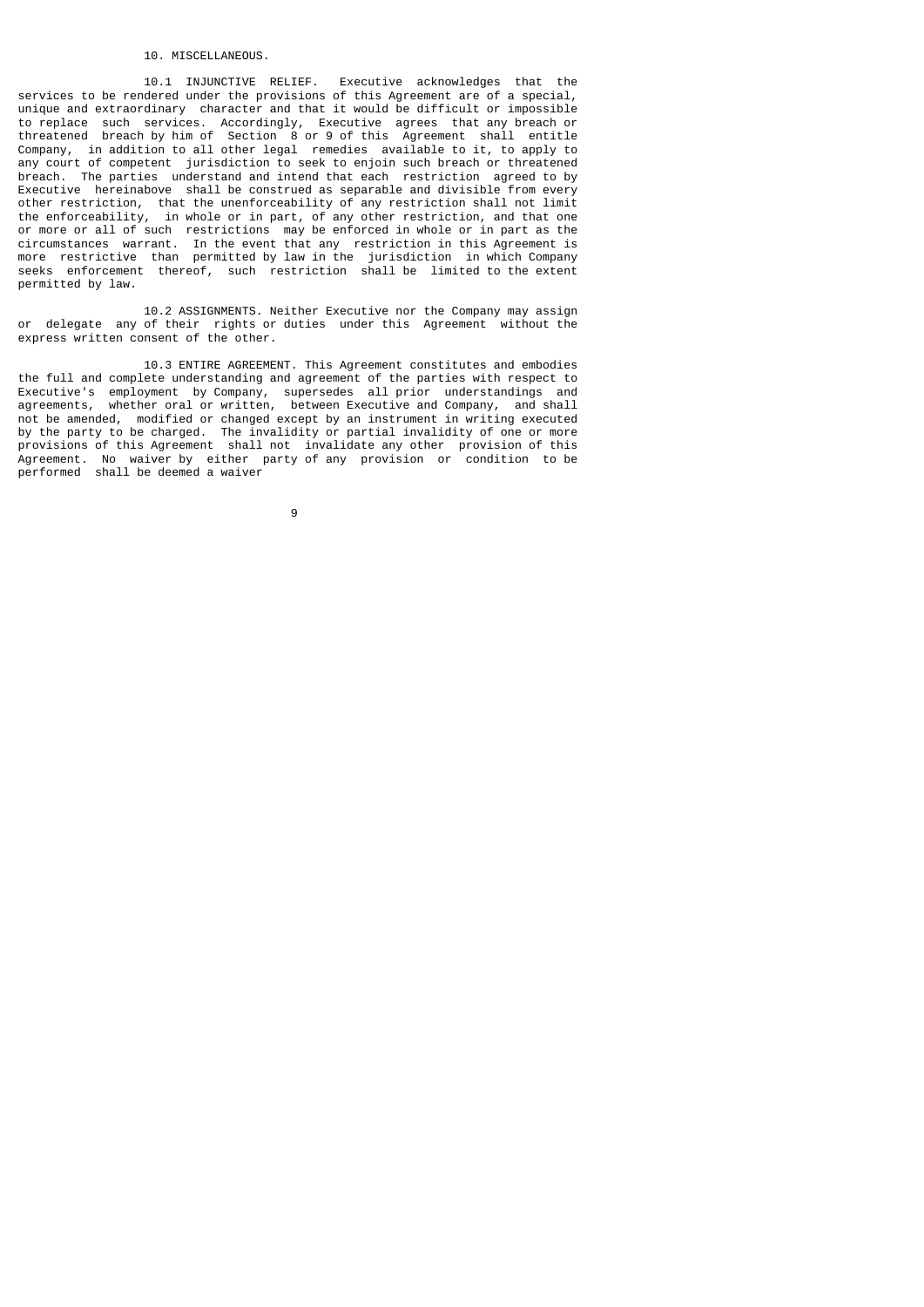of similar or dissimilar provisions or conditions at the same time or any prior or subsequent time.

 10.4 BINDING EFFECT. This Agreement shall inure to the benefit of, be binding upon and enforceable against, the parties hereto and their respective successors, heirs, beneficiaries and permitted assigns.

 10.5 HEADINGS. The headings contained in this Agreement are for convenience of reference only and shall not affect in any way the meaning or interpretation of this Agreement.

 10.6 NOTICES. All notices, requests, demands and other communications required or permitted to be given hereunder shall be in writing and shall be deemed to have been duly given when personally delivered, sent by registered or certified mail, return receipt requested, postage prepaid, or by private overnight mail service (e.g. Federal Express) to the party at the address set forth above or to such other address as either party may hereafter give notice of in accordance with the provisions hereof. Notices shall be deemed given on the sooner of the date actually received or the third business day after sending.

 10.7 GOVERNING LAW. This Agreement shall be governed by and construed in accordance with the laws of the State of New York without giving effect to such State's conflicts of laws provisions and each of the parties hereto irrevocably consents to the jurisdiction and venue of the federal and state courts located in the State of New York, County of New York.

 10.8 COUNTERPARTS. This Agreement may be executed simultaneously in two or more counterparts, each of which shall be deemed an original, but all of which together shall constitute one and the same instrument.

 10.9 SEPARABILITY. If any of the restrictions contained in this Agreement shall be deemed to be unenforceable by reason of the extent, duration or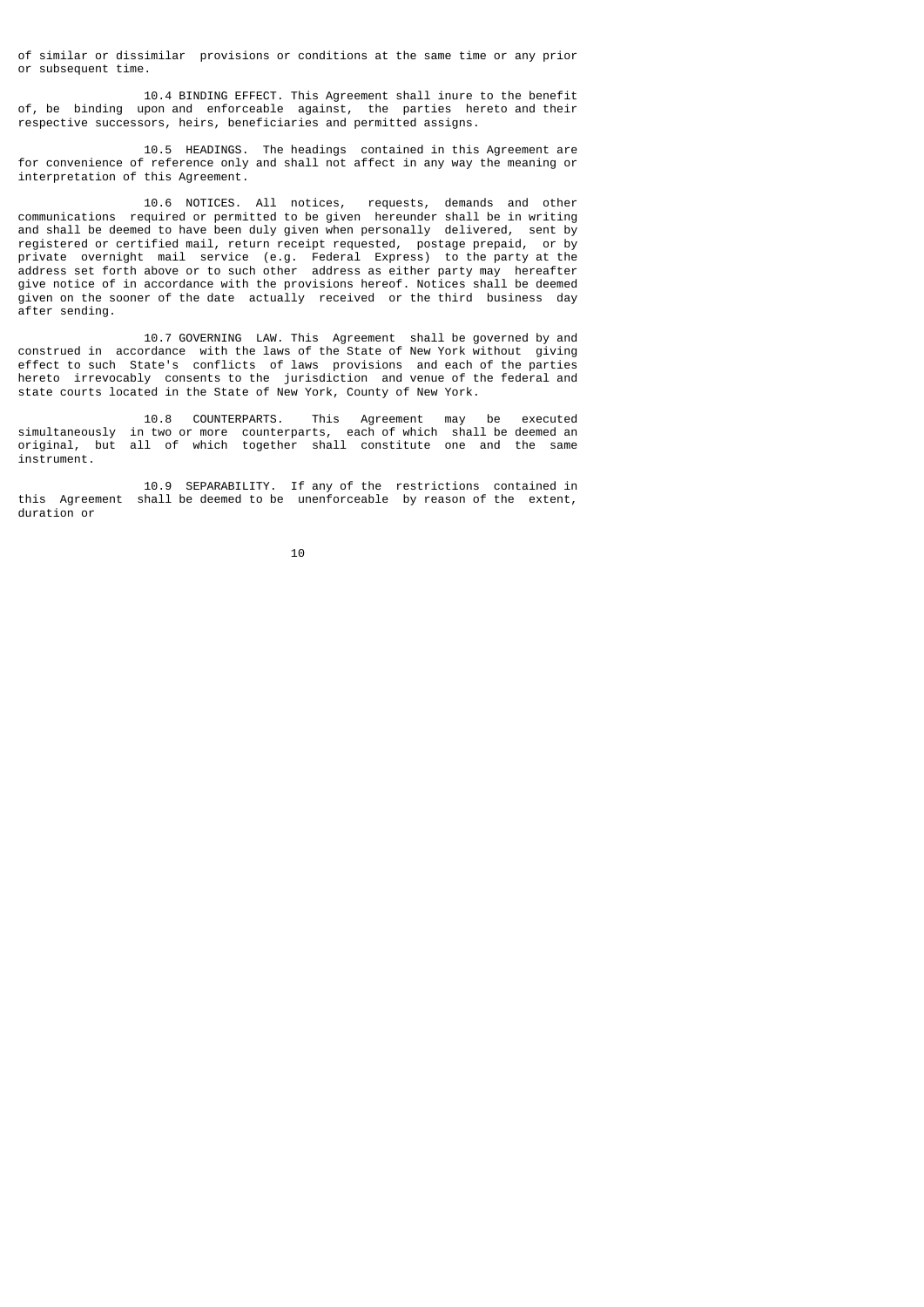geographical scope thereof, or otherwise, then the court making such determination shall have the right to reduce such extent, duration, geographical scope, or other provisions hereof, and in its reduced form this Agreement shall then be enforceable in the manner contemplated hereby.

 IN WITNESS WHEREOF, the parties hereto have executed this Agreement as of the date set forth above.

STEVEN MADDEN, LTD.

 By: /s/ ------------------------------------ Name: Title:

 /s/ JOHN BASILE ------------------------------------ John Basile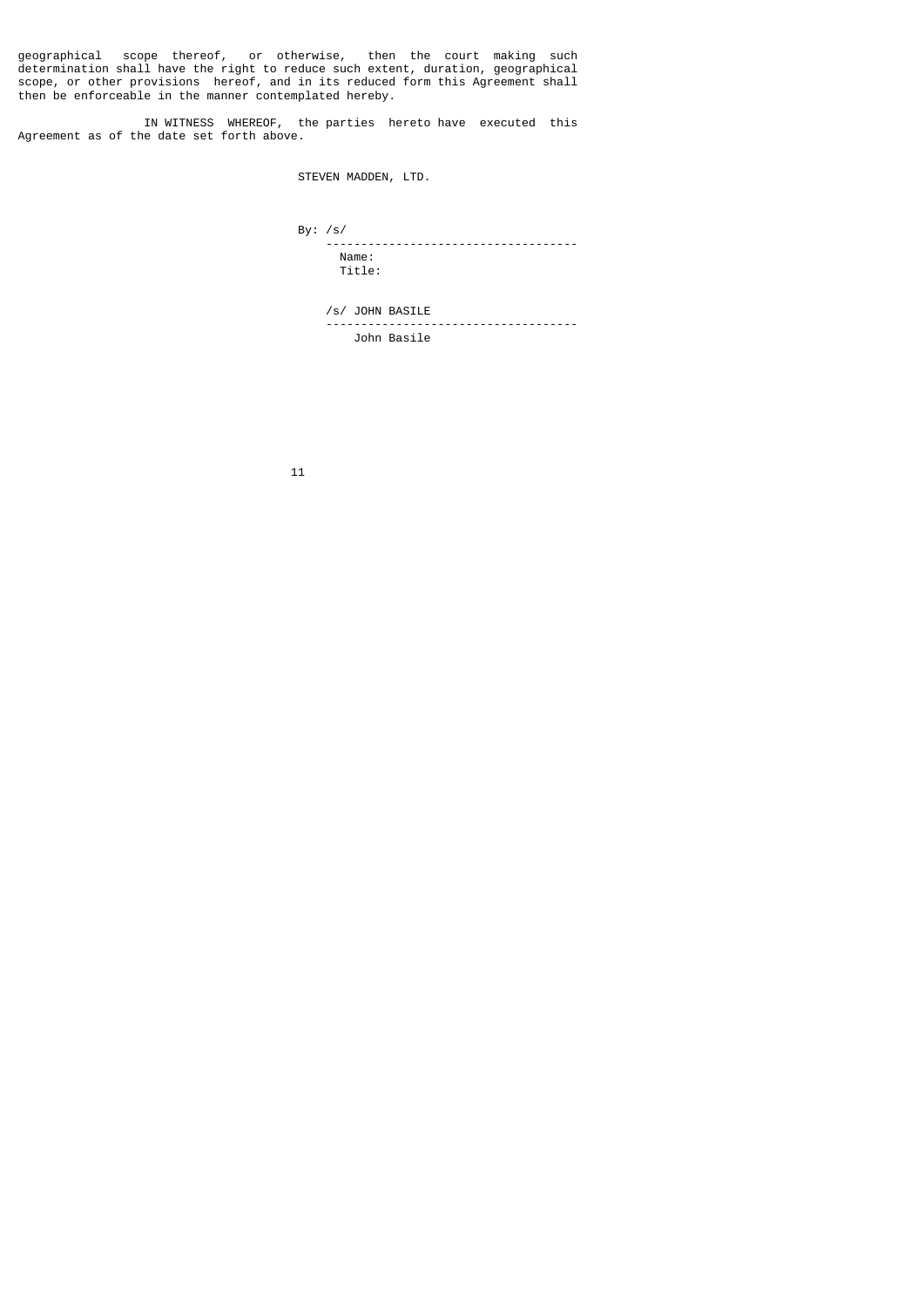Diva Acquisition Corp. Delaware Steven Madden Retail, Inc. Delaware Adesso-Madden, Inc. Delaware Shoe Biz, Inc. Delaware

NAME STATE OF INCORPORATION - ---- ----------------------